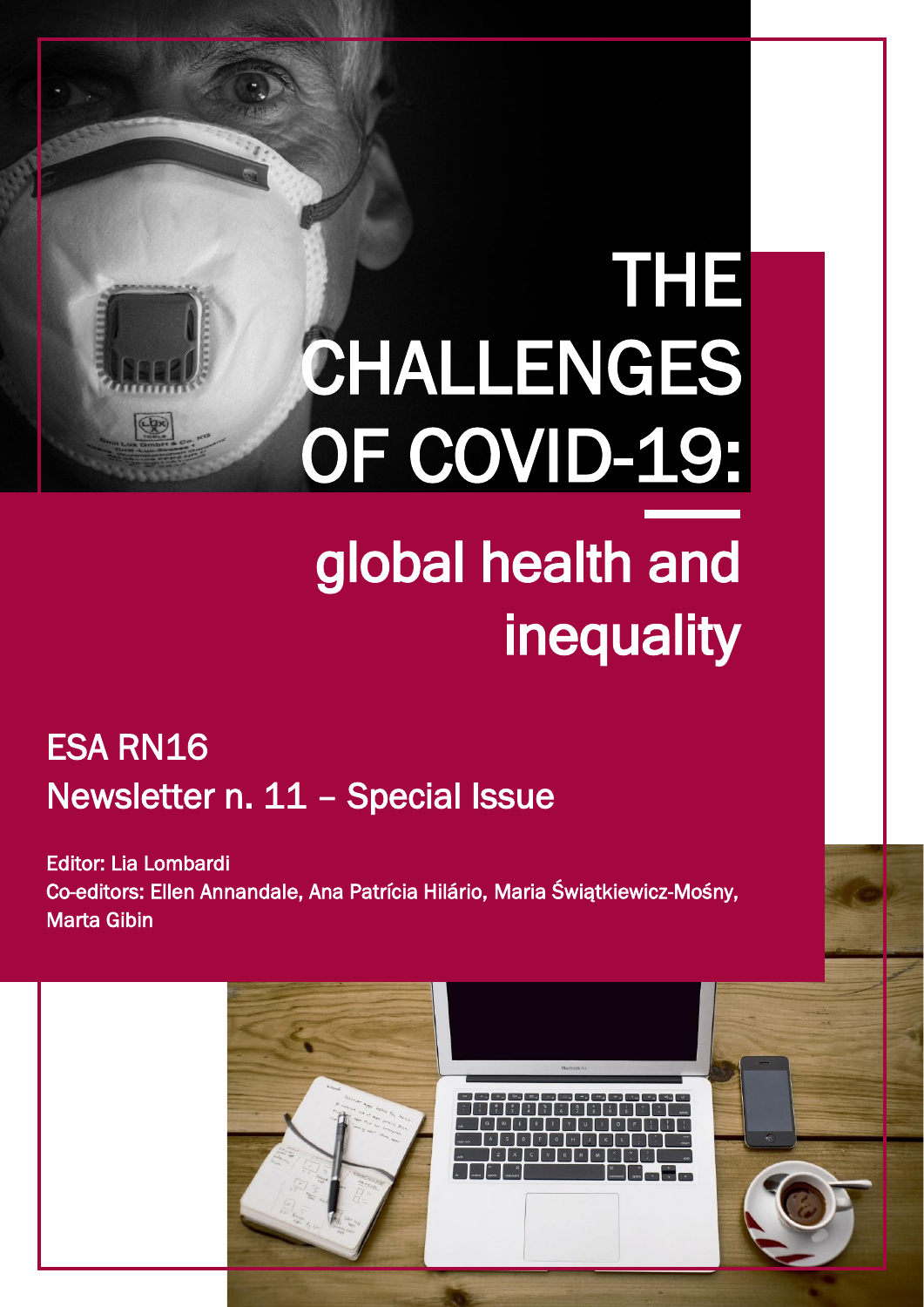# Table of contents

Introduction. *Ellen Annandale, Ana Patrícia Hilário, Lia Lombardi, Maria Świątkiewicz-Mośny, Marta Gibin* p. 3

# The COVID-19 pandemic:

# 1. Politics, healthcare, changes p. 5

- The Coronavirus Pandemic and the UK. *Graham Scambler* p. 6

- The impact of the COVID-19 pandemic on the Italian National Health Service. *Guido Giarelli* p. 8

- The political economy of illiberal-populist health crisis management. *Gábor Scheiring* p. 11

- European and non-European health workers in France during the COVID-19 pandemic: engagement in the disease control and in the French health system's reorganization. *Francesca Sirna, Simeng Wang* p.14

- COVID-19, the triple bias, and the "Unheimlich". *Antonio Maturo, Veronica Moretti* p. 17

- Cyber-Pharmacies and pharmacists for digital health in post-COVID-19. *Pietro Paolo Guzzo* p. 19

# 2. Social/health vulnerabilities and inequalities p. 22

- Is the COVID-19 crisis increasing health inequalities among chronic illness patients? *Kadi Lubi* p. 23 - Who's the most affected by the pandemic? The effects of quarantine on general population, on disabled people and on people with mental illness. *Mario Cardano, Alice Scavarda* p. 26

- The impact of COVID-19 on migrants in Italy. Local contagion and global health. *Lia Lombardi, Alessandra Sannella* p. 29

- Disappearing Children – how the COVID-19 pandemic reinforces inequalities and social problems in Poland. *Magdalena Ślusarczyk, Maria Świątkiewicz-Mośny* p. 33

- Social and health vulnerabilities in Portuguese call centers in COVID-19 pandemic times. *Isabel Roque* p. 36

# Announcements p. 39

Call for Papers p. 40

Invitation to become a member of RN16 p. 41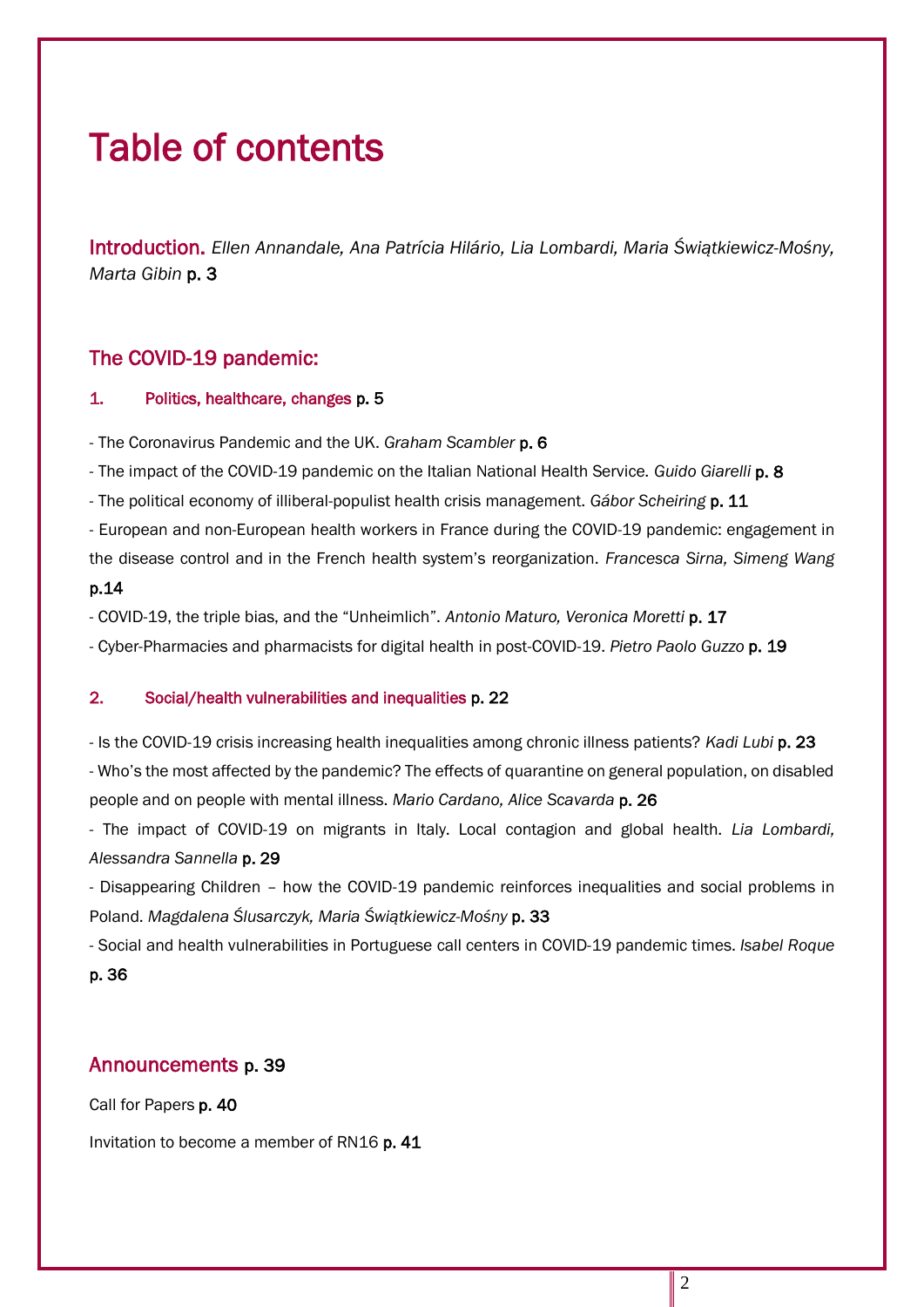# **Introduction**

*The Special Issue Editorial Team: Ellen Annandale* (Coordinator), *Ana Patrícia Hilário* (Co-coordinator*), Lia Lombardi* (Newsletter Editor), *Maria Świątkiewicz-Mośny* (Midterm Conference Chair) and *Marta Gibin* (PhD Representative)

As the COVID-19 pandemic took hold across the world its unequal impact quickly became apparent. Regrettably the pandemic has underscored what is already known from over a century of research on health inequalities: those who suffer social, economic and political disadvantage, such as the elderly, the socially deprived, and some ethnic minorities are being disproportionally infected and eventually are dying from the disease. While debate on the origins of COVID-19 and the question of whether a pandemic could have been prevented will rage for some time, it is obvious right now that so many cases of infection culminating in death are associated with trenchant inequalities across Europe (and beyond) and could have been prevented. While many political and social media pundits predict the dawn of a new, more politically and socially responsible social order, the long history of health inequality suggests that this is wishful thinking at best.

To document the substantial contribution that the sociology of health and illness is making to our understanding of the pandemic, we invited ESA RN16 members to submit short rapidresponse academic commentaries for this Special Issue of our Network Newsletter on the theme of *The challenges of COVID-19: global health and inequality.* We were delighted by the level of response and are pleased to include eleven contributions. They are suitably wideranging covering not only inequalities in morbidity and mortality but also critical reflections on government and health system responses and vivid accounts of citizens' daily living in the light of COVID-19, across a range of European countries.

All of the papers were fully peer reviewed by the RN16 Board.

We would also like to draw your attention to Issue 45 of The European Sociologist *Pandemic*  *(Im)possibilities* Vol 1 which includes an article "Together Apart? Securing health amid health inequality during the COVID-19 outbreak in Europe" by RN16's coordinator and cocoordinator Ellen Annandale and Ana Patrícia Hilário:

https://www.europeansociologist.org/issue-45 pandemic-impossibilities-vol-1/health-illnessand-medicine-%E2%80%93-together-apartsecuring-health.

For sociologists of the present, we hope that these contributions will help you to make sense of the moment in history we are presently living through. We hope that somehow it will help increase our sense of community and strengthen bonds in order to overcome these challenging times. To sociologists of the future looking back in time, we hope the accounts illuminate what, for those writing today, has been an extraordinary experience.

Finally, we would also like to take the opportunity to provide an update on RN16's midterm conference plans which will take place at Jagiellonian University, Kraków Poland 17-19 February 2021. As not everyone will be able to travel to an in-person meeting, we have prepared a hybrid conference which includes inperson or virtual participation. All details are on conference website:

# rn16midterm.confer.uj.edu.pl

For those who submitted and had papers accepted for the conference which was originally to have taken place in June 2020 in Krakow, we confirm that your paper is still accepted for the conference in February 2021, and you will be able to register for in-person or virtual online attendance (information will be sent to you soon).

However, we would also like to announce a new call for an additional session that will be added to the conference: papers about COVID-19 from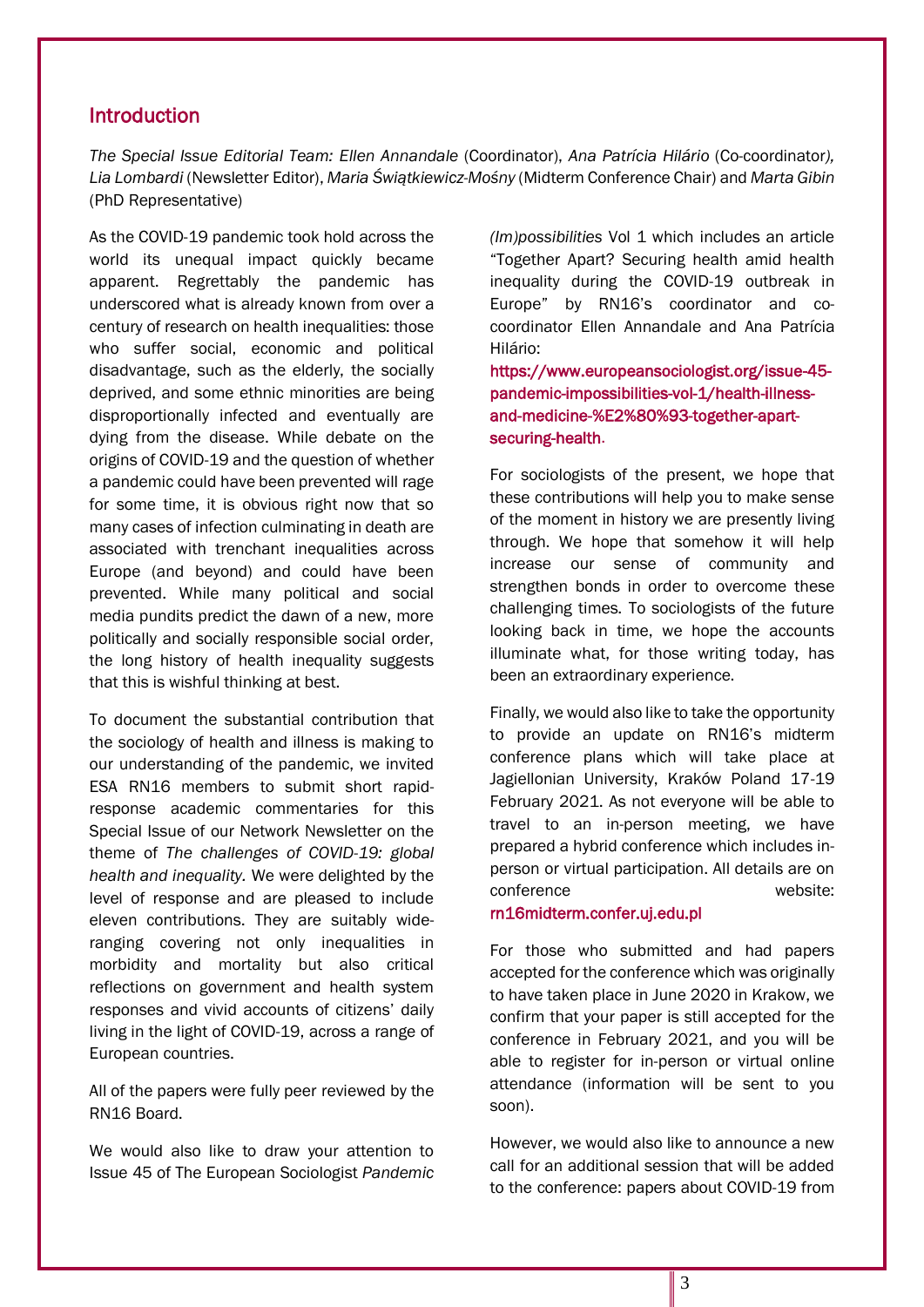a sociological perspective. The deadline for abstracts for this new session is October 1st 2020. You can find more information on how to submit an abstract for new session and about

the midterm conference website [\(rn16midterm.confer.uj.edu.pl\)](http://rn16midterm.confer.uj.edu.pl/).

Enjoy your reading of the Newsletter!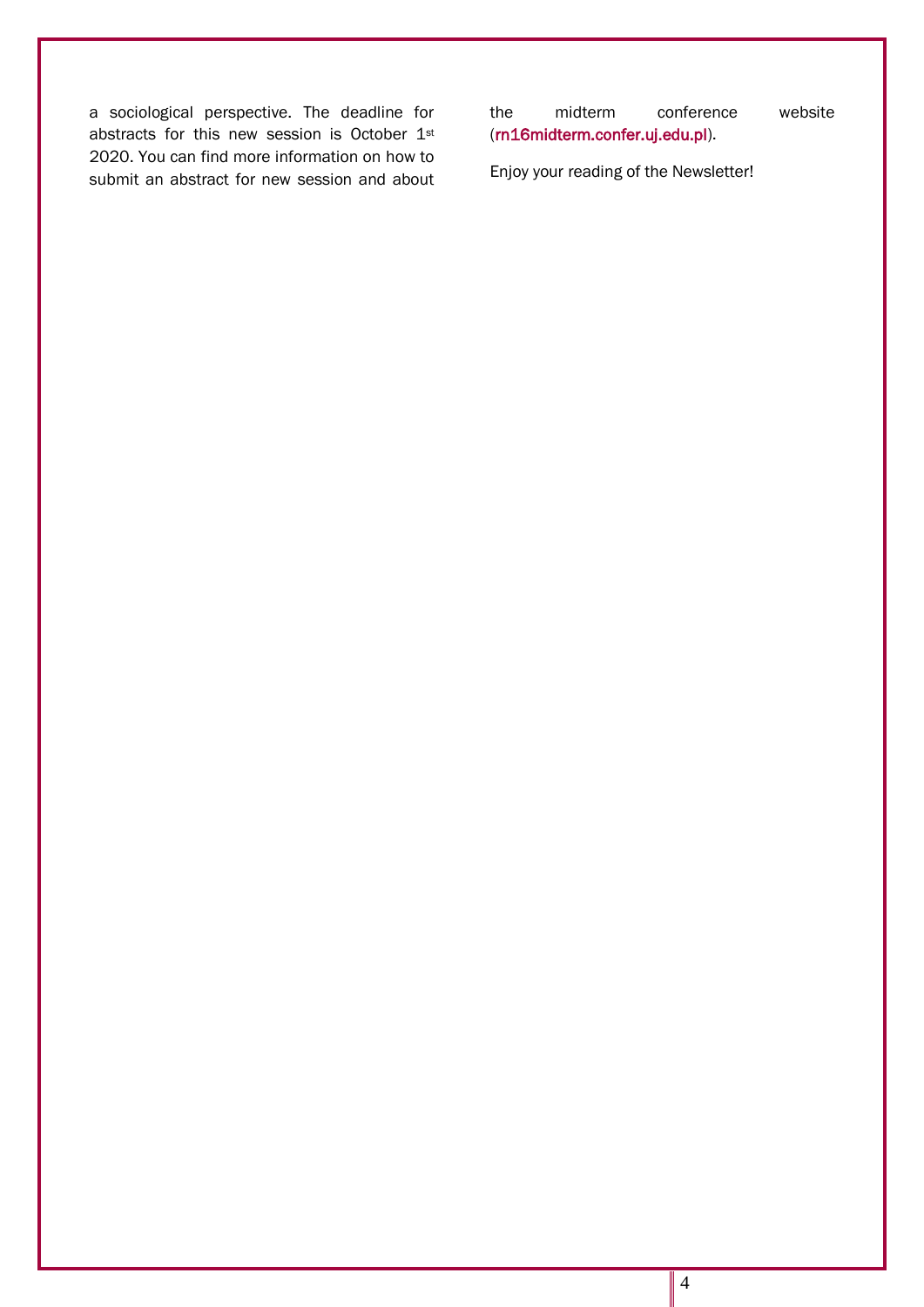

# 1. Politics, healthcare, changes

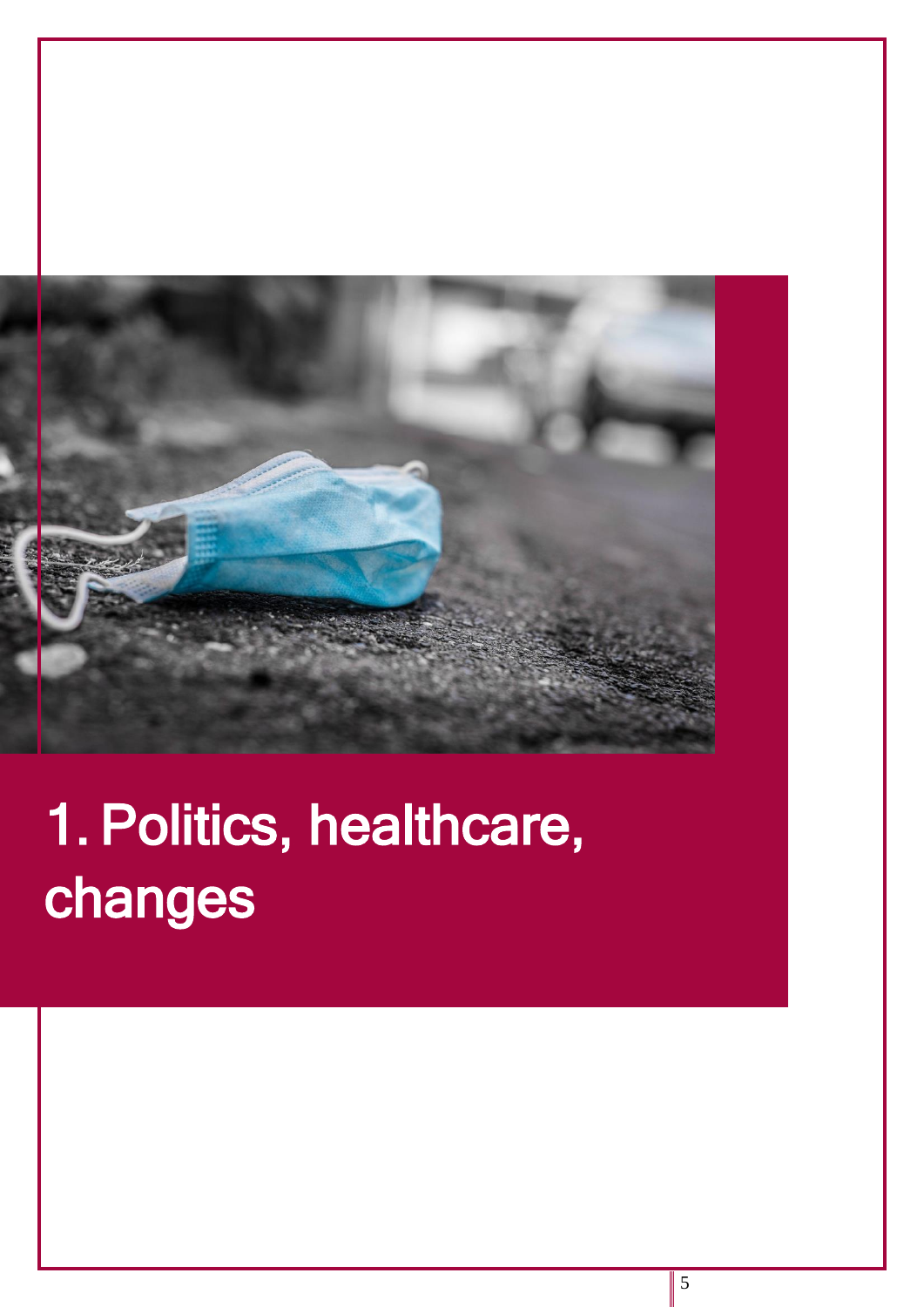# The Coronavirus Pandemic and the UK

*Graham Scambler*

Emeritus Professor of Sociology, UCL Visiting Professor of Sociology, Surrey University

The *coronavirus pandemic* is a once-in-ageneration challenge for epidemiologists. But it's a tough one, and I'm not about to launch into a tirade of criticism. One outstanding question, however is why the response of the Johnson political administration has been so different from those commended by the WHO and being enacted in almost all other countries. I have a few observations to make on this and related matters.

We have as yet a paucity of data on the extent and spread of the coronavirus, although at the time of writing it is estimated that in excess of 60,000 might well have died in the UK (40% in care homes). Certainly there is still a marked absence of data on prevalence and incidence. Experts are making "guesstimates". There is also a shortage of test results (at the time of writing they seem to be the preserve of hospital visitors, although more are belatedly promised). As so often the UK sits midway between Europe and the USA on such things.

It seemed clear at the beginning of April that no effort had been made to test random samples of, say, 1,000 people in selected areas of the country to get a better handle on the degree of threat of coronavirus to population health. We needed, and need, better baseline data. Why hasn't this been done?

Johnson's initial strategy, presented under the rubric of "herd immunity" (a technical term imprudently but revealingly now popularised), suggested that eschewing "lockdowns" and allowing the coronavirus to insinuate itself into the population would prove the optimal response in the long term. There seemed to be three immediate problems with this. The first is the inadequacy of the data upon which it was based. Second, it flew in the face of advice from the WHO. And third, it would obviously expose the vulnerable − notably those with long-term and especially respiratory conditions and the elderly (and not so elderly), notably in care homes − to a considerably enhanced risk of premature death. The government has since announced a U-turn on this policy, rightly in my view, but the link between rhetoric and action remains unconvincing: to all intents and purposes herd immunity remains a cornerstone of UK policy.

But for a sociologist there is much more to say. Herd immunity may be a meaningful technical or scientific term, but it has many overtones. As Wittgenstein insisted, meaning varies by language game. One implication, certainly for sociologists, is that it summons up concepts of "Social Darwinism". Core here is the precept of the "survival of the fittest", *as if this "natural phenomenon" must/ought to have its way*. Allied to this is a strong suspicion that the likes of Johnson's adviser Cummings, already known for his fondness for genetics/eugenics and, perhaps surprisingly, still Johnson's puppetmaster, would actually welcome a population *cull* that reduced the numbers of the vulnerable and dependent. And many tens of thousands of vulnerable people might die if the government strategy endures for long enough.

As we come slowly out of a much-delayed period of lockdown, it is apparent that the health of the economy is being privileged over the health of the people. They are not of course mutually exclusive. But who precisely is being protected or helped in deference to the "health" of global financial markets? It's not precariously placed employees. And lurking in the shadows as ever are those nomadic casino "banksters" betting on our economic future, disaster as profitable for them as its avoidability.

I suggest that the coronavirus pandemic is functioning as what the American sociologist Harold Garfinkel (1967) once called a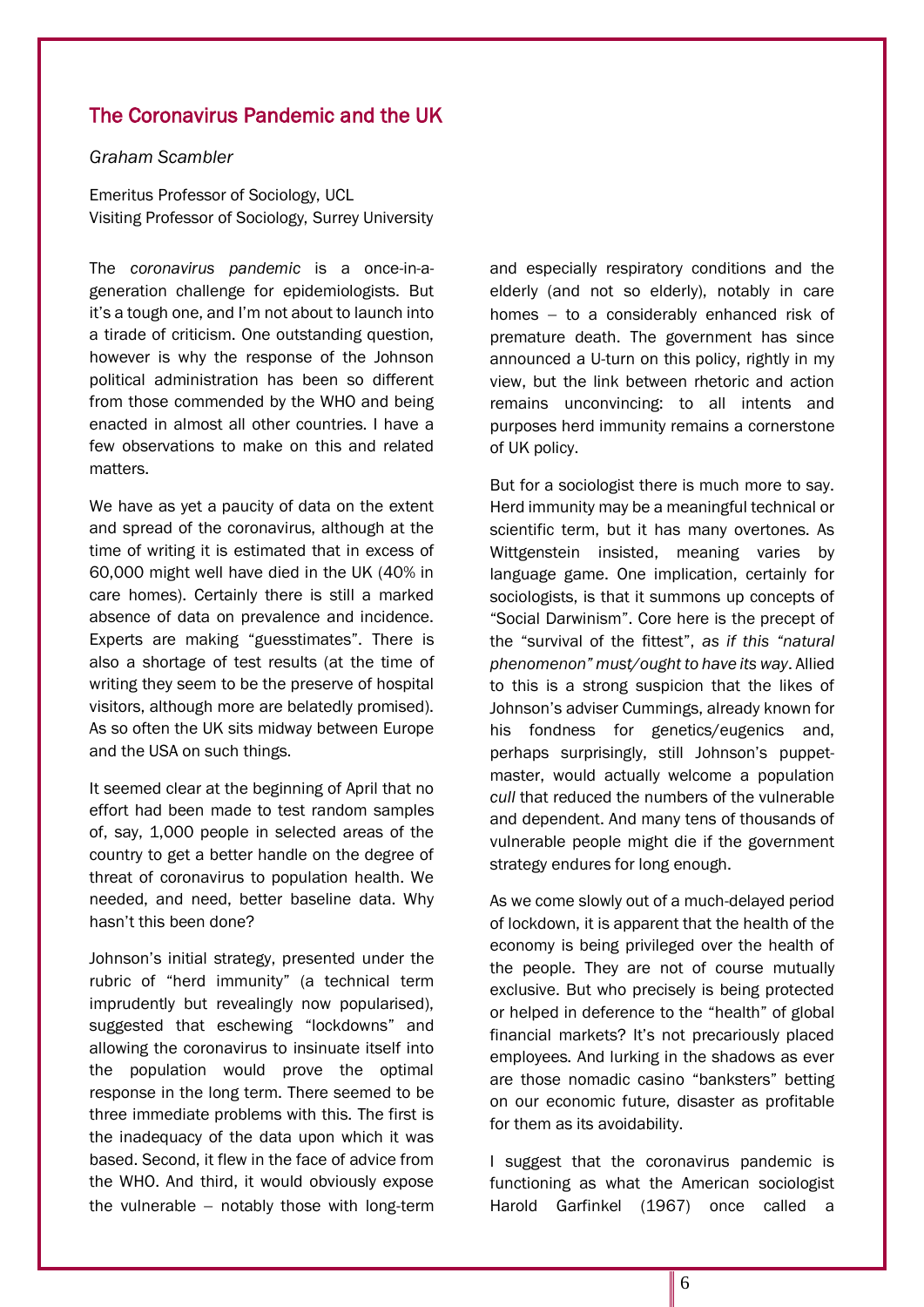"breaching experiment". Garfinkel got his students to upset apple-carts, to disrupt the normal social order, in order to better understand which rules comprised the social order, and why. The present pandemic is, and will increasingly be, just such an experimentallike disruption to the status quo.

It is already exposing the "rules" of neoliberal governance. Expressed in my chosen vocabulary, it is exposing the cracks and fissures of our *class-driven* "fractured society". Johnson and crew are first and foremost the agents of capital and are and will defend it even against population health and wellbeing. The NHS has been calculatingly dismembered and progressively privatised by the Tories since then Secretary of State for Health Lansley's *Health and Social Care Act in 2012*. It is no surprise that they have opted initially for an anti-pandemic strategy that stands to delay a surge in cases, not least by not testing probable cases and deflecting sick people from seeking health care. While it is true that the coronavirus pandemic in full flight is likely to challenge the resources of any health care system (witness the situation in Lombardy, Italy), the NHS, as a direct result of Tory policies and cuts, is conspicuously unfit to respond effectively to an imminent crisis of this, or indeed any, kind. Government advisers are neglecting to point the finger here.

As with the NHS, so with many another institutions. Social care has been decimated under the Tories: it is simply "no longer there" to support the ailing vulnerable. Consider too our universities, whose experts in epidemiology are being largely side-lined. Their neoliberal business model and its side-effects are also being exposed. Many universities have ruled out face-to-face contact with their student "clients" for the foreseeable future. But to what effect? Their increasingly "casual" staff are already on strike, unhappy with their lack of security, pay, pensions and conditions. Are they now expected, and instantly and off-the-cuff, to construct credible online resources to substitute for normal teaching methods? A cull of casual staff is also underway in a number of institutions. And how will students react, especially overseas students? The neoliberal model is visibly creaking.

A cull of the vulnerable to suit our governing oligarchy/plutocracy and to deny and disguise the poor state of the NHS and of social care is a dangerous game to play. If the cull were to pass a threshold of "acceptable mortality", or if a return to austerity becomes the favoured political option, then its architects will pay a heavy price. In fact, my hypothesis would be that *these scenarios might well trigger a "crisis of legitimation".* 

Sociologists have learned to be wary of making predictions. In any event, we do explaining not predicting. But many of our number agree that the days of the present era of neoliberal "financialised" capitalism are already numbered, for all that there is no consensus on "what next". This latest form of capitalism, it is contended, is terminally sick from its excesses: it has gorged on the proceeds of the power it has bought. It is not beyond the bounds of credibility that the coronavirus pandemic will hasten the end at least of the Johnson government, hoist by its own petard, punished on the streets and in the ballot boxes for rating the survival and prosperity of its own above the deaths of many vulnerable citizens; and that this defeat will be via a legitimation crisis. Enough citizens, most conspicuously in care homes and among health and care workers and citizens from impoverished and ethnic minorities, will see at last that the sociopathic emperor has no clothes.

Edging into the light of today is the fact that we inhabit a society in the UK that is divided by class and class interests: as ever, follow the money. Whatever revisions and adjustments are to be made to Marxian theory, penned so long ago, the reality and bite of class and class struggle is becoming ever more apparent and undeniable.

### References:

Garfinkel, H. (1967). *Studies in Ethnomethodology*. Englewood Cliffs: New Jersey.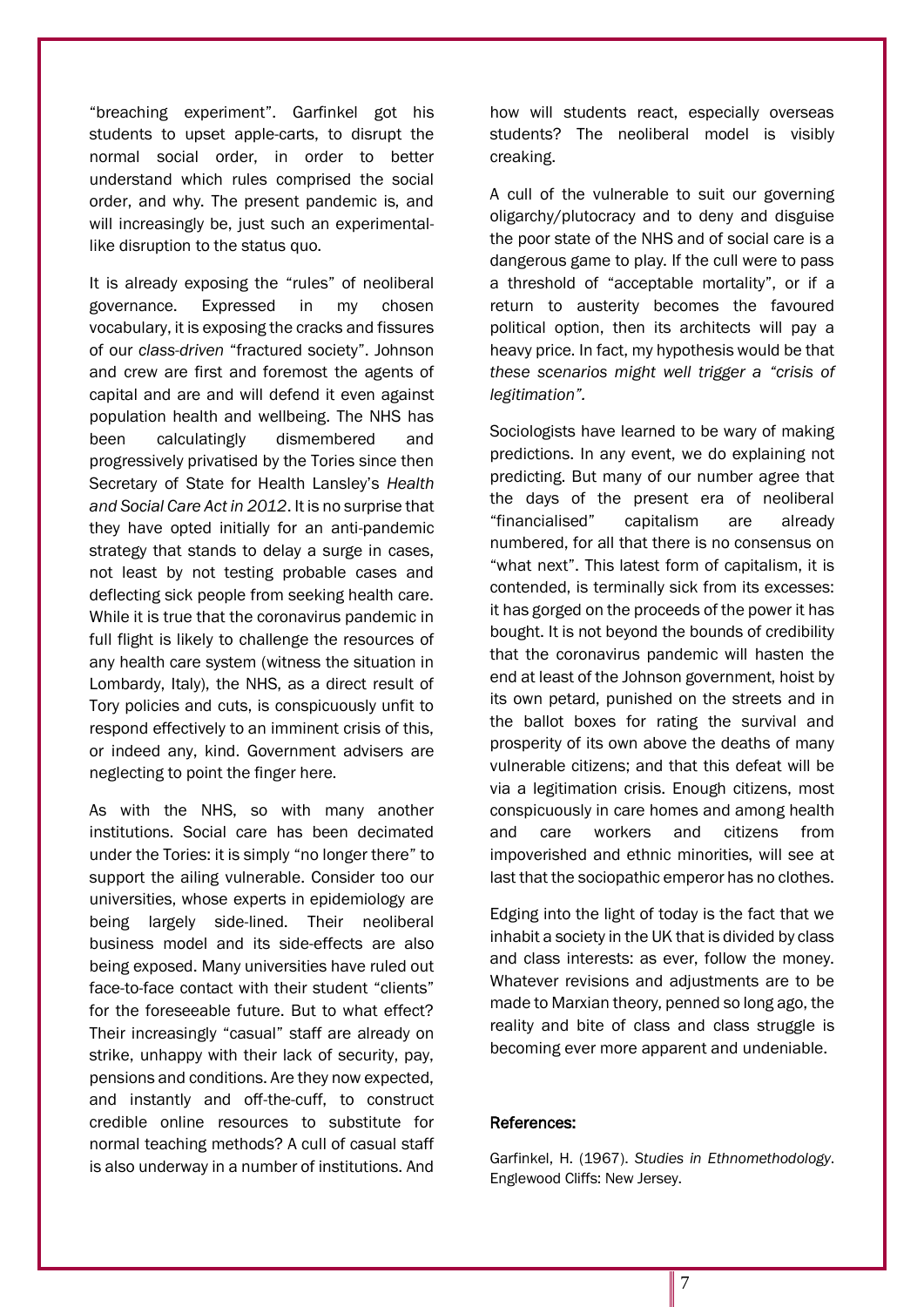# The impact of the COVID-19 pandemic on the Italian National Health Service

*Guido Giarelli*

Department of Health Sciences University "Magna Græcia" – Catanzaro (Italy) E-mail: giarelli@unicz.it

The current pandemic of COVID-19 has highlighted various problems of the Italian National Health Service (SSN) founded in 1978. Firstly, it has shown the SSN to be quite deficient overall, probably also due to its fragmentation at the regional level, since it did not foresee sufficiently in advance the signs of the dangerous virulence of the new coronavirus. What did not work specifically from this point of view was the network of Regional and Local Health Authorities (ASL) Epidemiological Observatories, whose staff was often cut or sometimes even canceled, reducing them to mere bureaucratic bodies; as well as the Public Hygiene Services, often deprived of their ability to collect data and information useful for guiding consequent and timely actions. To this we can add that the National Center of Epidemiology, Surveillance and Health Promotion (CNESPS), established in 2003 at the time of the avian and swine flu pandemics, was closed in 2016, victim of the cuts of the austerity policy following the post-crisis economic and financial situation of 2008.

Secondly, an adequate network of territorial integrated health services (social-health districts, health centres, dispensaries, etc.) and health and social professionals (general practitioner, pediatrician, family and community nurse, community midwife, social worker, socialhealth worker, community pharmacist, etc.) should be able to act as a two-way communication channel between the health system and the population in the preliminary phase of the pandemic: detecting critical events promptly and consequently disseminating the necessary information. This network is also essential for primary health care services capable of filtering any emergency hospitalizations appropriately when really necessary, without overloading unnecessarily secondary hospital care.

The difference between what happened in Italy in different regions is paradigmatic from this point of view. In Lombardy Region, all the territorial community health and socio-health services, from nursing to rehabilitation, were outsourced and privatized. Family medicine has been partly protected by the national category contract, and Lombard citizens were able to continue to choose their GP. However, the organizational structure of the territory was weakened considerably and there have been repeated attempts over the years to make it more precarious and inefficient. In 2011, the Lombardy Region established the *Chronic Related Groups* (CReGs), a project whose declared objective was to improve the living conditions of citizens suffering from chronic diseases; in reality, the undeclared aim was to reduce the role of GPs in the general management of chronic patients: opening it up to any other type of provider, in particular private providers able to manage complex care paths remunerated through a flat-rate budgeting system similar to hospital *Diagnosis Related Groups* (DRGs).

The project failed, but the Lombardy Region tried again a few years later with a new project entitled "Taking charge of the chronic patient", always based on the idea of replacing the family doctor (GP) with private providers and of completing the original primary care network annihilation project. But the project once again failed for two main reasons: private providers showed no desire to take on the assistance of chronic patients poorly paid and poorly qualified for centers of excellence such as theirs; and chronic patients themselves, who have the choice of indicating the provider to trust, patients who refused to bring their disease to the market and decided not to choose. In the meantime, the most fragile elderly and chronic patients without adequate community care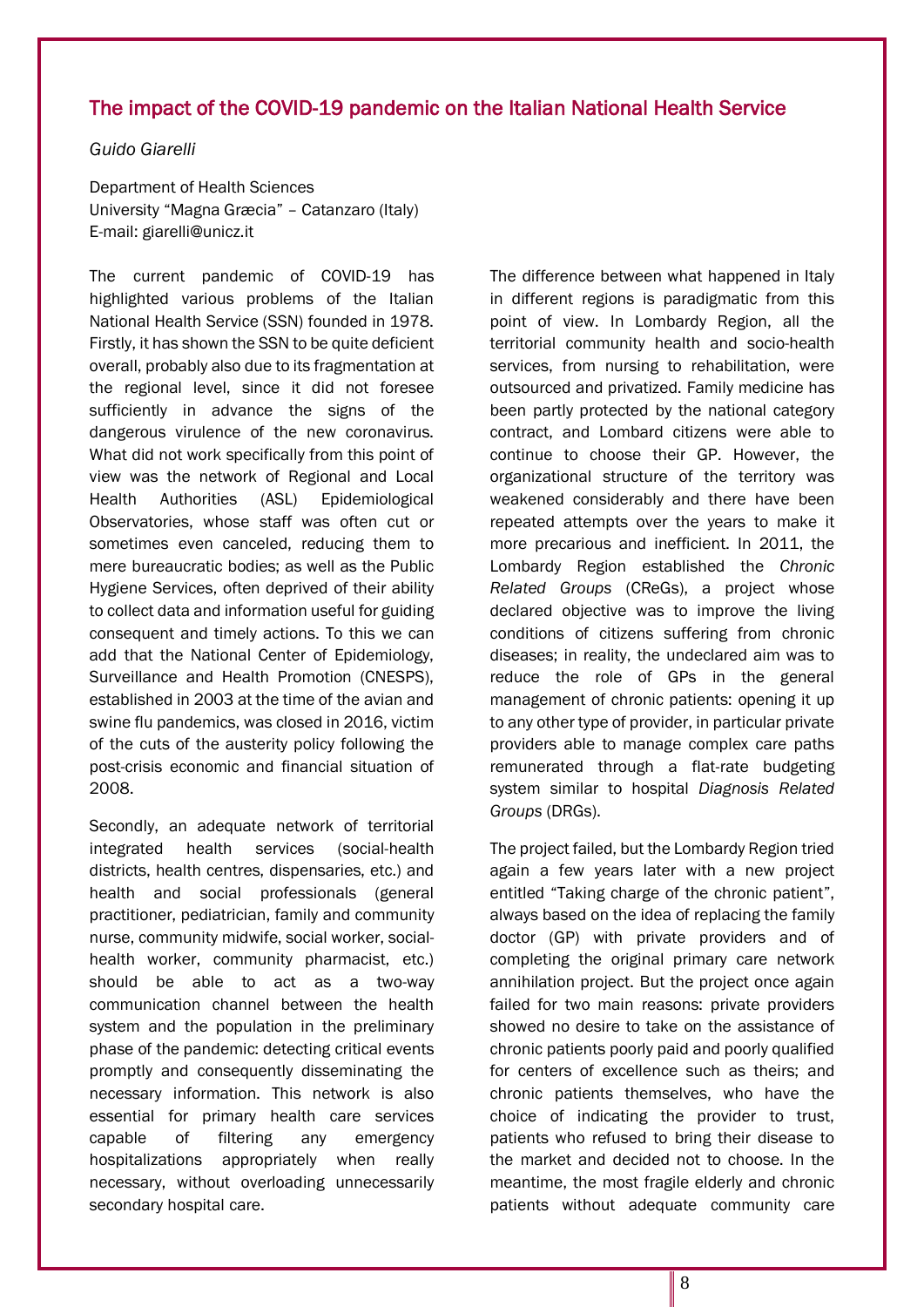flocked to private nursing homes, the *Residenze Sanitarie Assistenziali* (RSA), of which Lombardy has the Italian record for the number of structures and beds: and it is right there that most of the over 15,000 Lombard deaths caused by the pandemic from COVID-19 have occurred, a figure certainly underestimated, as shown by data of the joint report by the National Institute of Statistics and the High Institute of Health (ISTAT and ISS, 2020).

It is in this way that the network of General Practitioners and of social-health districts, crucial in intercepting a patient at the onset of symptoms and avoiding degenerations of their condition, has been dismantled over the years in Lombardy. Moreover, with the 2015 regional reform that transformed the Local Health Authorities (ASL) into ATS (Health Protection Agencies) – bureaucratic bodies with mere administrative control of the activities of the hospitals, poorly equipped and skilled in public health – the demise of the fundamental role of gatekeeper of the general practitioner and the privatization of most of the territorial sociohealth services, as well as of the hospitals, was completed.

Things have gone quite differently in other Italian regions with much lower infected cases and mortality rates such as Veneto, Tuscany and Emilia-Romagna, where territorial medicine has instead maintained a fundamental role in both prevention and primary care, and the organization of health care is based on the principles of a comprehensive primary health care system with multidisciplinary primary care teams strongly linked with a specific territory and with the community. A fundamental role has been played here by the USCA (Special Units of Continuity of Assistance) in guaranteeing the early management of the infected and their care at home; as well as adequate coordination between the territory and the hospital that avoids the fragmentation of services and the overload of hospitals due to improper or late hospitalizations in intensive care; which is what happened instead in Lombardy, producing the congestion of intensive care and the wicked choice of building useless (temporary?) hospital structures which have been largely unused.

Thirdly, in the Italian case the COVID-19 pandemic has highlighted (if it was still needed) an immediate and clear disarticulation among the different institutional levels of the NHS; and, in particular, between the national and regional governments. The process of devolution from the central State to the Regions that followed the modification of Title V of the Constitution (l.cost. 3/2001), with the *de facto* transformation of the NHS into 21 Regional Health Services (SSR), in recent years has especially become an occasion for increasingly frequent conflicts and indeed open institutional clashes between the State and the Regions, especially in the context of the State-Regions Board, which should have been the instrument of conciliation of divergences and compensation for inequalities that the socalled "federalism" (in reality, an accentuated regionalism) has inevitably produced.

The trend toward an increasingly weaker role of the State compared to an ever stronger one of those Regions (Lombardy, Veneto, Emilia-Romagna) which, by virtue of the economic weight they represent, have come to claim the so-called "differentiated autonomy" – that is, the request for a further greater devolution by the State only to them, with the acquisition of exclusive power over various matters including health – has done nothing but throw further fuel on the fire of the institutional clash now open between the stronger Regions (those of the Center-North with devolution), the weakest Regions (those of the Center-South and Islands, most of which, besides, are under a recovery plan by the State due to their mismanagement in the health sector) and Central State, sanctioning the *de facto* end of any effective unitary and universalistic national health service.

The ups and downs of claims and of mutual blame between the various institutional levels (Regions and State) that has occurred at the time of COVID-19 has thus patently made clear among public opinion what had so far emerged only in institutional settings as the true price to pay for all this: that is, a situation of increasingly clear differentiation and inequality of Italian citizens with respect to the possibility of access to treatment and to the same probability of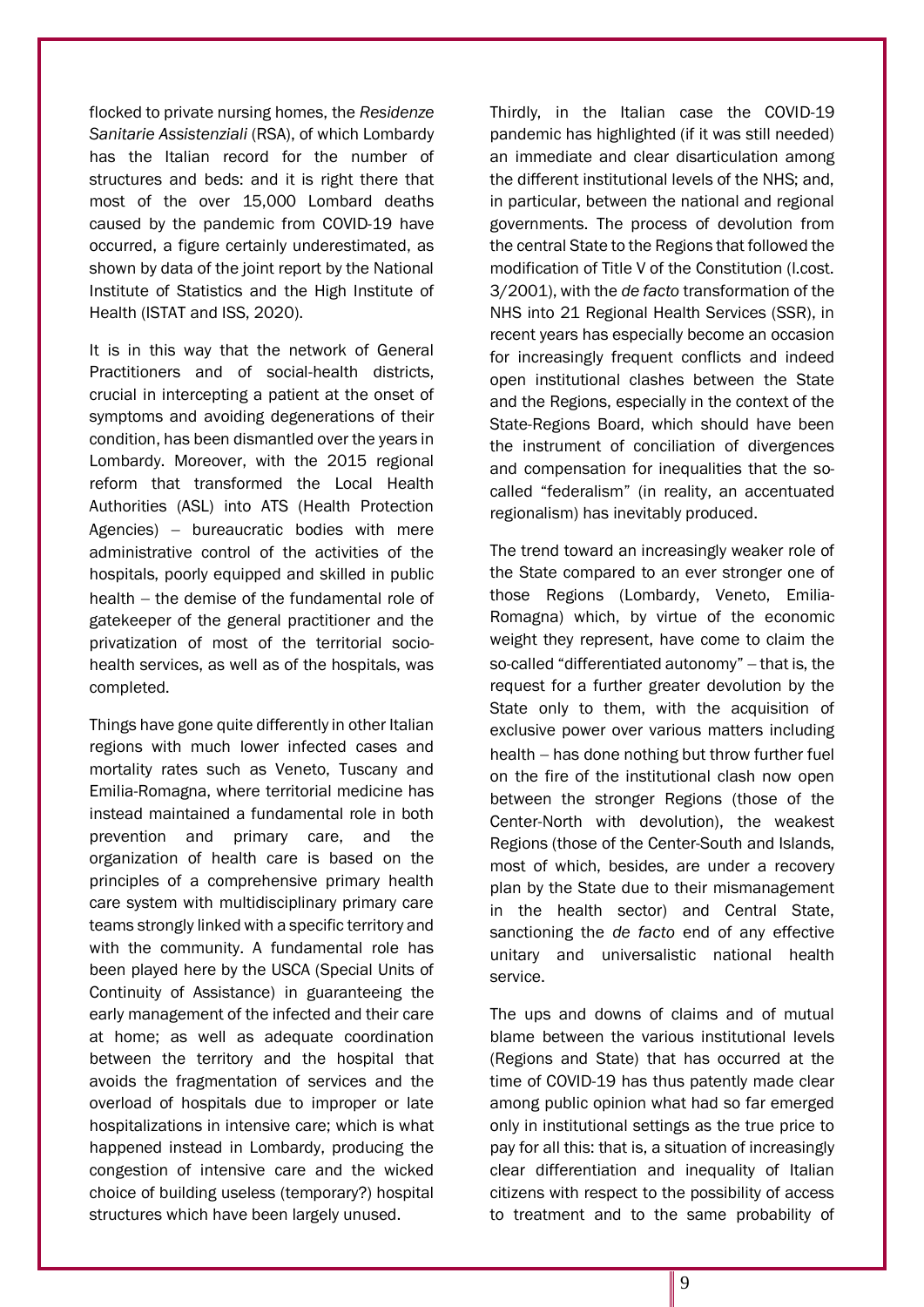survival (see impossibility of access to intensive care due to the congestion). All this has begun to put the need for an overall rethinking of the institutional architecture of the Italian National Health Service and its possible (partial?) recentralization on the agenda.

Fourthly, in the Italian case, the transition from a softer strategy of underestimating the pandemic problem to a more difficult (albeit fairly late) one of social containment, involving forms of "social distancing" and domestic segregation of citizens, has clearly led to the need to legitimize at the media level measures that seriously restrict privacy and personal freedoms in the name of security and collective health, against public opinion traditionally reluctant to such forms of social control. It is therefore understandable that all this has raised a serious problem both in terms of privacy and of more general social control, which is still open to various solutions, including the recruitment of volunteers to control the movements of people and dissuade any dangerous gatherings due to the non-respect of social distancing measures.

This is a problem to which public health at international level has historically responded by oscillating between the two opposite polarities of the pre-eminence of individual freedoms (neoliberal policies of the English-speaking countries) or of public constraint (authoritarian policies of surveillance capitalism in Asian countries). If in the first case we have witnessed the substantial impotence of the policies implemented by the British and US governments based on the mere persuasion of citizens, in the second case the policies banning all freedom of movement of the Chinese government or the geo-localization ones through the traceability of mobile networks and other personal information from the South Korean government have certainly proven to be more effective.

Therefore, is there no alternative to the opposition between ineffective freedom and authoritarianism but effective constraint? That the risk is also, in the second case, of having public health reasons offered by the pandemic underway to implement forms of "authoritarian democracy" such as that of Orbán in Hungary assuming full powers for an unlimited time with a special law, closing the parliament and gagging the opposition, is an additional element that must make us reflect before marrying the "Asian way" as the only possible one: «The indefinite and uncontrolled state of emergency cannot guarantee respect for fundamental democratic rights», sentenced the Council of Europe.

How to avoid, then, the sacrosanct measures from the point of view of public health of "social distancing" at the time of the pandemic of COVID-19 becoming the instrument of creating that "state of exception" of which Agamben wrote (2003), meaning the suspension of the current constitutional order made by the same state authority which should normally guarantee the legality and its respect? Here it is a question of balancing two rights: the right to collective health and to the life itself of people on the one hand; and the civil rights of freedom, movement, expression and association on the other.

The connective element between collective health and individual freedoms can be traced by considering solidarity the interface capable of combining and reconciling those two rights that are only apparently conflicting, but in reality both need to be pursued even in exceptional emergency situations such as the pandemic. And what is solidarity if not the most complete expression of the founding principles that are the source of the so-called European social model (Ferrera, 2005)?

### **References**

Agamben, G. (2003), *Stato di eccezione*, *Homo sacer, II, I*, Torino: Bollati Borighieri.

Ferrera, M. (2005), *The Boundaries of Welfare: European Integration and the New Spatial Politics of Social Protection*, Oxford: Oxford University Press.

ISTAT and ISS (2020), *Impatto dell'epidemia COVID-19 sulla mortalità totale della popolazione residente, primo trimestre 2020*, Roma, Istituto Nazionale di Statistica e Istituto Superiore di Sanità, [https://www.istat.it/it/files/2020/05/Rapporto\\_Ista](https://www.istat.it/it/files/2020/05/Rapporto_Istat_ISS.pdf) [t\\_ISS.pdf.](https://www.istat.it/it/files/2020/05/Rapporto_Istat_ISS.pdf)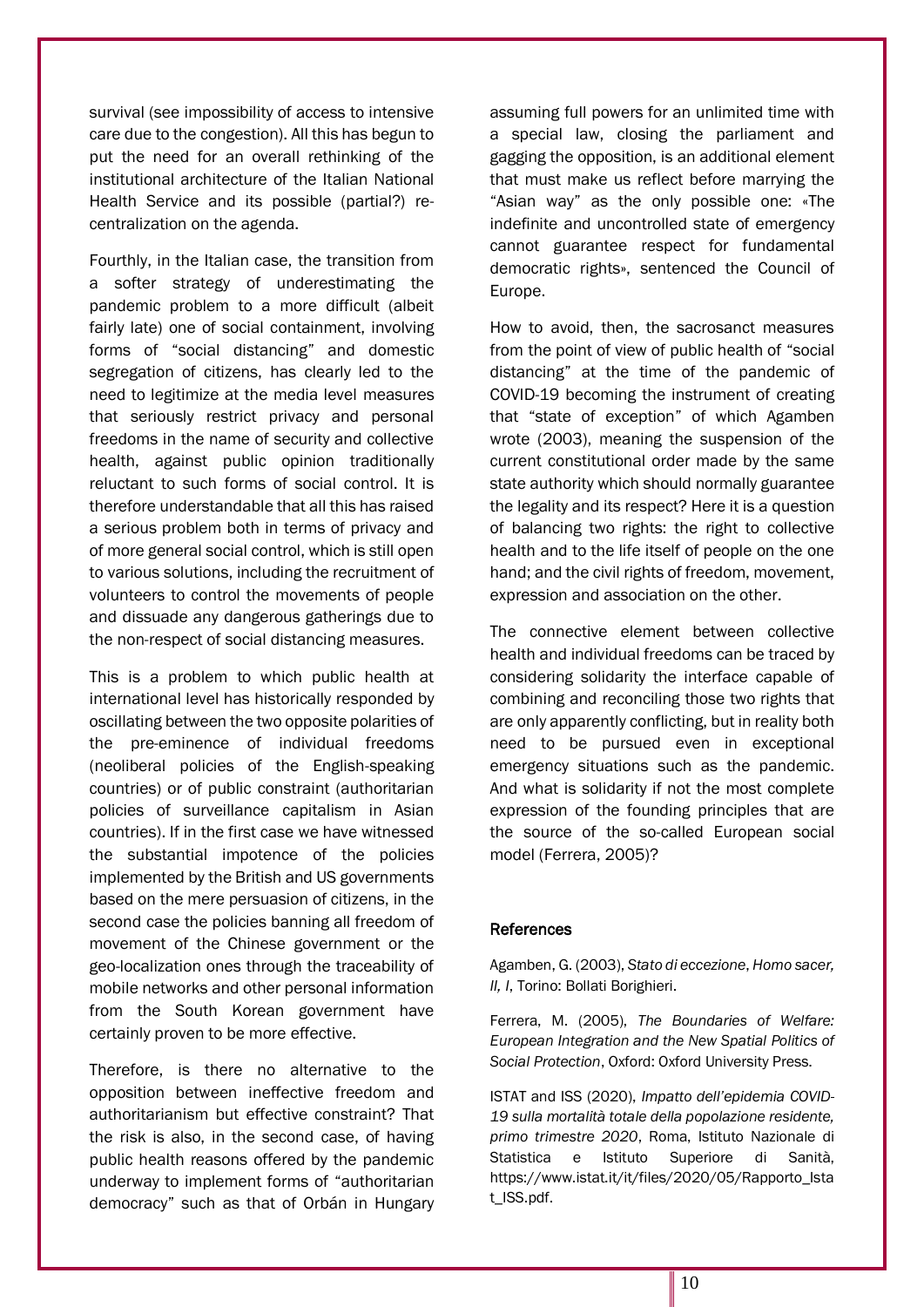# The political economy of illiberal-populist health crisis management

# *Gábor Scheiring*

Marie Curie Fellow, Bocconi University Email: gabor@gaborscheiring.com

### Introduction

The coronavirus represents a challenge to political systems worldwide. Some governments used the pretext of health crisis management to centralise power more than others thus undermining democracy in the long run. Populist politicians and parties in government proved to be particularly prone to democratic backsliding during the coronavirus health crisis.

The relationship between populism and health has received increasing attention over the last years. Some recent studies have begun to look at the socio-economic policies of populist governments in case studies (Röth *et al.*, 2018). A few papers have started to explore the implications of populism for health governance (Agartan and Kuhlmann, 2019; Falkenbach and Greer, 2018). However, we still know very little about the health impact of populists in power.

The literature on populism offers some clues to understanding the health – populism relationship. Dominant social science approaches to populism emphasise culture and populist political manoeuvres. This approach sees populism as driven by a growing cultural divide between conservative neo-nationalists and cosmopolitan liberals. From this perspective, populist health crisis management can be explained by cronyism, the rejection of expertise and evidence-based policies, and the desire to exclude cultural outgroups. This approach has its merits, but it places too much emphasis on the dysfunctional character of populism.

As part of my Marie Curie Fellowship project on populism and health, building on my previous research on the political economy of illiberal populism (Scheiring, 2020b), I am developing an alternative, political-economic approach to populist health governance. The premise of this approach is that neoliberalism, inequality, health and democracy are tightly interwoven (Scheiring, 2020a; Schrecker and Bambra, 2015). This approach shifts the terms of the debate on populism, demonstrating that populism might have a well-defined socioeconomic logic that cannot be described as inefficient, personalistic cronyism. Some varieties of populism, such as illiberal populism, represent an effort to reconstruct neoliberalism in a national-populist framework. Masked by anti-elitism, economic elites might be the real beneficiaries of illiberalism, leading to policies that serve the interests of high-income groups and businesses (Bruff, 2014).

### Populist health crisis management in Hungary

Hungary is a consolidated illiberal regime. Understanding the logics of illiberal populist health crisis management in Hungary offers insights about the functioning of stable illiberalpopulist systems, which might show the potential future scenario for other populist governments that are backsliding towards illiberalism.

Hungary's government was late with its first *epidemic responses*. Significant restrictions were introduced on 16 March, and a full shelterin-place order was effective from 27 March. Other measures included less conventional steps, such as suspending the admission of migrants from transit zones on the southern border, expelling some international students, introducing military supervision into hospitals, care homes, and key companies in the food, health and pharmaceutical sectors, and centralising testing along with the flow of information concerning the epidemic.

Measures targeting the restructuring of hospitals have been particularly controversial.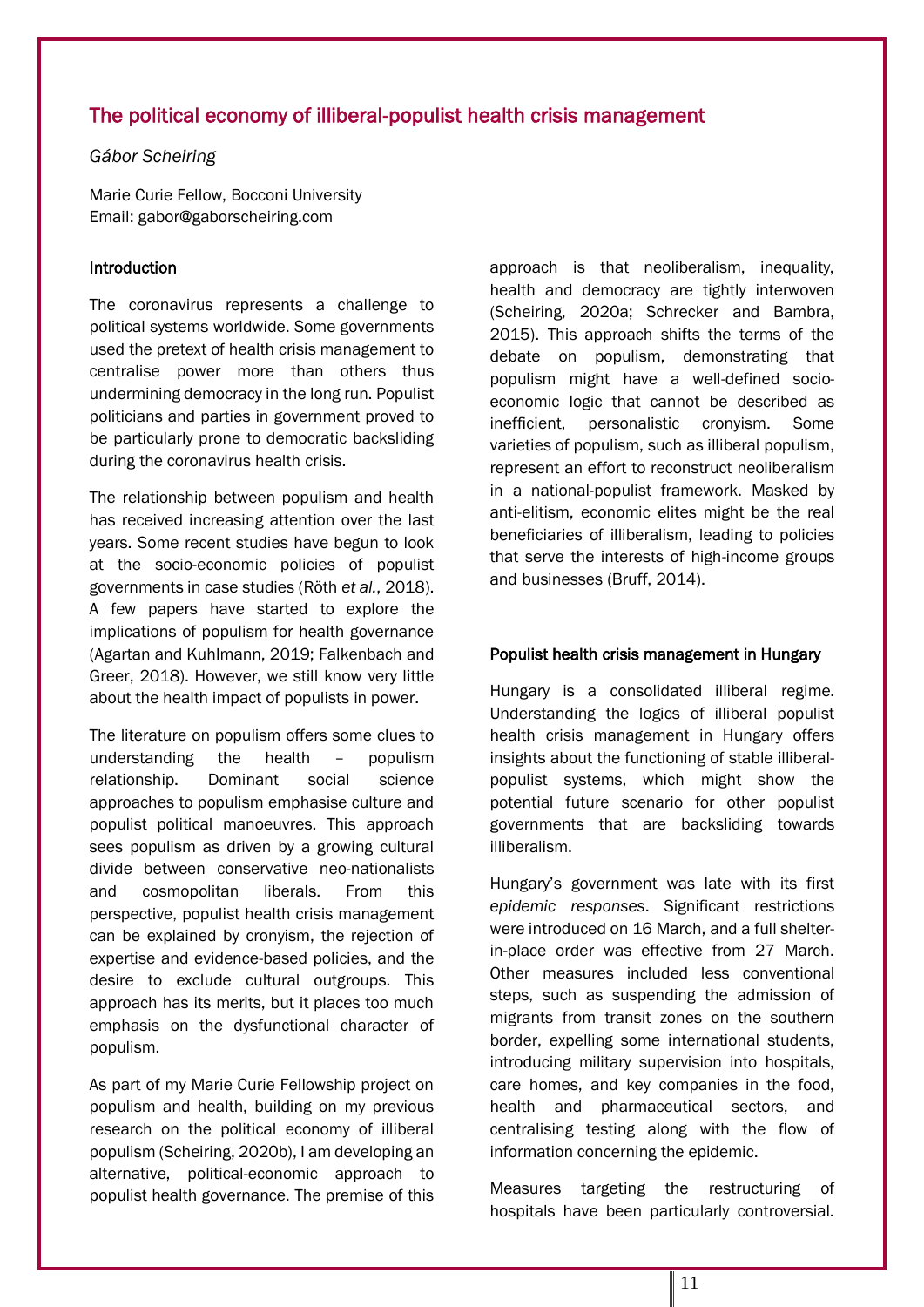On 9 April, hospitals were ordered to free up 60% of their beds for the anticipated wave of coronavirus patients. Hospital directors who refused to comply were dismissed. In fact, like its neighbours, Hungary managed to avoid a mass outbreak. As of 17 May, 3,535 coronavirus cases had been registered, with 366 deaths.

The government's *socio-economic responses* were also belated. Economic measures have been dedicated to alleviating the financial burden of businesses in sectors where national capitalists loyal to the regime happen to be the most active. The government aims to keep the budget deficit for 2020 below 2.7%. Since the drop in the GDP is likely to be significant by the end of the year, this amounts to extreme austerity.

Support for workers has been offered in the form of a limited wage guarantee scheme. However, the unemployed and those working in the informal sector do not receive any help. Instead, to help companies identify "flexible solutions", on 18 March the government effectively suspended the labour code, allowing employers to deviate from regulations concerning working hours and the minimum wage.

Parliament, where the government enjoys a super-majority, passed an act that allowed Orbán to rule by decree. Public scrutiny has been curtailed by making the spreading of "misleading information" about the government's pandemic response punishable by up to five years in prison. Dozens of people have been investigated already, and several were taken into custody for criticising the government on social media.

Although this emergency phase ended in June, other recent measures will have lasting effects on Hungary's democracy. The government has halved the funding of political parties, under the pretext of reallocating money to the coronavirus responses, which impacts much more severely on the operation of opposition parties than on the well-lubricated mechanisms of Orbán's party. The last bastions of the opposition in local government have also been stripped of what little financial autonomy they possessed.

# Understanding populist health crisis management

The underlying mechanisms of populist health crisis responses can be elucidated if we investigate how sections of the political and economic elite have capitalised on the disillusionment of workers to propagate a nationalist-populist version of neoliberal economics. In my book (Scheiring, 2020b) I show that Orbanomics and illiberal populism go hand in hand. Orbanomics facilitates the embourgeoisement of the upper-middle class, while capital accumulation by the national bourgeoisie proceeds in tandem with transnational capitalism in the export-oriented tech sectors. Orbán's authoritarianism is a corollary to his socio-economic strategy, designed to pre-empt the politicisation of dissent and protest by those sections of Hungarian society which have lost out since 2010.

The Hungarian government's most controversial policies in response to the coronavirus are not merely the product of irrational populist whims or the desire to exclude cultural outgroups. Except for a restrictive wage guarantee scheme and the freezing of loan payments, the state has not proposed any new benefits that would go beyond existing workfarist social policy. Viktor Orbán himself repeatedly refused to extend social assistance and pledged to uphold the government's workfarist approach, which in essence translates into the principle that no one who is otherwise capable of working receives income support from the state.

The government's most controversial epidemic response, the mandatory reduction of hospital beds, also fits the health policy of the illiberal state. Public health care spending declined from 5.2% of GDP in 2009, a level already low in international comparison, to 4.7% in 2018. The number of hospital beds has also been reduced by 3000 after 2010. At a recent press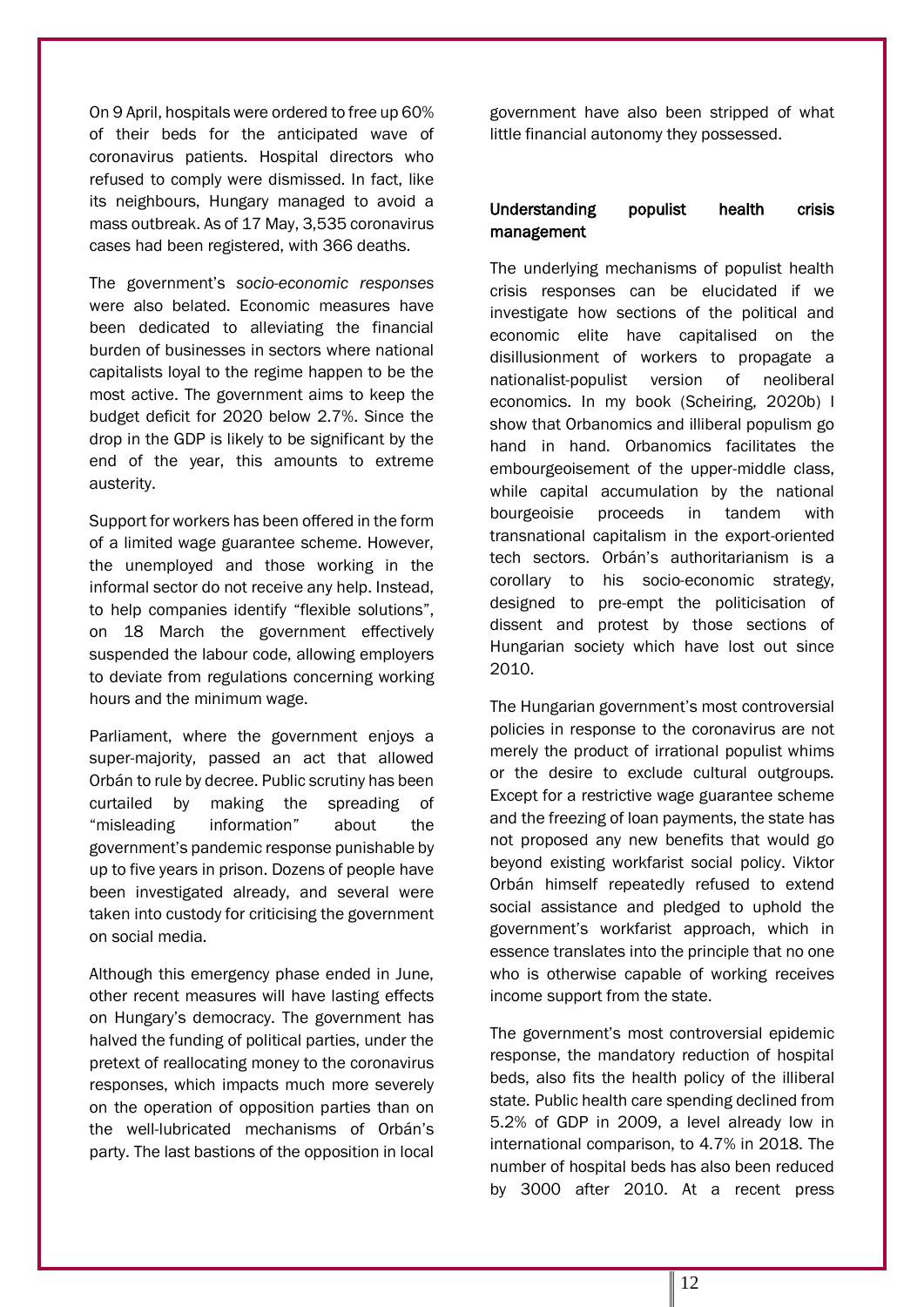conference, the head of the Prime Minister's Office said «*as the coronavirus crisis also highlighted, we have to rethink the health finance … it is unnecessary to maintain hospital capacities that are not justified by the number of patients.*» The health crisis represents a unique opportunity to "free up" further beds that will not be utilised even as the country slowly returns to normal functioning. Such a drastic cut to hospital infrastructure would be otherwise very difficult to push through under normal democratic circumstances.

The policy logic behind the government's responses to COVID-19 corresponds to the logic of Orbanomics: workfare, social divestment, labour flexibilisation, and redistribution towards the upper-middle class and the national bourgeoisie. Capitalism for the poor, socialism for the rich. Democracy and political competition must be restricted to prevent a backlash from the victims of Viktor Orbán's illiberal populism. The most controversial responses of the Hungarian government prove to be efficient but unpopular policies that require solutions to curtail democratic feedback mechanisms. The introduction of "military leadership" in hospitals helped to quell the dissent of hospital directors against the drastic cuts to hospital beds. The curtailment of media freedom and party competition during the health crisis served to pre-empt the politicisation of diffused anger with the government's unpopular measures.

Although Hungary is an avant-garde case of illiberal populism, Viktor Orbán's socioeconomic strategy and style of governance befit an international trend. Neoliberalism is bifurcating into a cosmopolitan and a national-populist variant worldwide. Therefore, analysing the

political economy of populist health crisis management in Hungary is relevant for everyone trying to understand the socio-economic embeddedness of populism in the 21<sup>st</sup> century.

#### References

Agartan, T. I., Kuhlmann, E. (2019). New Public Management, Physicians and Populism: Turkey's Experience with Health Reforms. *Sociology of Health & Illness*(22 May 2019).

Bruff, I. (2014). The Rise of Authoritarian Neoliberalism. *Rethinking Marxism, 26*(1), 113-129.

Falkenbach, M., Greer, S. L. (2018). Political Parties Matter: The Impact of the Populist Radical Right on Health. *Eur J Public Health, 28*(suppl\_3), 15-18.

Röth, L., Afonso, A., Spies, D. C. (2018). The Impact of Populist Radical Right Parties on Socio-Economic Policies. *European Political Science Review, 10*(3), 325-350.

Scheiring, G. (2020a). *Health, Inequality and Democracy in the Light of the Corona Crisis*. 23 April 2020, The Progressive Post. URL: [https://progressivepost.eu/spotlights/health](https://progressivepost.eu/spotlights/health-inequality-and-democracy-in-the-light-of-the-corona-crisis)[inequality-and-democracy-in-the-light-of-the-corona](https://progressivepost.eu/spotlights/health-inequality-and-democracy-in-the-light-of-the-corona-crisis)[crisis.](https://progressivepost.eu/spotlights/health-inequality-and-democracy-in-the-light-of-the-corona-crisis)

Scheiring, G. (2020b). *The Retreat of Liberal Democracy: Authoritarian Capitalism and the Accumulative State in Hungary*. London: Palgrave Macmillan.

Schrecker, T., Bambra, C. (2015). *How Politics Makes Us Sick: Neoliberal Epidemics*. London: Palgrave Macmillan.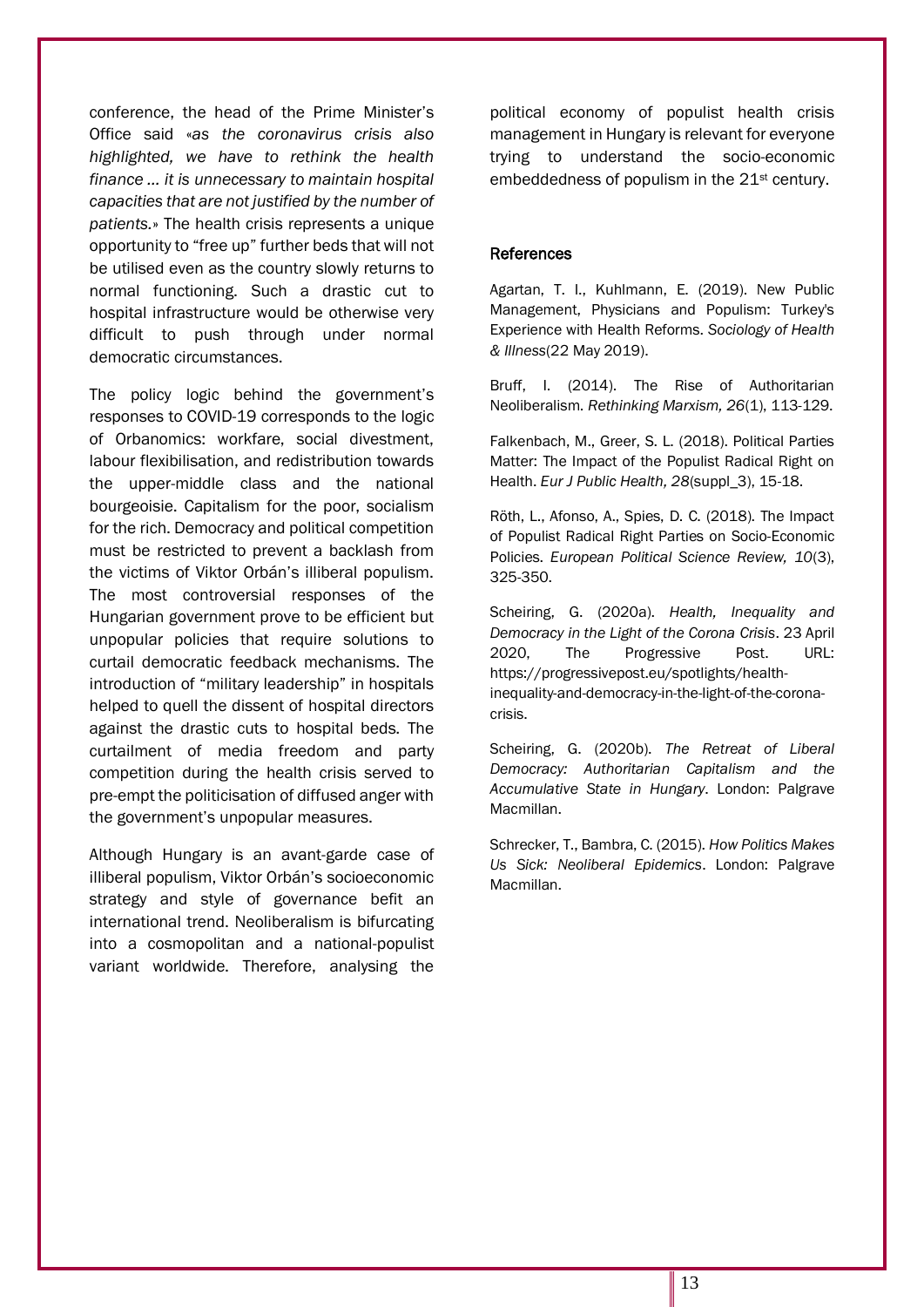# European and non-European health workers in France during the COVID-19 pandemic: engagement in the disease control and in the French health system's reorganization

# *Francesca Sirna* and *Simeng Wang*

The present contribution, by cross-referencing two ongoing pieces of research, aims to analyse the roles played by European and non-European health workers in France in the context of the global COVID-19 pandemic crisis and the several convergent challenges that the French healthcare system must face with this. The legal status and careers of European and non-European doctors are different. Comparing them could help to highlight specificities and differences.

We provide the first elements of analysis by drawing on two following independent qualitative field researches carried out in several urban public and private hospitals (AP-HP, CHU, clinics) with physicians and health workers: 20 biographical interviews with intra-European migrants in Marseille1, 14 biographical interviews and 5 participant observation sessions with extra-European migrants in Paris2. These are the two largest cities in France and have the widest number of health staff with foreign degrees. Despite the independent nature of the two qualitative researches, they still have lot in common which is worthy of note.

First of all, it is important to point out that the French National Health System (FNHS) is characterized by an increasing shortage, rationalizing of budgets and cutting in healthcare costs, a strong feminization and an increasing international and geographical mobility of the workforce since the beginning of the 2000s (Acker, 2005). As a consequence of this shortage, foreign qualified physicians have been hired since the 1980s: almost half of them are European and more than 54.5% are non-Europeans. These foreign physicians have several professional positions specially created

in 1987 and in 1995, these professional positions lead with:

- for non-Europeans: precariousness of employment; their contract cannot be renewed twice in the same hospital, consequently they engage in geographical mobility to find new job opportunities;
- for both: they suffer from an overloaded work schedule and repeated hospital guarding despite national and European legislation;
- for both: their earnings are less than 50% of their colleagues having a French degree.

But as a matter of fact, it has been these foreign physicians who have enabled French Hospitals to operate by reducing costs and by providing medical specializations in shortage. In this context, it is relevant to look at two case studies: health workers and medical scientists of Chinese origin working in Paris, and European health workers in the FNHS. What have been their role and inputs in the organization of care during the COVID-19 pandemic? The combination of our fieldwork studies aims to shed new light on key issues such as the professional integration of foreign health workers and their eventual differences according to origin and to nationality.

<sup>1</sup> 20 biographical interviews with: 3 from Portugal; 5 from Italy; 3 from Germany; 7 from Rumania; 2 from Bulgaria.

<sup>2</sup> Interviewees are all of Chinese origin. Most still have Chinese nationality. Very few of them have taken French nationality.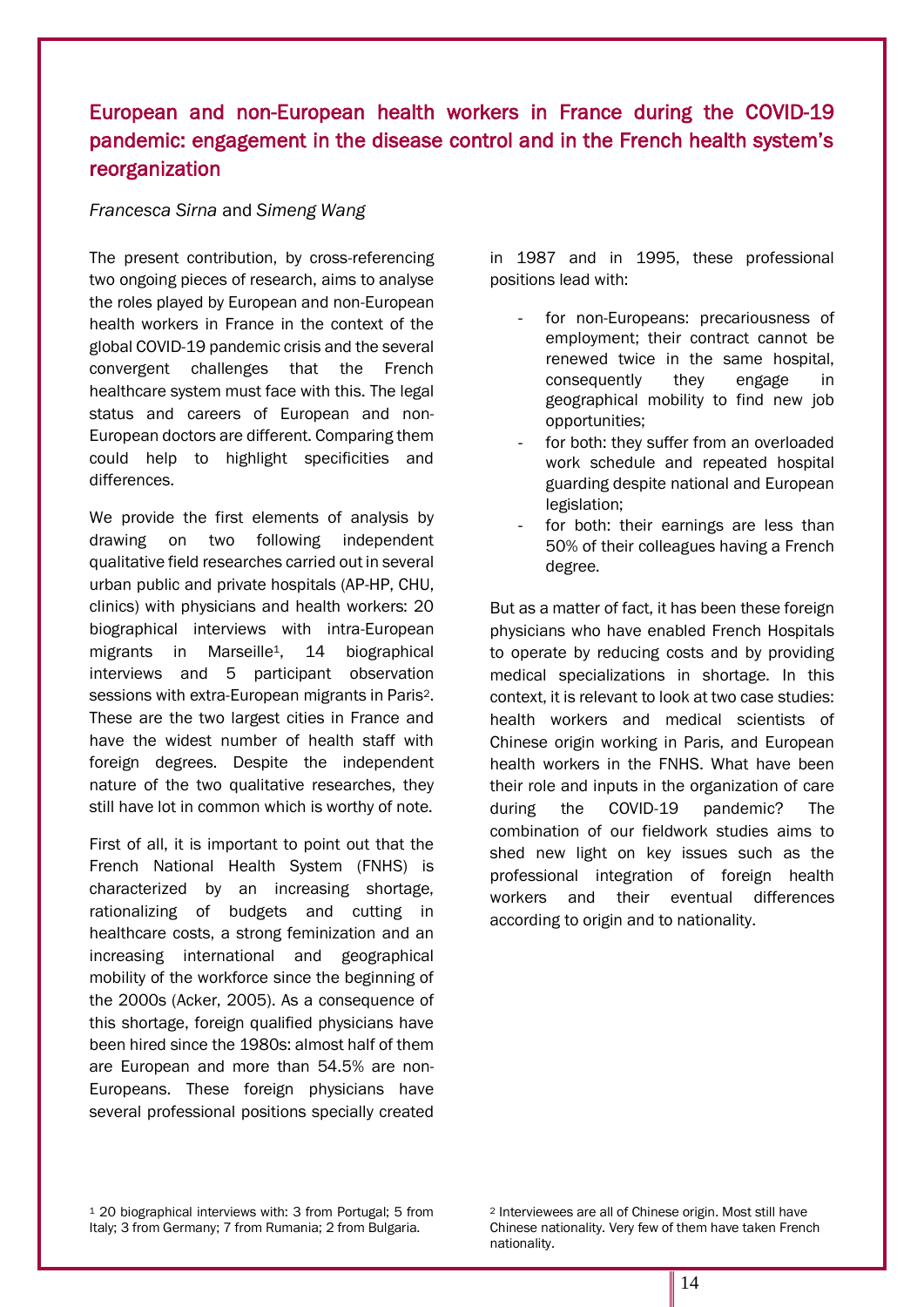# Health workers and medical scientists of Chinese origin in Paris - The MigraChiCovid Research Project<sup>3</sup>

The ongoing fieldwork of the Work Package "MEDIC" shows that, among Chinese migrants and their descendants living in Paris, health professionals, medical experts and researchers in biology and medicine have been, since January 2020, actively involved in the organization of care, transnational sharing and circulation of information, knowledge transfer and humanitarian aid in the provision of health facilities.

Precisely, these health workers and medical scientists of Chinese origin are cooperating tightly with French public services – the public hospitals (AP-HP), Pasteur Institute, Emergency medical services in France (SAMU), Ministry of Health – on COVID-19 research, as well as in patient care. By mid-March, a hotline had been opened in the Chinese language at the Emergency medical services in Paris. One Chinese emergency physician was in charge of recruiting ten Chinese-speaking volunteers trained in medicine and living in Paris. Particularly, Chinese skilled migrants working in the health sector have been participating actively in the reception of medical and health equipment, and also in the coordination of transnational humanitarian aid4. A medical consultation service has been set up in Chinese for Chinese non-French speaking patients, who have settled in the Pitié-Salpêtrière University

<sup>3</sup> The research project MigraChiCovid ("Chinese migrations in France facing Covid-19: the emergence of new forms of solidarity in times of crisis") is co-financed by the National Research Agency (France) and Yunnan University (China). Based on qualitative and quantitative surveys in France, this Project (duration: 2020.4-2021.10; PI: Dr Simeng WANG) is divided into three Work Packages (WPs): (1) studies of the professional practices carried out by Chinese origin doctors and biologists in France facing Covid-19 (WP "MEDIC"); (2) analyses of the experiences of discrimination and anti-Asian racism related to Covid-19 (WP "DISCRI"); (3) analysis of changes in Chinese migrants and their descendants' relationships to China during the Covid-19 (WP "TRANSNA"). For more information, refer to the website: [https://www.migrations-asiatiques-en](https://www.migrations-asiatiques-en-france.cnrs.fr/covid-19/resume-scientifique-du-projet-migrachicovid)[france.cnrs.fr/covid-19/resume-scientifique-du-projet](https://www.migrations-asiatiques-en-france.cnrs.fr/covid-19/resume-scientifique-du-projet-migrachicovid)[migrachicovid](https://www.migrations-asiatiques-en-france.cnrs.fr/covid-19/resume-scientifique-du-projet-migrachicovid)

<sup>4</sup> Since the massive increase of new COVID-19 cases in Europe (March 2020), transnational humanitarian aid in the health sector has been carried out in the reverse

Hospital, in the 13th district of Paris, well known as "China Town".

Meanwhile, some of these skilled workers of Chinese origin have opened up e-health consultation via WeChat, a Chinese multipurpose messaging, social media and mobile payment application. Other interviewees gave several online public lectures in Chinese language in the context of COVID-19 for Chinese migrants who do not speak French. These migrant Chinese health-workers play a key role in health care of immigrant populations who have not mastered the French language. They are also key players in the transmission of information from China to France.

The MigraChiCovid [Research Project](https://www.migrations-asiatiques-en-france.cnrs.fr/covid-19/resume-scientifique-du-projet-migrachicovid) follows-up Simeng Wang's previous works at the intersection of East and South-East Asian immigrations in France and of sociology of health and mental health, before the COVID-19<sup>5</sup> pandemic.

# European Physicians in Marseille: multi-skilled doctors, overworked schedules and acknowledgement

The research at the Public Assistance Hospitals of Marseille (HP-HM) started before the COVID-19 pandemic6. During the pandemic, we kept in touch with respondents by weekly phone calls. In general, their careers are less successful than their French colleagues and less of them hold executive positions. European doctors occupy

direction of the early pandemic: from China, notably the cities of Wenzhou and Wuhan to Italy, Spain and France.

<sup>5</sup> See among others Wang S. (2019) "Circumventing regulatory rules and professional legitimizing. The circulation of Chinese Medicine between China and France" *in* Pordié L. and Coderey C.(eds.) *Circulation and Governance of Asian Medicine,* Routledge, p139-156. Wang S. (2017), *Illusions et souffrances. Les migrants chinois à Paris. [Illusions and suffering. Chinese migrants in Paris]* Paris, Éditions rue d'Ulm (collection « Sciences sociales »), 220p.

<sup>&</sup>lt;sup>6</sup> Sirna F., « Les mobilités géographiques et professionnelles du personnel de santé en région PACA : crise économique, pénurie et déqualification », *Faire Savoirs* 13 (12) 2016, p 49-56. Sirna F., « Les médecins à diplôme étranger en France : entre non-revendication et quête de reconnaissance », in Thomas Lacroix *et al.* (ed.) 2020, *Penser les migrations pour repenser la Société*, Tour, PUFR, 316 p.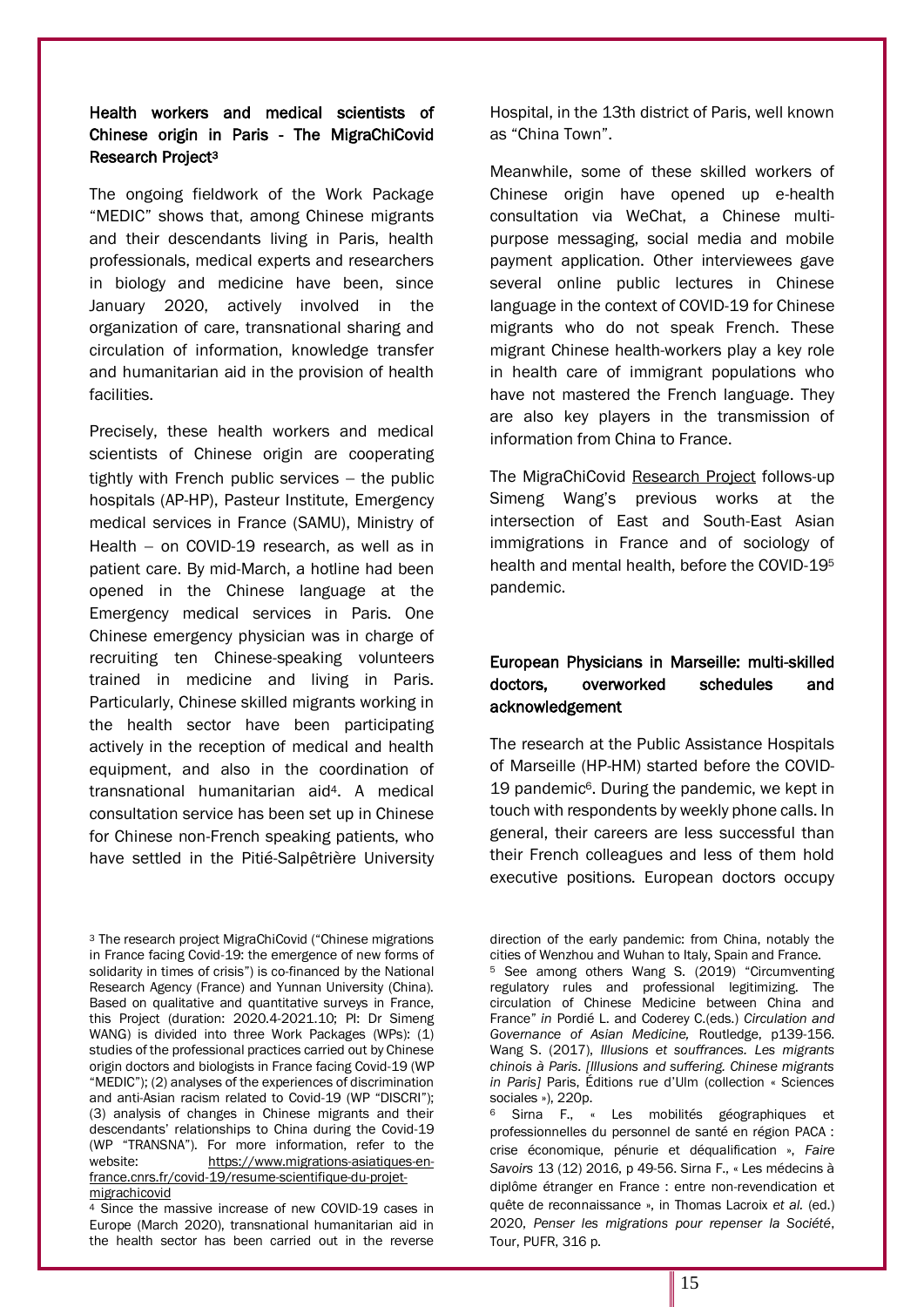specializations neglected by their French colleagues and, as they are often multispecialists, they have often had to endure workloads beyond the working hours established by law to have the same level of salary as French physicians'. To summarize the experiences of these foreign doctors during the pandemic, here is an excerpt from a phone call with a German anaesthesiologist: «*In this context (of COVID-19), the authorities realize that our presence and our skills are precious and decisive for the smooth running of the hospital… I hope that this awareness will be useful in the aftermath of the crisis. In my department, more than half are foreigneducated people. This is an asset and an opportunity because we can also confront our colleagues in our home countries and respond more effectively to this pandemic… Our French colleagues only now understand the role we play in the French healthcare system. Let's hope they won't forget…*».

Their familiarity with other National Health Systems and sometimes with the less favourable conditions allows these professionals to put the situation in French hospitals into perspective and take a more positive view of the situation despite the current crisis. In this sense, the following is what an Italian radiologist said: «*All the media do is decry the hospital system, the lack of resources, staff, drugs... French colleagues complain about the deterioration of working conditions. But if I compare it with the situation in the hospitals in North-East Italy, I can say that everything is going very well here. The teams are very well organised, the equipment is constantly arriving. This virus is a monster, but here (in France) everything is well organized to be able to respond properly*».

### First comparative findings

What emerges from this comparative overview is the crucial and essential role played by these foreign practitioners at two levels: the first for the proper functioning and reorganisation of the French health system facing the COVID-19 crisis.

They take care of patients from the general French population, including migrants living in France. COVID-19 offers the opportunity to raise awareness of the contribution of skilled migrants working in the French health sector. Without them, the FNHS would be more understaffed and more affected by COVID-19.

Secondly all foreign practitioners have transnational links established with other countries also affected by this epidemic crisis, such as China, Germany and Italy. Regardless of their nationality, their language and their professional skills, the links with their countries of origin are mobilized as resources in international medical care and cooperation. As a matter of fact, in this global health crisis, the experiences of each country are mutually enriching, demonstrating the importance of international cooperation in the age of health transnationalism.

#### References

Acker F (2005), «Les reconfigurations du travail infirmier à l'hôpital», *Revue française des affaires sociales*,1, p.161-181.

### Authors' institutional affiliations:

Francesca Sirna is a permanent Research Fellow at the French National Center for Scientific Research (CNRS), faculty member of the CNE (Centre Norbert Elias-EHESS-Marseille), and Fellow at the "Institut Convergences Migrations" (ICM).

Email: francesca.sirna@univ-amu.fr

Simeng Wang is a permanent Research Fellow at The French National Center for Scientific Research (CNRS) and faculty member at the CERMES3 (Research Centre, Medicine, Science, Health, Mental Health and Society). She is fellow at the "Institut Convergences Migrations" (ICM), and also coordinator of the multidisciplinary research network MAF [\(Migrations from East](https://www.migrations-asiatiques-en-france.cnrs.fr/)  [and South-East Asia in France\)](https://www.migrations-asiatiques-en-france.cnrs.fr/).

Email: Simeng.wang@cnrs.fr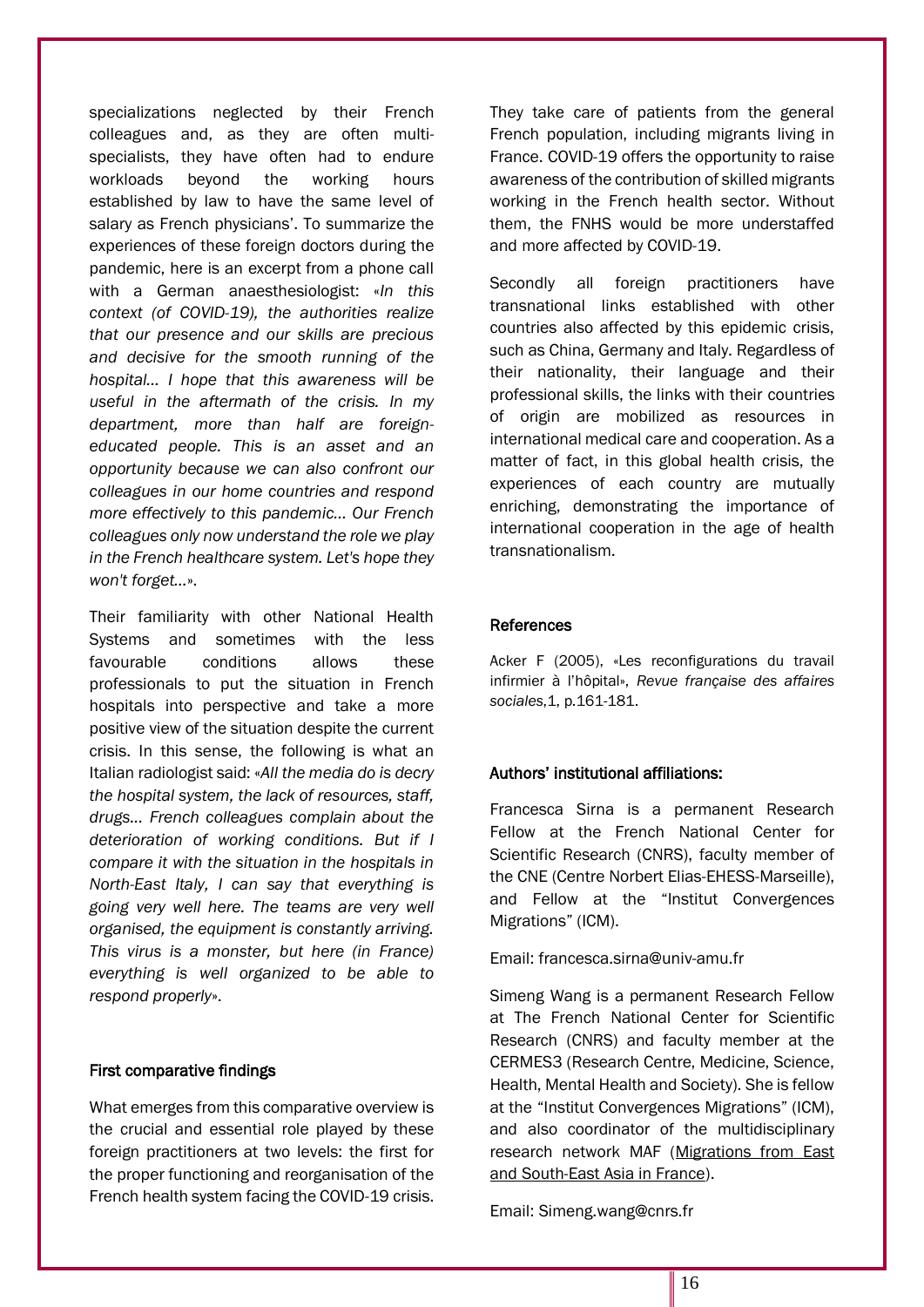# COVID-19, the triple bias, and the "Unheimlich"

*Antonio Maturo* and *Veronica Moretti*

University of Bologna

Emails: antonio.maturo2@unibo.it; veronica.moretti4@unibo.it

It is not easy to talk about COVID-19. As researchers, we are facing at least three kinds of bias. When we talk about COVID-19 – this weird entity, half noun and half number – we are trapped in a semantic bias. Indeed, it is hard to generalize COVID-19, especially in sociological terms. Can we call it a "tragedy" in a sociological paper? It is a tragedy, of course, but this word has too many emotional connotations. Is COVID-19 an "event"? Not at all; it is still going on, and nobody knows how long it will last. Is it a biological phenomenon? Of course it is, but we look at the social aspects. Therefore, COVID-19 is a social phenomenon! Come on, guys; we know it is much more than that – do not indulge in sociologisms, please. The solution is to call it a "pandemic", because the medicalization of language renders things neutral and dry, and makes life easier. But immediately we feel confused, because we have also said that COVID-19 will be our invisible roommate for a long time. It therefore has an "endemic" component, not only a pandemic one.

Along with the semantic bias, there is also an epistemological bias. In this moment, we are part of the phenomenon we are studying. Can we put distance between us and COVID-19? Of course, some advocates of reflexivity may find this situation epistemologically exciting, but selfethnography is still a controversial methodology, and the results are not always solid. This is not the case with our colleague Lorenzo Migliorati. Lorenzo lives in the worst-hit area of Italy – Bergamo – and therefore has written a book about his experience: *Un sociologo nella zona rossa* (A sociologist in the Red Zone). If you read Italian you can download it here: http://ojs.francoangeli.it/\_omp/index.php/oa/c atalog/book/497. The book is deep and touching.

Closely connected to the epistemological bias, we also face a methodological one, which relates to time. How can we put temporal borders around this phenomenon? It is happening now. The lockdown has limits defined by law, but we will experience, for a long time, a state of hybrid living. We will have semilockdowns and peri-lockdowns. Moreover, it is hard to state when the social effects of the lockdown will come to an end.

We are also experiencing another embarrassment, which emerges from what has become a basic assumption of the sociology of health. Indeed, it was praxis to start any paper, any lecture, and any class with a description of the growing burden of chronic conditions in the population; we were obliged to provide a "datadeluge" on aging in affluent countries, on the increase in years lived with a disability, on the deaths due to cardiovascular diseases. The smartest of us mentioned AIDS, but only as an unexpected accident/incident in which the *bios* was contradicting epidemiological trends. We forgot that the "final push" on the elderly was given by the flu; it is not by chance that the mortality rate amongst the elderly is higher in the winter than in the summer.

Abruptly, COVID-19 has recast our attention on an invisible essence: a virus. Acute disease is back on the stage. However, it would be too easy to say that the virus has replaced chronic illness. We know that the average age of COVID-19 victims is 80 years, and that frailty, exacerbated by chronic conditions, hastens a fatal end after infection. Therefore, we still have to recognize that chronic conditions are strongly correlated with mortality due to COVID-19. Unfortunately, this feature of the virus can lead towards the stigmatization of the elderly. Thus, we must welcome *The New York Times* (*NYT*) initiative of May 24, 2020, where the entire front page comprised a list of short obituaries; 1000 names of COVID-19 victims and a striking title: *They Were Not Simply Names on a List. They Were Us*. We do not know whether or not it was the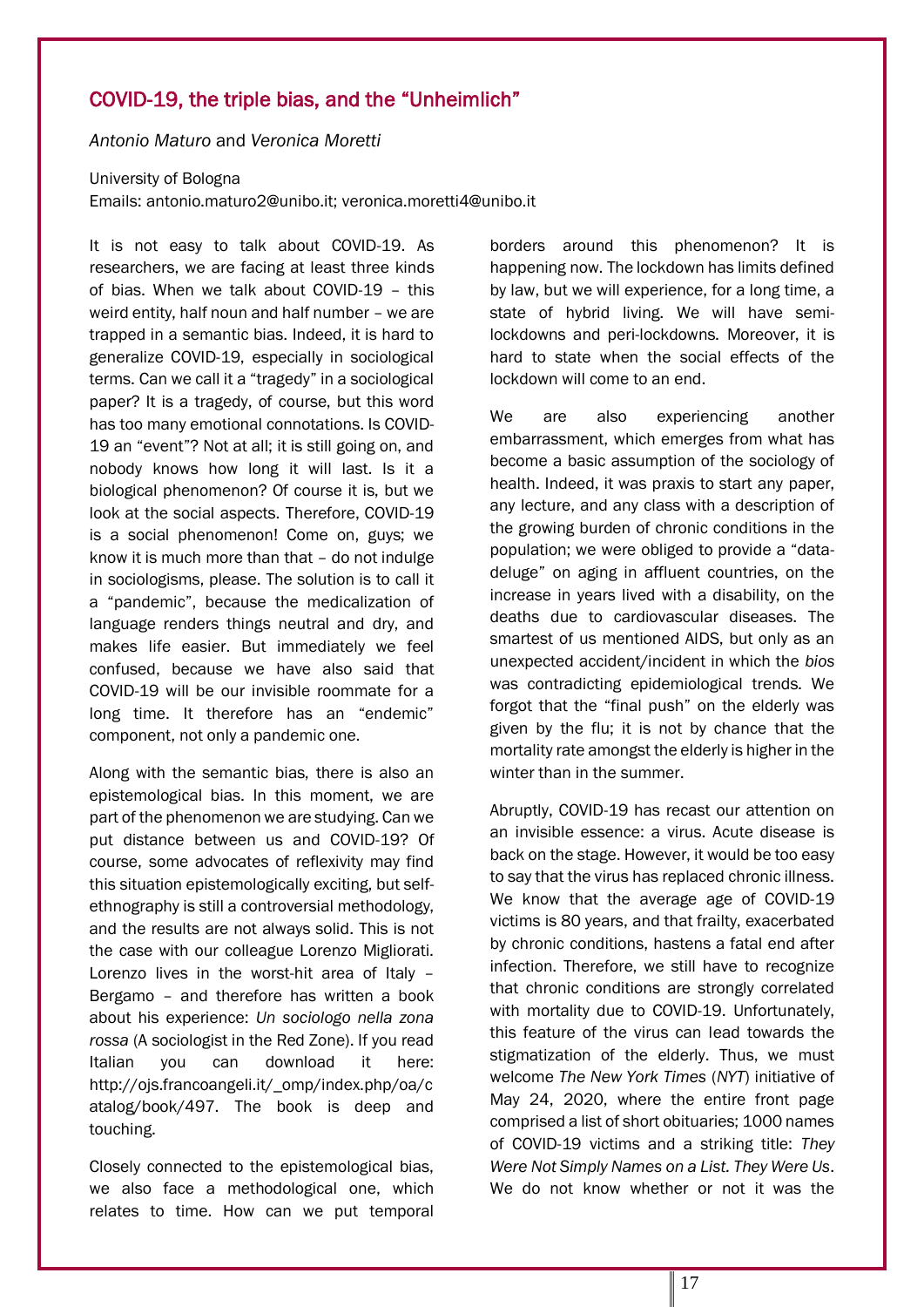intention, but it also proved to be a very effective and touching anti-stigma campaign.

The *NYT* is right. COVID-19 is not only lists and numbers and statistical formulae or percentages. Instead, it has affected our everyday life in a way that is difficult to express. That is why we undertook a small research project on everyday life at the time of COVID-19 during our lockdown in Italy (Moretti and Maturo, forthcoming). Everyday life provides the reservoir of meanings that allows us to make sense of reality. It is the "taken-for-granted" dimension of our existence and, according to Guy Debord (1977), "the measure of all things". Italy, the first European country to go into lockdown due to COVID-19, has been in the midst of a mass biographical (and, of course, societal) disruption (Bury, 1982); everyday life has been upended. With this in mind, we investigated the "new normalities" of life in lockdown by asking: how are Italians making sense of their quarantine?

We conducted 20 Skype interviews with a sample of childless, highly educated young adults living in Northern Italy, the center of the epidemic. Interviewees reported mixed feelings and experiences associated with being locked in their homes: coziness alongside restriction; the freedom to call friends combined with forced physical isolation; the need to do work in places usually devoted to relaxing. In some cases, they experienced what can be termed a "frenetic stillness". Being forced to stay at home is also a cognitively ambiguous situation in which people feel themselves to be "in-waiting" or "on hold" (Timmermans and Buchbinde, 2010). In practical terms, the interviewees coped with this uncertainty by creating and adhering to rigid routines and new habits.

We are analyzing the interviewees' "definition of their situation" in terms of the psychoanalytic concept of the *Unheimlich* (the uncanny, but also the "unhomely").The uncanny (a term Freud introduced in 1919) refers to the psychological experience of something being *strangely familiar* (Freud, 2003; Masschelein, 2011). It describes situations where something familiar (e.g. staying at home) appears in an unsettling context (e.g. a nationwide lockdown). Our hope is that this analysis will inform future research on the effects of the lockdown on mental health.

### **References**

Bury M. (1982) 'Chronic Illness as Biographical Disruption', *Sociology of Health and Illness*, 4(2), p167-182.

Debord G. (1977, orig. ed. 1967) *Society of the Spectacle*, Exeter: Rebel Books.

Freud S. (2003, orig, ed. 1919) *The Uncanny*. London: Penguin Books.

Masschelein A. (2011) *The Unconcept. The Freudian Uncanny in the Late-Twenty-Century Theory*, New York: SUNY Press.

Moretti V. and Maturo A. (forthcoming) 'Unhome Sweet Home: the construction of new normalities in Italy during Covid-19'. In Lupton, D. and Willis, K. (Eds.) *The Coronavirus Crisis: Social Perspectives*. London: Routledge.

Timmermans S. and Buchbinde M. (2010) 'Patients-in-Waiting: Living between Sickness and Health in the Genomics era', *Journal of Health and Social Behavior*, 51(4), p408-423.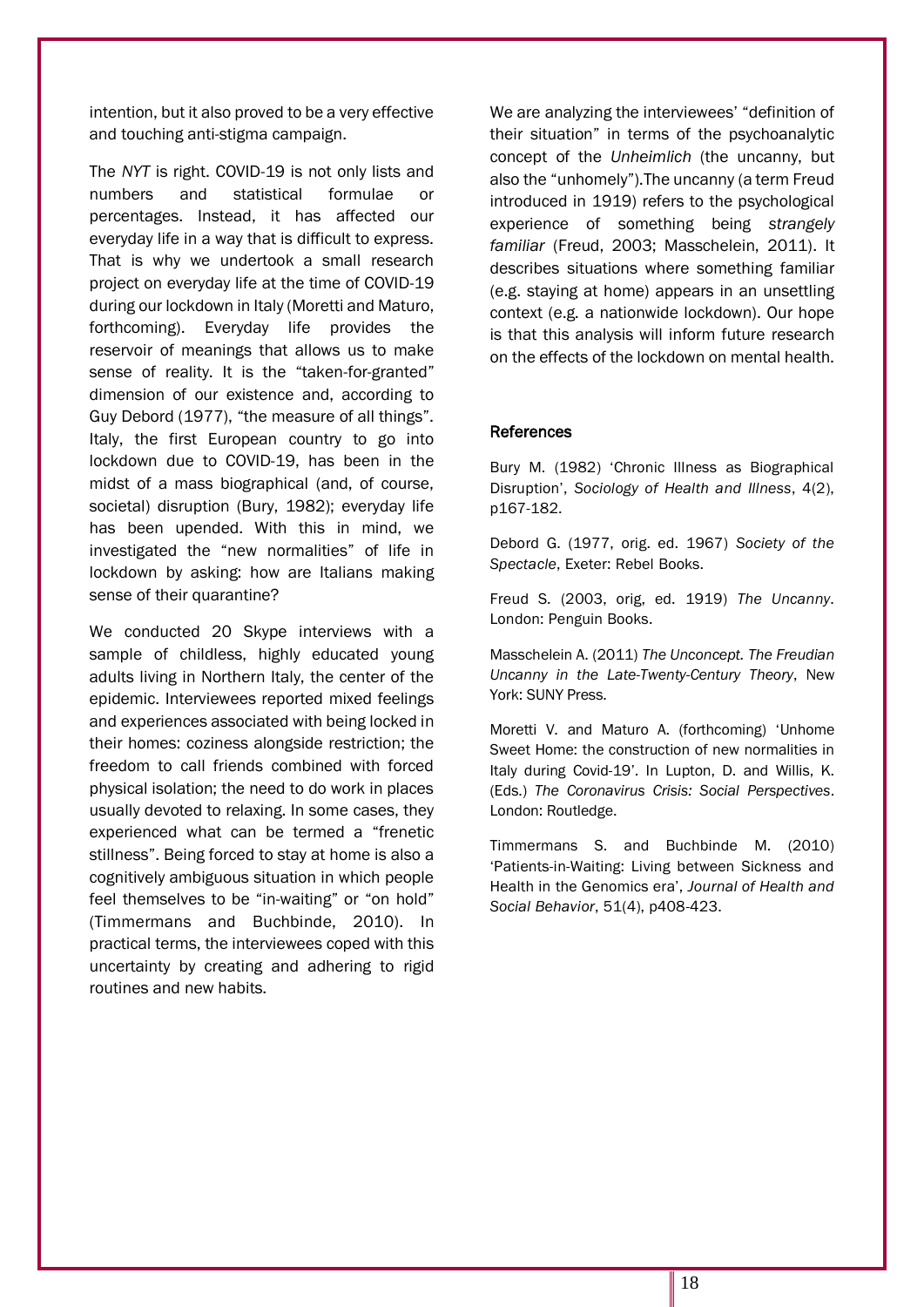# Cyber-Pharmacies and pharmacists for digital health in post-COVID-19

# *Pietro Paolo Guzzo*

"A. Moro" University of Bari, School of Medicine, Contract Professor of Sociology, public manager of the Health Provincial Authority of Cosenza Email: p.paolo\_guzzo2@libero.it

# Introduction

[The](https://www.collinsdictionary.com/it/dizionario/inglese-italiano/the) [study](https://www.collinsdictionary.com/it/dizionario/inglese-italiano/study) [discusse](https://www.collinsdictionary.com/it/dizionario/inglese-italiano/discuss)s [the](https://www.collinsdictionary.com/it/dizionario/inglese-italiano/the) [potential](https://www.collinsdictionary.com/it/dizionario/inglese-italiano/potential) [of](https://www.collinsdictionary.com/it/dizionario/inglese-italiano/of) [e-](https://www.collinsdictionary.com/it/dizionario/inglese-italiano/e_1)Pharma[cies](https://www.collinsdictionary.com/it/dizionario/inglese-italiano/pharmacy) [and](https://www.collinsdictionary.com/it/dizionario/inglese-italiano/and) [the](https://www.collinsdictionary.com/it/dizionario/inglese-italiano/the) [new](https://www.collinsdictionary.com/it/dizionario/inglese-italiano/new) [digital](https://www.collinsdictionary.com/it/dizionario/inglese-italiano/digital) [skills](https://www.collinsdictionary.com/it/dizionario/inglese-italiano/skill) [of](https://www.collinsdictionary.com/it/dizionario/inglese-italiano/of) [pharmacists](https://www.collinsdictionary.com/it/dizionario/inglese-italiano/pharmacist) [in](https://www.collinsdictionary.com/it/dizionario/inglese-italiano/in_1) [the](https://www.collinsdictionary.com/it/dizionario/inglese-italiano/the) [aftermath](https://www.collinsdictionary.com/it/dizionario/inglese-italiano/aftermath) [of](https://www.collinsdictionary.com/it/dizionario/inglese-italiano/of) [the](https://www.collinsdictionary.com/it/dizionario/inglese-italiano/the) COVID-19 [pandemic.](https://www.collinsdictionary.com/it/dizionario/inglese-italiano/pandemic) [In](https://www.collinsdictionary.com/it/dizionario/inglese-italiano/in_1) [this](https://www.collinsdictionary.com/it/dizionario/inglese-italiano/this) [perspective,](https://www.collinsdictionary.com/it/dizionario/inglese-italiano/sense) [a](https://www.collinsdictionary.com/it/dizionario/inglese-italiano/a_1) [sociological](https://www.collinsdictionary.com/it/dizionario/inglese-italiano/sociological) [analysis](https://www.collinsdictionary.com/it/dizionario/inglese-italiano/analysis) of the digital role-set of pharmacists [is](https://www.collinsdictionary.com/it/dizionario/inglese-italiano/is) [developed](https://www.collinsdictionary.com/it/dizionario/inglese-italiano/develop) in orde[r to](https://www.collinsdictionary.com/it/dizionario/inglese-italiano/to) highlight the opportunities and risks of the spreading of online pharmacies and [their](https://www.collinsdictionary.com/it/dizionario/inglese-italiano/their) potential [contribution](https://www.collinsdictionary.com/it/dizionario/inglese-italiano/contribution) to [the](https://www.collinsdictionary.com/it/dizionario/inglese-italiano/the) [delivery](https://www.collinsdictionary.com/it/dizionario/inglese-italiano/delivery) [of](https://www.collinsdictionary.com/it/dizionario/inglese-italiano/of) [new](https://www.collinsdictionary.com/it/dizionario/inglese-italiano/new) [digital](https://www.collinsdictionary.com/it/dizionario/inglese-italiano/digital) [services](https://www.collinsdictionary.com/it/dizionario/inglese-italiano/service) for [addressi](https://www.collinsdictionary.com/it/dizionario/inglese-italiano/address)ng COVID-19.

[The](https://www.collinsdictionary.com/it/dizionario/inglese-italiano/the) [spread](https://www.collinsdictionary.com/it/dizionario/inglese-italiano/spread) [of](https://www.collinsdictionary.com/it/dizionario/inglese-italiano/of) [online](https://www.collinsdictionary.com/it/dizionario/inglese-italiano/online) [pharmacies](https://www.collinsdictionary.com/it/dizionario/inglese-italiano/pharmacy) (Yang *et al.*, 2001; Savensky, 2018; Sugiura, 2018) [seems](https://www.collinsdictionary.com/it/dizionario/inglese-italiano/seem) [to](https://www.collinsdictionary.com/it/dizionario/inglese-italiano/to) [herald](https://www.collinsdictionary.com/it/dizionario/inglese-italiano/herald) [a](https://www.collinsdictionary.com/it/dizionario/inglese-italiano/a_1) [new](https://www.collinsdictionary.com/it/dizionario/inglese-italiano/new) web-mediated [social](https://www.collinsdictionary.com/it/dizionario/inglese-italiano/social) [relationship](https://www.collinsdictionary.com/it/dizionario/inglese-italiano/relationship) among [pharmacists](https://www.collinsdictionary.com/it/dizionario/inglese-italiano/pharmacist), [health](https://www.collinsdictionary.com/it/dizionario/inglese-italiano/health) [professionals](https://www.collinsdictionary.com/it/dizionario/inglese-italiano/professional), [and](https://www.collinsdictionary.com/it/dizionario/inglese-italiano/and) [citizens](https://www.collinsdictionary.com/it/dizionario/inglese-italiano/citizen)[-users](https://www.collinsdictionary.com/it/dizionario/inglese-italiano/user). This [connection](https://www.collinsdictionary.com/it/dizionario/inglese-italiano/relationship) is [even](https://www.collinsdictionary.com/it/dizionario/inglese-italiano/even) [more](https://www.collinsdictionary.com/it/dizionario/inglese-italiano/more) [important](https://www.collinsdictionary.com/it/dizionario/inglese-italiano/important) [in](https://www.collinsdictionary.com/it/dizionario/inglese-italiano/in_1) [the](https://www.collinsdictionary.com/it/dizionario/inglese-italiano/the) COVID-19 era where pharmacists (individuals) and pharmacies (shops) are still the main reference point for those patients who look for individual protection devices (such as masks, disinfectants, etc.), information and medicines to counteract COVID-19. I will focus on the contribution provided by pharmacists and on/offline pharmacies in the management of Coronavirus pandemic, starting from the various types of e-Pharmaceutical care.

[This](https://www.collinsdictionary.com/it/dizionario/inglese-italiano/the) review [study](https://www.collinsdictionary.com/it/dizionario/inglese-italiano/study) [about](https://www.collinsdictionary.com/it/dizionario/inglese-italiano/on) [the](https://www.collinsdictionary.com/it/dizionario/inglese-italiano/the) [role](https://www.collinsdictionary.com/it/dizionario/inglese-italiano/spread) [of](https://www.collinsdictionary.com/it/dizionario/inglese-italiano/of) cyberpharmacies and the Pharmacist's community in the [Sars-](https://www.collinsdictionary.com/it/dizionario/inglese-italiano/sars)Cov2 era [is](https://www.collinsdictionary.com/it/dizionario/inglese-italiano/is) [mainly](https://www.collinsdictionary.com/it/dizionario/inglese-italiano/mainly) [based](https://www.collinsdictionary.com/it/dizionario/inglese-italiano/base) [on](https://www.collinsdictionary.com/it/dizionario/inglese-italiano/on) the [analysis](https://www.collinsdictionary.com/it/dizionario/inglese-italiano/analysis) of the topic in the up-to-date scientific literatur[e available](https://www.collinsdictionary.com/it/dizionario/inglese-italiano/available) in primary pharmacy journals (mainly, Research in Social and Administrative Pharmacy) and Digital Repositories (i.e.: Cochrane Library, PubMed, ResearchGate, and Googlescholar).

The study focuses on the risks-opportunity balance of the new role-set of Pharmacist' community experimentally set up in the COVID- 19 tsunami [as](https://www.collinsdictionary.com/it/dizionario/inglese-italiano/of) a sort of *[digital](https://www.collinsdictionary.com/it/dizionario/inglese-italiano/digital) [pharmacy](https://www.collinsdictionary.com/it/dizionario/inglese-italiano/pharmacy) [encounter.](https://www.collinsdictionary.com/it/dizionario/inglese-italiano/encounter)*

# 1. The "digital Pharmacists" in the era of **Coronavirus**

Pharmacists can play a "trust spreading role" for their patients, thanks to web-based instruments such as blogs, websites, Apps and tele-medicine and tele-pharmacy services (Cipolla and Maturo, 2001; Maturo, 2005). With doctors, nurses and paramedics physically present in emergency rooms, isolation wards and quarantine centers, the pharmacist has played a role of paramount importance also in terms of emergency management of COVID-19 outbreaks, and Coronavirus infections prevention, and ease of patients' distress by providing triaging and basic consultations via tele-medicine, thus taking the burden off the doctors and health systems.

The diffusion of *E-pharmacies* (Young *et al*., 2001; Schram, 2014; Rijcken, 2019) and the new digital management of COVID-19 (Sum and Ow, 2020) require pharmacists to develop five different skills (cognitive, communicative, healthcare, educational and epidemiologic surveillance skills) and it provides several types of digital services in the framework of e-Pharmaceutical Care: tele-pharmacy, eprescribing (distance prescription services with dematerialized prescriptions), e-dispensing (distance delivery even with drones), remote diagnosis and pharmaceutics.

From this perspective, e-pharmacies and epharmacists could become: 1) stable providers of the supply of key medicines; 2) "information hubs" on the infection, being a point of first contact; 3) supporters of a system for early detection and management of potential cases of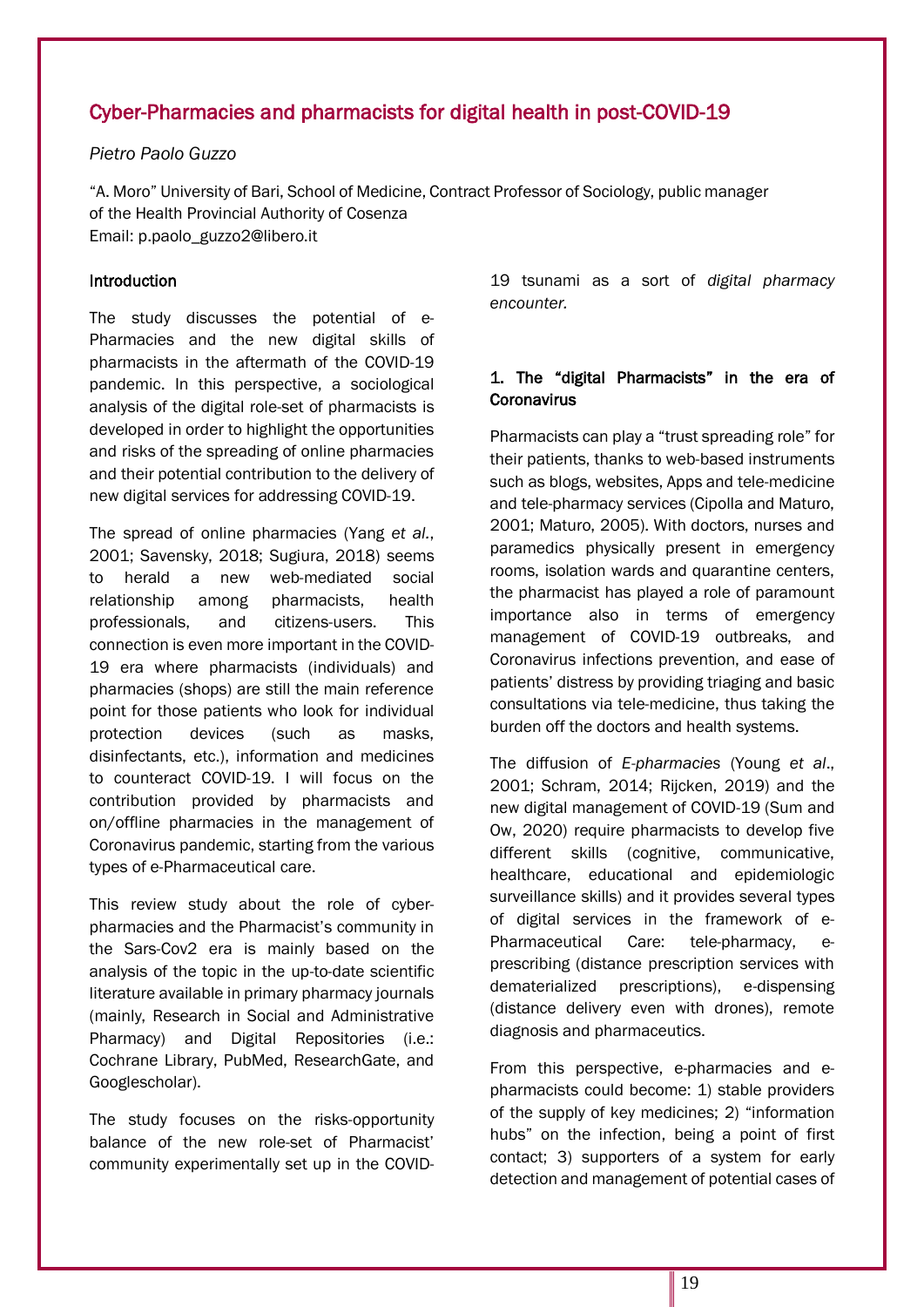COVID-19 with the consequent referral of patients to healthcare facilities and 4) key actors in the implementation of government programs of public/private partnerships aimed at the distribution of protective equipment (masks, disinfectant gels, gloves and oxygen therapy) (Ung, 2020, p. 583). However, this implies considerable risks for pharmacy websites in terms of drugs counterfeiting and disguised sale of potentially dangerous medicines as well as of cyber-attacks (Kuema, 2011), and privacy violation (Crawford, 2003).

# 2. Some remarks for future research

The disruptive chaos (Sprinks *et al.*, 2017) and the inducted resilience (Zubin and Gregory, 2020) brought about by the COVID-19 emergency in pharmacies, such as in Italy, led to the worsening of the "technological shock" (Sprinks *et al.*, 2017; Cooper, 2020) caused by the impact of the "hub & spoke" model of online pharmacies on the role of intermediation traditionally played by pharmacists. In fact, this has increased «the possibility that a medicine can be directly sent to patients without the traditional pharmacist involvement» (Cooper, 2020, p. 205). In conclusion, the COVID-19 emergency has fostered a greater involvement of e-pharmacies and e-pharmacists in healthcare provision services. In this perspective both could add "future roles" i.e. more oriented to collaboration with the global system of monitoring and epidemiologic surveillance for early detection of COVID-19 to the more traditional and consolidated roles (such as the prevention of smoking habits or obesity, and controlled distribution of flu vaccines and of oxygen) (Zheng *et al.*, 2020).

Sociological studies on the professions of pharmaceutical assistance, health-related professions and pharmacy encounters can play a key role in this regard (Harding, Nettleton and Taylor, 1994; Harding and Taylor, 2002; Hibbert *et al.*, 2002; Montgomery *et al.*, 2010; Guzzo and Gallo, 2014; Traulsen *et al.*, 2019; Guzzo, 2020).

#### References

Clawson K. A., Elrod S., Fox B.I., Hajar Z. and Dzenowagis J.H. (2013), "Opportunities for pharmacists in mobile health", *American Journal of Health-System Pharmacy*, 70,15, pp.1348-1352.

Cipolla C., Maturo A. (1999),"La farmacia dei servizi", *Sanità pubblica*, 5, pp.667-77.

Cipolla C., Maturo A. (2001), *La farmacia dei servizi*, Milano: Franco Angeli.

Cooper R. J. (2020), "Pestle and mortal: the demise of Community Pharmacy in the UK", *International Journal of Pharmacy Practice,* 28, pp.295-206, doi.10.111/ijpp.12635.

[https://onlinelibrary.wiley.com/doi/epdf/10.1111/ij](https://onlinelibrary.wiley.com/doi/epdf/10.1111/ijpp.12635) [pp.12635](https://onlinelibrary.wiley.com/doi/epdf/10.1111/ijpp.12635) (accessed: 04 June 2020).

Crawford, S. (2003), "Internet Pharmacy: Issues of Access, Quality, Costs and Regulation", *Journal of Medical Systems*, 27 (1), February, pp.57-65.

Guzzo P.P., Gallo L. (2014), "Quale contributo per un'assistenza farmaceutica di genere? Una ricerca esplorativa al Sud", in C. Cipolla, R. Biancheri, E. Ruspini (a cura di), *Sociologia e Salute di Genere*, Teorie e pratiche di ricerca, Franco Angeli, Milano, pp.79-104.

Guzzo P.P. (2020), "La farmacia dei servizi vent'anni dopo.La lenta marcia verso l'*e-Pharmaceutical Care*" in Cipriani R., *et al.*(a cura di), *La sociologia eclettica di Costantino Cipolla,* Milano: Franco Angeli (in press).

Harding G, Nettleton S, Taylor K. (1994), *Social pharmacy: innovation and development*, London: The Pharmaceutical Press.

Harding, G. and Taylor, K. (2002), "Social Dimensions of Pharmacy: Power, Status and Pharmacy", *The Pharmaceutical Journal,* 269, 440-442.

Hibbert D., Bissel P., Ward P. R (2002), "Consumerism and professional work in the community pharmacy", *Sociology of Health and Illness*, 19:547-560.

Kuema J. (2011), "Web vulnerability study of online pharmacy sites", *Informatics for Health and Social*  Care, 36,1 (January), pp.20-34. <https://doi.org/10.3109/17538157.2010.520418> (accessed: 04 June 2020).

Maturo A. (2005), "La farmacia dei servizi: un'introduzione", in C. Cipolla (a cura di), *Manuale di*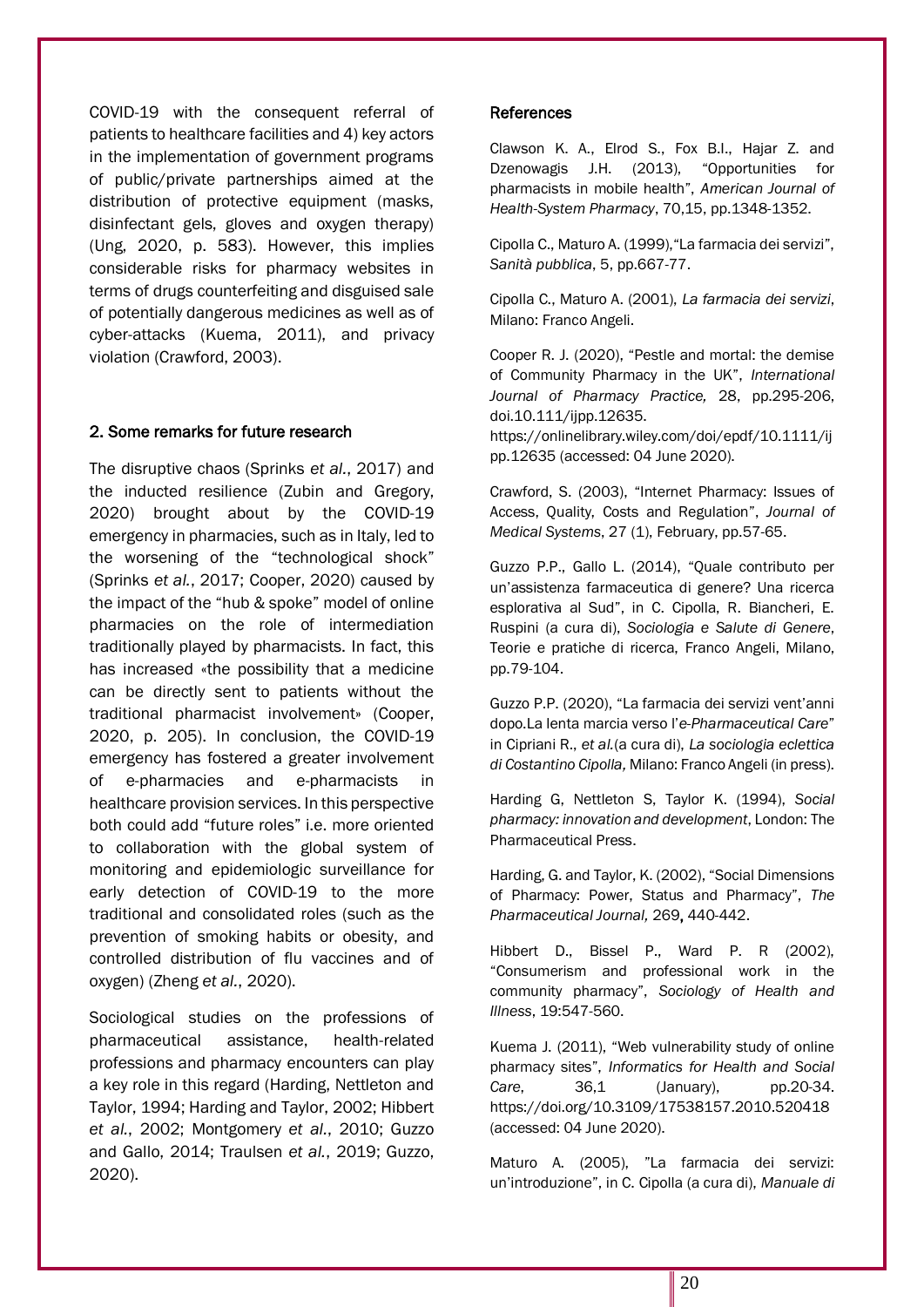*Sociologia della Salute. Vol.III-Spendibilità*, Franco Angeli, Milano, pp.314-330.

Montgomery A.T, Kavelmark Sporrong S., Manap N., Tully M.P. and Kettis Lindbald A. (2010), "Receiving a pharmaceutical care service compared to receiving standard Pharmacy Services in Sweden-How do patients differ with regard to perceptions of medicine use and the pharmacy encounter", *Research in Social and Administrative Pharmaceutic*al, 6,3, (September):185-195.

Rijcken C. (2019), *Pharmaceutical Care in Digital Revolution*. Insight in Circular Innovation, Academic Press, New York.

Savesky V. (2018), *Farmacie online, un fenomeno in espansione*, «Wired», 22nd October 2018, online[:https://www.wired.it/lifestyle/salute/2018/1](https://www.wired.it/lifestyle/salute/2018/10/22/farmacie-online-un-fenomeno-espansione/?refresh_ce) [0/22/farmacie-online-un-fenomeno-](https://www.wired.it/lifestyle/salute/2018/10/22/farmacie-online-un-fenomeno-espansione/?refresh_ce)

[espansione/?refresh\\_ce=](https://www.wired.it/lifestyle/salute/2018/10/22/farmacie-online-un-fenomeno-espansione/?refresh_ce) (accessed: 06 June 2020).

Schram A. (2014). *La farmacia on line*. Farsi trovare, farsi conoscere e vendere attraverso il proprio sito senza perdere la propria identità, Edra LSWT s.p.a., Milano; ed orig. *Online-Marketing fürerfolgreiche Apothek*e, Ed. by A. Schram, Springer Verlag, Berlin-Heidelberg, 2013.

Spinks J *et al.* (2017), "Disruptive innovation in community pharmacy–impact of automation on the pharmacist workforce", *Res Soc Adm Pharm*, 13: 394–397.

Sugiura L. (2018), "Contextualizing the Online Pharmaceutical Trade" in *Respectable Deviance and Purchasing Medicine Online*. Palgrave Studies in Cybercrime and Cybersecurity. Palgrave Macmillan, Cham, p.21-65.

Sum Z., Ow C. (2020), *Community Pharmacy Response to infection Control during COVID-19. A Cross-Sectional Survey*, may 2020, Pre-print, doi[:10.20944/preprints202005.0338.v1](https://www.researchgate.net/deref/http%3A%2F%2Fdx.doi.org%2F10.20944%2Fpreprints202005.0338.v1?_sg%5B0%5D=tSauRhwEplMLe7KQ1jfhDazh0zNsrugRWWMMnbTv9iuPrsBm2-yMWlI6YHq_SJfnQZi-IQjEElqUlJkZ6a8UOUGfzg.sh3T3Pv6bJTrvc8cMkiehgnSoOTmCHzV5OXwtEGu-ecYop75TKOgHmp1P1k1ce9nMmPKSedjT5J2A63uFQH8kA) (accessed: 06 June 2020).

Traulsen Janine M., Bissell Paul, Ryan Kath (2019), "Sociology for Pharmacists", in *Encyclopedia of Phramacy Practice and Clinical Pharmacy*, *Vol. I*. Zaher-Ud-Din Babar (editor in chief), Elesevier-Academic Press, Amsterdam (NL)-Oxford (UK)- Cambridge (USA) pp.233-238.

Ung, C. O. L. (2020), "Community pharmacist in public health emergencies: Quick to action against the coronavirus 2019-nCoV outbreak", *Research in Social and Administrative Pharmacy*, 16 (4), pp.583- 586,

<https://doi.org/10.1016/j.sapharm.2020.02.003> (accessed: 06 June 2020).

Yang Z, Peterson RT, Huang L. (2001), "Taking the pulse of Internet pharmacies", *Mark Health Serv*. 21(2), pp.4‐10.

Zheng S., Yang L., Zhou P., Li H., Liua F., Zhao R. (2020), "Recommendations and guidance for providing pharmaceutical care services during COVID-19 pandemic: A China perspective", *Research in Social and Administrative Pharmacy* [online]. Available at:

[https://www.ncbi.nlm.nih.gov/pmc/articles/PMC71](https://www.ncbi.nlm.nih.gov/pmc/articles/PMC7102520/pdf/main.pdf) [02520/pdf/main.pdf](https://www.ncbi.nlm.nih.gov/pmc/articles/PMC7102520/pdf/main.pdf) (accessed: 06 June 2020).

Zubin A., Gregory P. (2020), "Resilience in the time of pandemic: The experience of community pharmacists during COVID-19", *Research in Social and*  Administrative **Pharmacy**, [https://doi.org/10.1016/j.sapharm.2020.05.027\(](https://doi.org/10.1016/j.sapharm.2020.05.027)a ccessed: 06 June 2020).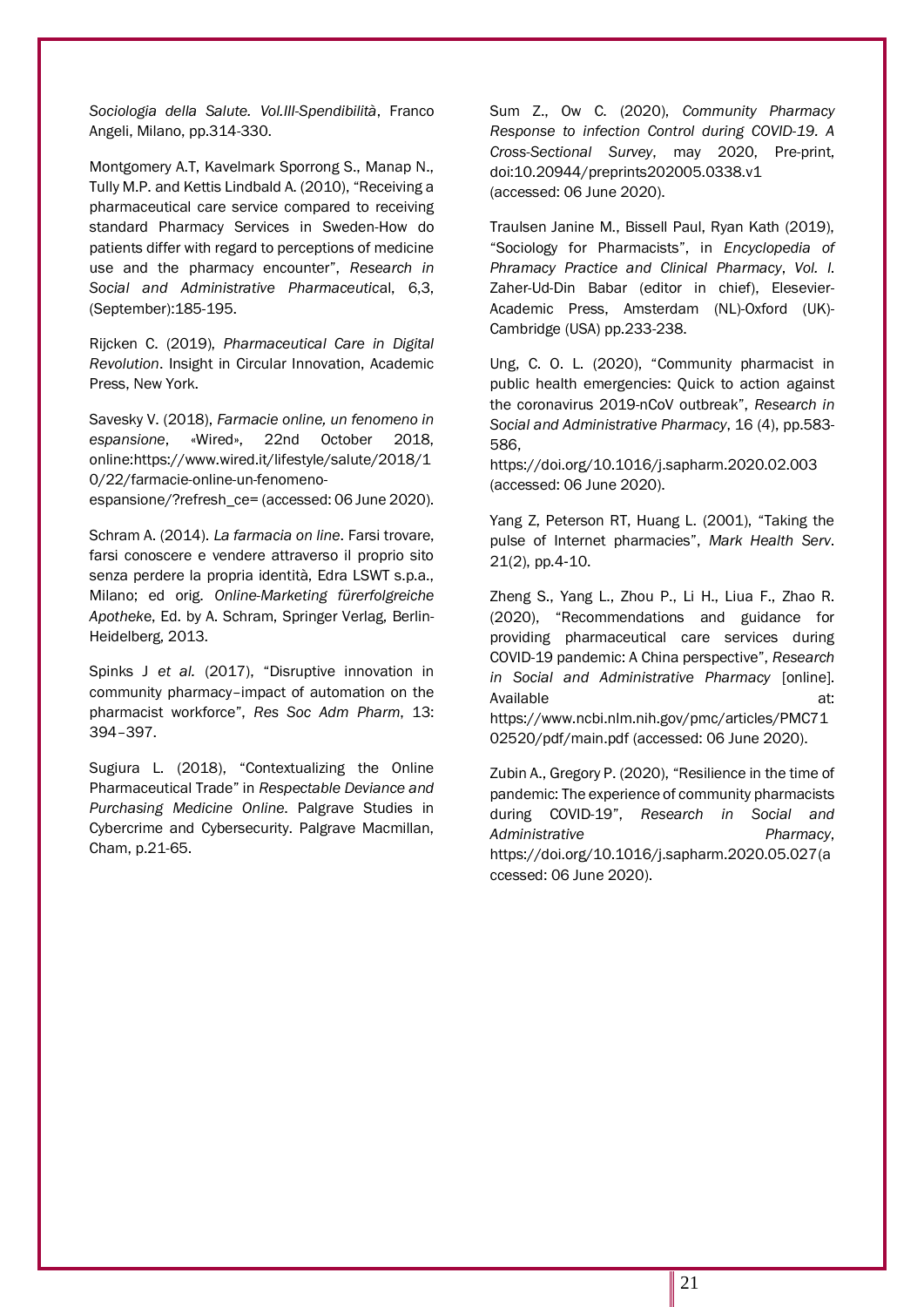# 2. Social/health vulnerabilities and inequalities

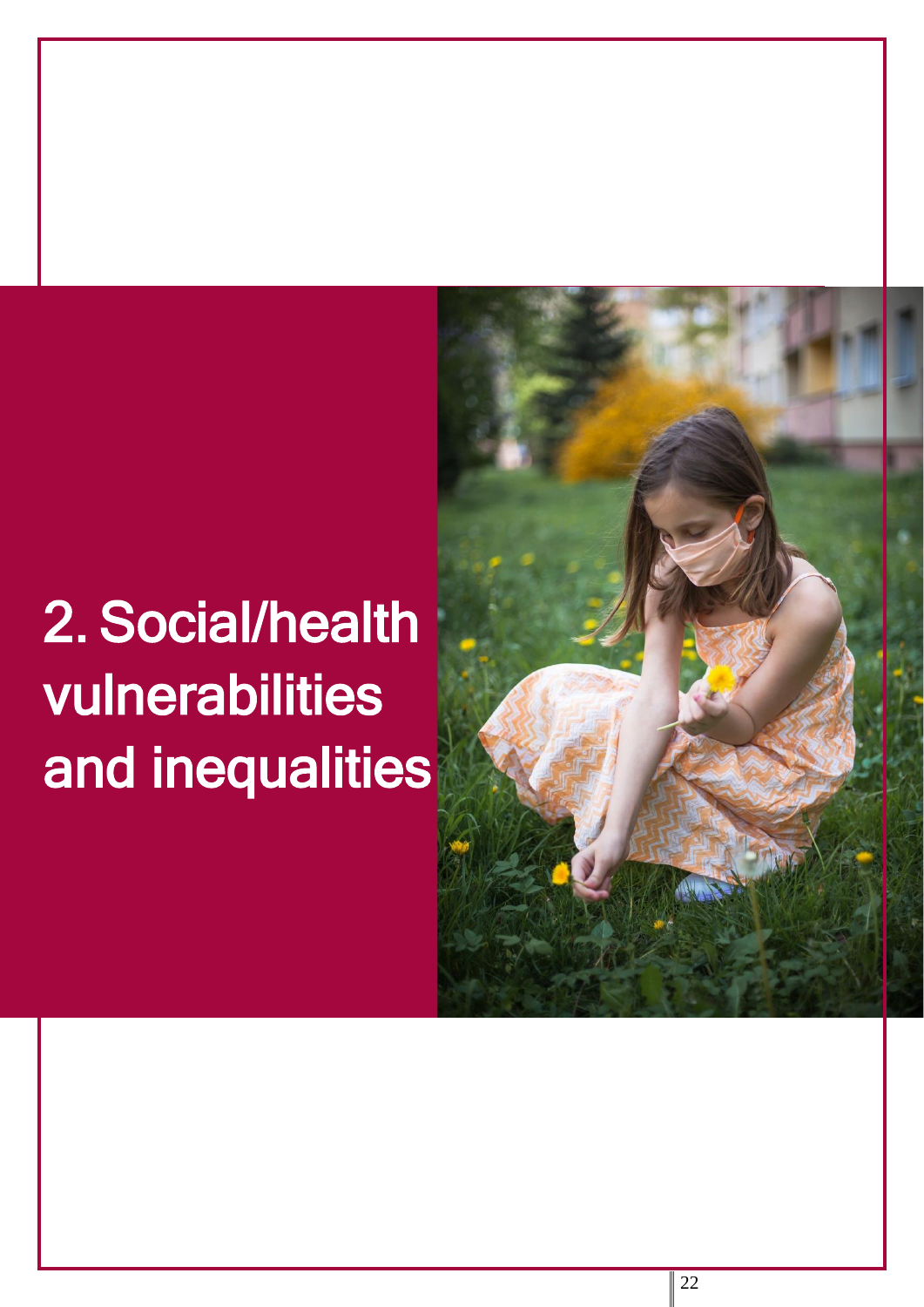# Is the COVID-19 crisis increasing health inequalities among chronic illness patients?

# *Kadi Lubia, b*

<sup>a</sup>Tallinn Health Care College, Health Education Center, Estonia; [kadi.lubi@ttk.ee](about:blank) **bRiga Stradins University, Faculty of Communication Studies, Latvia** 

The pandemic of coronavirus 2019 (COVID-19) has forced different health systems to (reevaluate) their capability and ways of operating. Although the kind of evaluation of principles of operating systems is an opportunity (besides being a challenge), it entails several risks, such as a decrease in the quality of the care, delays in seeking care, poorer self-management, etc. (WHO Regional Office for Europe, 2020). Thereby, the pandemic has had a wider influence already and not only for those infected by the virus and who are in direct need of medical help at the time of the pandemic. There are also other disadvantaged groups of people who might suffer due to the tight pressure on the healthcare system as a whole. The paradox of the pandemic situation is that all people without COVID-19 symptoms and diagnosis fall into the group that experience inequality in access to care. Priority access is given to those with COVID-19, which is understandable and necessary to manage the situation, but societies will also face serious problems should COVID-19 last for a longer period and people with other illnesses and/or chronic conditions are left alone.

In the European region, it has been stated that it is important to avoid interruptions in access and treatment of chronically ill people during the situation (WHO Regional Office for Europe, 2020), but as the situation varies from country to country (including the duration and intensity of the pandemic situation and restrictions set), people suffering under any chronic illness might still have problems with access to the care as WHO guidance recommends «maintaining the delivery of essential health care services while freeing up resources for the COVID-19 response» (WHO Regional Office for Europe, 2020). For chronic illnesses, the concepts of selfmanagement and self-care are promoted and thus, it may, of course, be argued whether potential problems with chronic illness patients are real as the (potentially longer) duration of their illness experience might enable the necessary self-management knowledge, skills and abilities. While self-management is necessary to promote individual responsibility and (literally) for managing the disease by oneself, it means skilled navigation between sources and the content of the information available by patients (Kendall *et al.*, 2010), which might be challenging even without the COVID-19 crisis. Self-management is a process which develops along with the acceptance and progression of the disease (Lubi, 2019) indicating inequalities also among chronic illness patients depending on illness-related factors (e.g. duration, severity, etc.).

In addition to the management of the illness, the increase in inequalities is related to how the illness-related information is communicated. Hospitals and other healthcare service providers (HSPs) have focused more on digital solutions by adopting telemedicine and other options for virtualised care and although the usage of technological solutions enables access to care irrespective of the location and infection rate of the virus, the virtualisation of healthcare services and also its shortages for healthcare providers and patients (to be) (Webster, 2020). The level of digital competency might be an important variable in increased social/healthrelated inequality during pandemic. In health and illness communication, electronic channels are used and developed to support selfmanagement – several research findings support this (Nes *et al.*, 2013; Morton *et al.*, 2017). The challenge for the usability of any technological solution lies in regular update of the content (Voncken-Brewster *et al.*, 2014),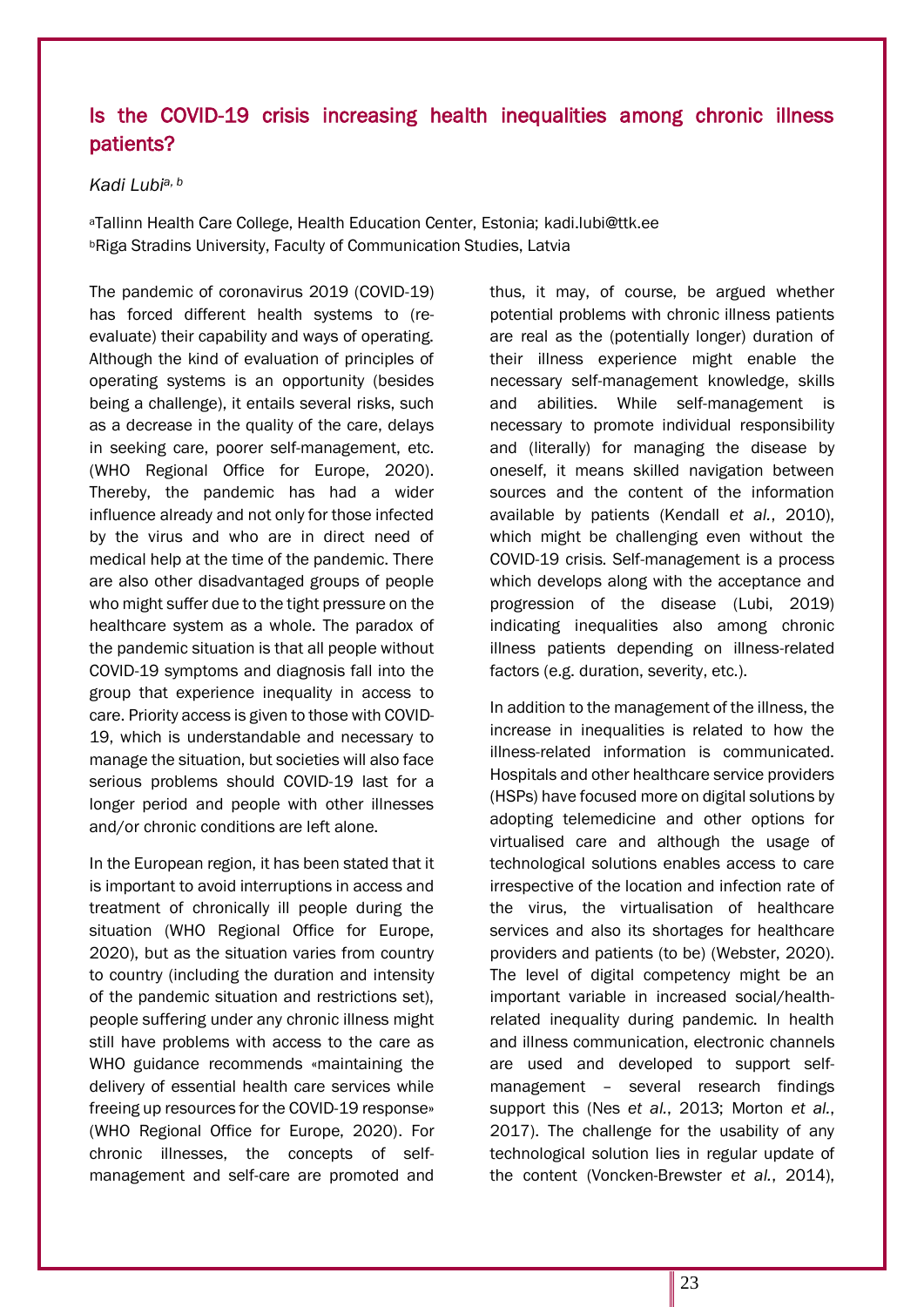which may be complicated during the crisis. Additionally, it has been shown that other patients might be a useful source to support selfmanagement via online communities (Willis, 2016). In terms of new (electronic) ways of illness-related communication during the pandemic, the most affected group among chronic illness patients may be the elderly – the Internet is used at least once per week only by 45% of elderly in average in the EU (ranging from 12% in Bulgaria to 88% in Luxembourg) (Eurostat, 2016).

Apart from people already diagnosed with any chronic conditions, there is an additional group of people influenced by limited access to healthcare services; people whose chronic condition is about to develop as a diagnosis. Under normal conditions, they would be able to reach out to their healthcare provider, necessary tests would be taken, diagnosis confirmed, and treatment prescribed. Under the circumstances of the pandemic, people without acute complaints, symptoms or health problems are not the priority of the medical system. During the peak of the crisis, it is natural that the attention and efforts are focused on the life-threatening situation. It has been found that in chronic illnesses, people might get blamed for the illness in contexts where they cannot demonstrate their actions to avoid risky behaviour (e.g. smoking, alcohol consumption, salt and fat intake, etc.) that led to the illness diagnosis (Galvin, 2002). Therefore, "culpability" for insufficient individual responsibility and delayed diagnosis of chronic illness might influence people concerned after the pandemic. However, it is necessary to acknowledge that the problems outlined are not simply solvable only by physicians or by patients' individual responsibility, but require the provision of appropriate solutions from healthcare systems (Betancourt and Quinlan, 2007) – their role in addressing these issues after the pandemic is as important as the role of an individual physician or patient. Although all people falling into this "delayed-diagnosis" group are influenced by the pandemic to some degree, the most affected people are among socially vulnerable groups. It has been shown previously that here is not only a direct correlation between co-existing vulnerability factors and health inequality (Grabovschi, Loignon and Fortin, 2013), but also that greater shortages in medical prevention (e.g. regular medical follow-ups, screenings, etc.) are experienced by the socially vulnerable population (Pascal *et al.*, 2009), indicating areas of concern of healthcare system to address during/after the pandemic.

To conclude, people diagnosed (or to be diagnosed) with any chronic condition might experience an increase in health inequality in access to care and in health status during the pandemic situation for numerous reasons. Therefore, future research could address these aspects of health inequality in the area of the sociology of health and illness. In the meantime, the challenge for healthcare systems is to find ways to address the concerns and issues related to chronic illness, especially for those belonging to socially vulnerable groups or otherwise disadvantaged for other reasons such as e.g. lower self-management and digital competencies' capabilities.

### References

Betancourt, J. R. and Quinlan, J. (2007) 'Personal responsibility versus responsible options: Health care, community health promotion, and the battle against chronic disease', *Preventing Chronic Disease*, 4(3), pp. 3–5.

Eurostat (2016) *A look at the lives of the elderly in the EU today*. Available at: https://ec.europa.eu/eurostat/cache/infographs/el derly/index.html (Accessed: 7 May 2020).

Galvin, R. (2002) 'Disturbing notions of chronic illness and individual responsibility: Towards a genealogy of morals', *Health*, 6(2), pp. 107–137. doi: 10.1177/136345930200600201.

Grabovschi, C., Loignon, C. and Fortin, M. (2013) 'Mapping the concept of vulnerability related to health care disparities: A scoping review', *BMC Health Services Research*, 13(1). doi: 10.1186/1472-6963-13-94.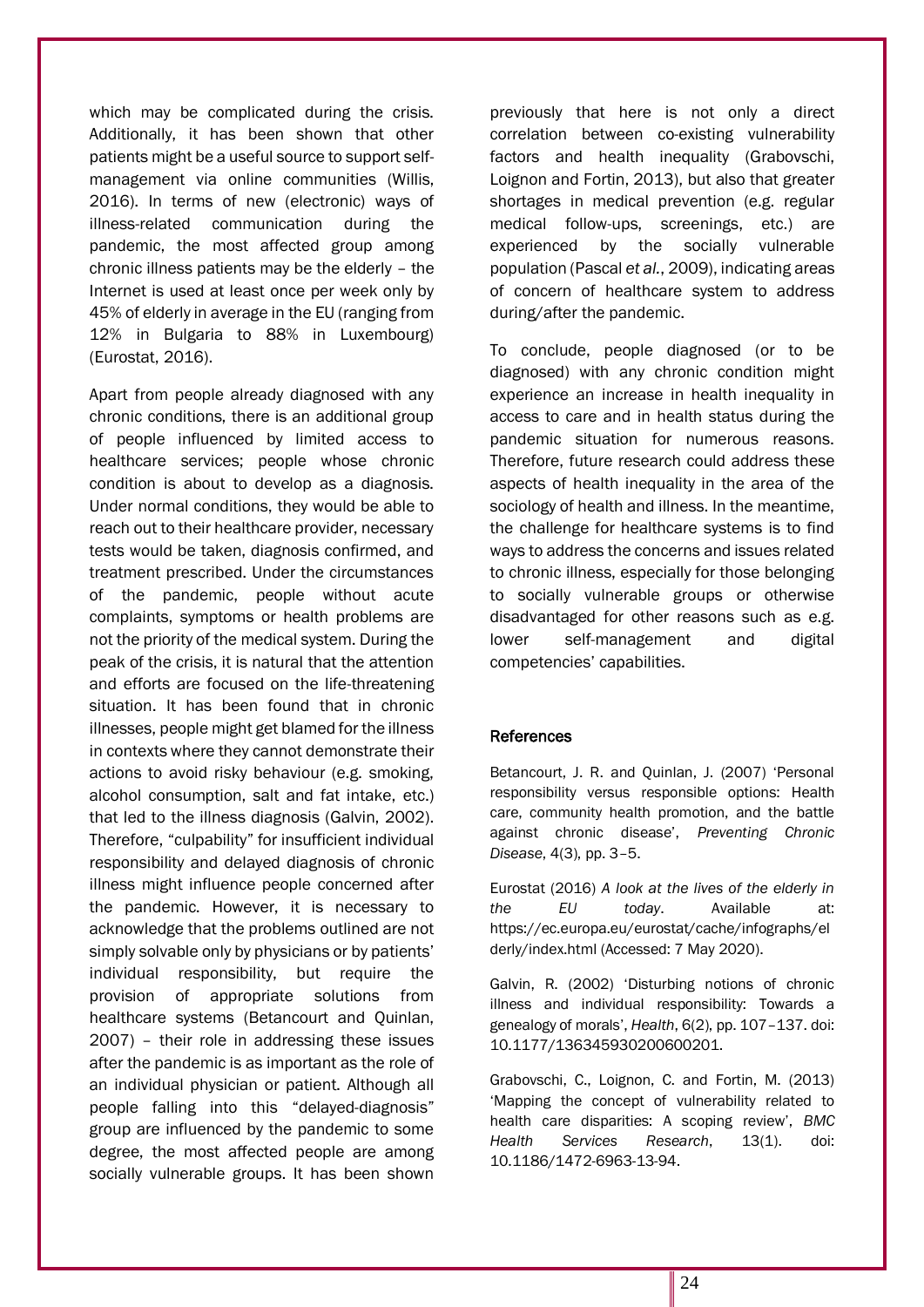Kendall, E. *et al.* (2010) 'Self-managing versus selfmanagement: Reinvigorating the socio-political dimensions of self- management', (June 2016). doi: 10.1177/1742395310380281.

Lubi, K. (2019) 'The adaptation of everyday practices in the adoption of chronic illness', *Health: An Interdisciplinary Journal for the Social Study of Health*, 23(3). doi: 10.1177/1363459317742263.

Morton, K. *et al.* (2017) 'Using digital interventions for self-management of chronic physical health conditions: A meta-ethnography review of published studies', *Patient Education and Counseling*, 100(4), pp. 616–635. doi: 10.1016/j.pec.2016.10.019.

Nes, A. A. G. *et al.* (2013) 'Web-based, selfmanagement enhancing interventions with e-diaries and personalized feedback for persons with chronic illness: A tale of three studies', *Patient Education and Counseling*, 93(3), pp. 451–458. doi: 10.1016/j.pec.2013.01.022.

Pascal, J. *et al.* (2009) 'Social vulnerability and unmet preventive care needs in outpatients of two French public hospitals', *European Journal of Public Health*,

19(4), pp. 403–411. doi: 10.1093/eurpub/ckp033.

Voncken-Brewster, V. *et al.* (2014) 'Integrating a tailored e-health self-management application for chronic obstructive pulmonary disease patients into primary care: A pilot study', *BMC Family Practice*, 15(1). doi: 10.1186/1471-2296-15-4.

Webster, P. (2020) 'Virtual health care in the era of COVID-19', *The Lancet*. Elsevier Ltd, 395(10231), pp. 1180–1181. doi: 10.1016/s0140-6736(20)30818- 7.

WHO Regional Office for Europe (2020) *Strengthening the Health Systems Response to COVID-19 Technical Guidance #1*. Available at: http://www.euro.who.int/\_\_data/assets/pdf\_file/00 07/436354/strengthening-health-systemsresponse-COVID-19-technical-guidance-1.pdf.

Willis, E. (2016) 'Patients' self-efficacy within online health communities: facilitating chronic disease selfmanagement behaviors through peer education', *Health Communication*, 31(3), pp. 299–307. doi: 10.1080/10410236.2014.950019.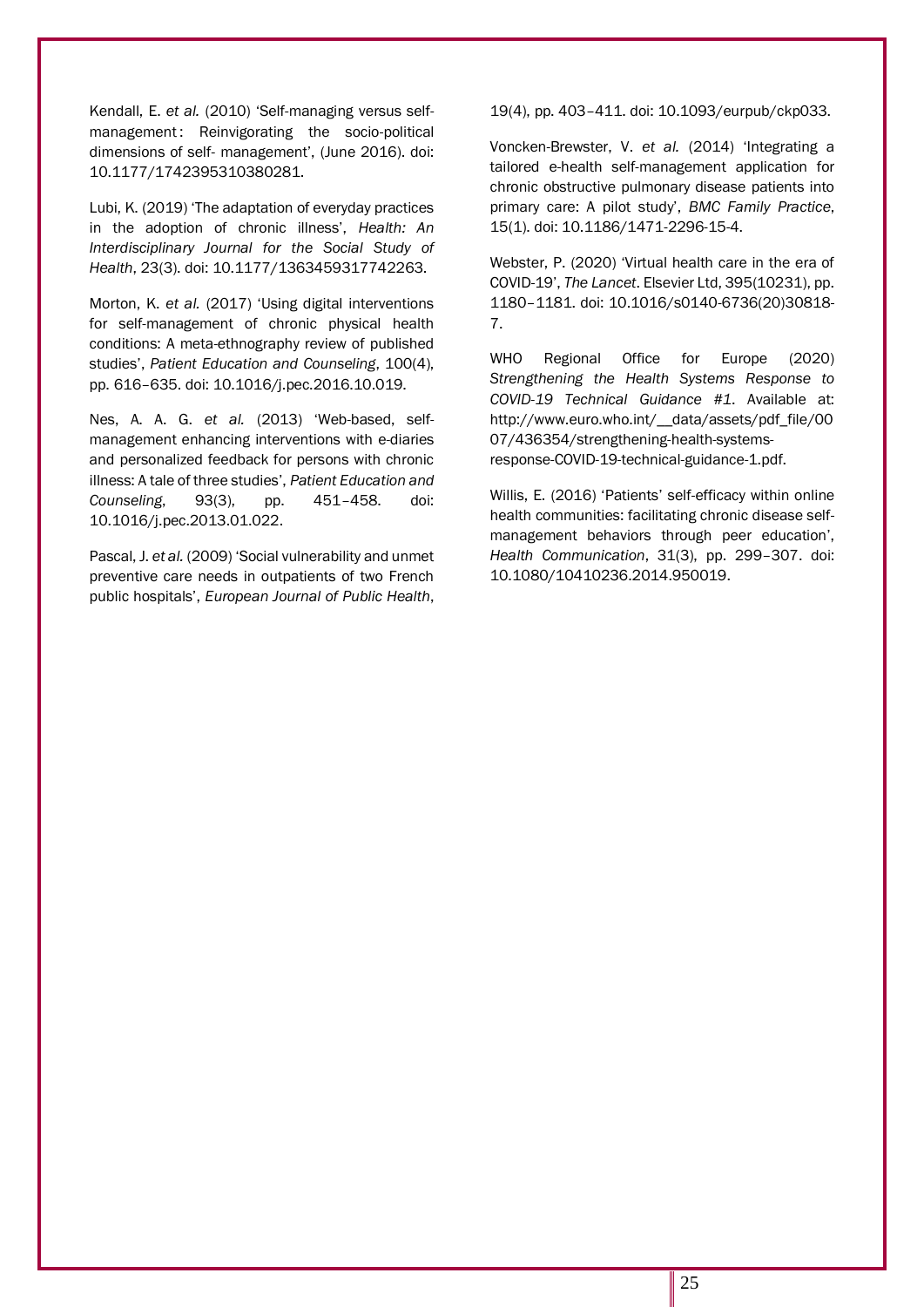# Who's the most affected by the pandemic? The effects of quarantine on general population, on disabled people and on people with mental illness

*Mario Cardano* and *Alice Scavarda*

Università degli Studi di Torino

Corresponding author: Alice Scavarda, [alice.scavarda@unito.it](mailto:alice.scavarda@unito.it)

The COVID-19 outbreak has had a significant impact on the health and well-being of the general population in all countries affected by the pandemic. Nations and national health care systems nonetheless differ significantly in their responses to the COVID-19 outbreak, in terms of the types of protective measures which were implemented, the speed at which these measures were implemented, and the way the general population was informed about these measures and/or penalized where protective measures were not respected. We know from research on past epidemics (e.g., the SARS outbreak) that the health and social impact of such an epidemic is severe in the general population (Brooks *et al.*, 2020).

Moreover, in many countries the COVID-19 pandemic has required the implementation of severe social distancing measures. The health benefits of these interventions come at a high price: the costs of lockdowns have been estimated to exceed 2% of GDP per month of lockdown for the median OECD country (Fernandes, 2020). Recessions are known to affect health and health equity through the deterioration of health systems, overall economic contractions, and a rise in unemployment (Bacigalupe and Escolar-Pujolar, 2014; Ruckert and Labonté, 2012). These effects have been more often associated with the policy response to recession (e.g. austerity) rather than with the recession itself.

Not only the effects of the economic recession, but also quarantine and social distancing measures themselves may deteriorate physical and mental health of isolated people, especially of those mentioned as being at higher risk. Quarantine implies a sudden change in lifestyle of the population. As a recent study points out (Jiménez-Pavón *et al.*, 2020), these lifestyles in many cases include physical activity to maintain an adequate health status, to counteract the negative consequences of diseases, or even to guarantee an active aging. Moreover, the psychological impact of quarantine has been recently reviewed, in terms of post-traumatic stress symptoms, confusion, and anger (Brooks *et al.*, 2020). The stressor factors include longer quarantine duration, infection fears, frustration, boredom, inadequate supplies, inadequate information, financial loss, and stigma for the people affected by COVID-19 and their caregivers. A nationwide large-scale survey of psychological distress in the general population of China during the COVID-19 epidemic (Qiu *et al.*, 2020) reported a wide variety of psychological problems, such as panic disorder, anxiety and depression, as a result of the implementation of the strict quarantine measures. Prolonged school closure and home confinement during the disease outbreak might have negative effects also on children's physical and mental health (Wang *et al.*, 2020). Research has shown that when children are out of school (e.g, weekends and summer holidays), they are physically less active, have a lot of screen time, irregular sleep patterns, and less healthy diets, with the result of weight gain and loss of cardiorespiratory fitness. Such negative effects on health would presumably worsen when children are confined to their homes without outdoor activities and interaction with same aged friends during the outbreak (*ibidem*). Stressors such as prolonged duration, fears of infection, frustration and boredom, inadequate information, lack of in-person contact with classmates, friends, and teachers, lack of personal space at home, and family financial loss can have more enduring effects on children and adolescents. All the aforementioned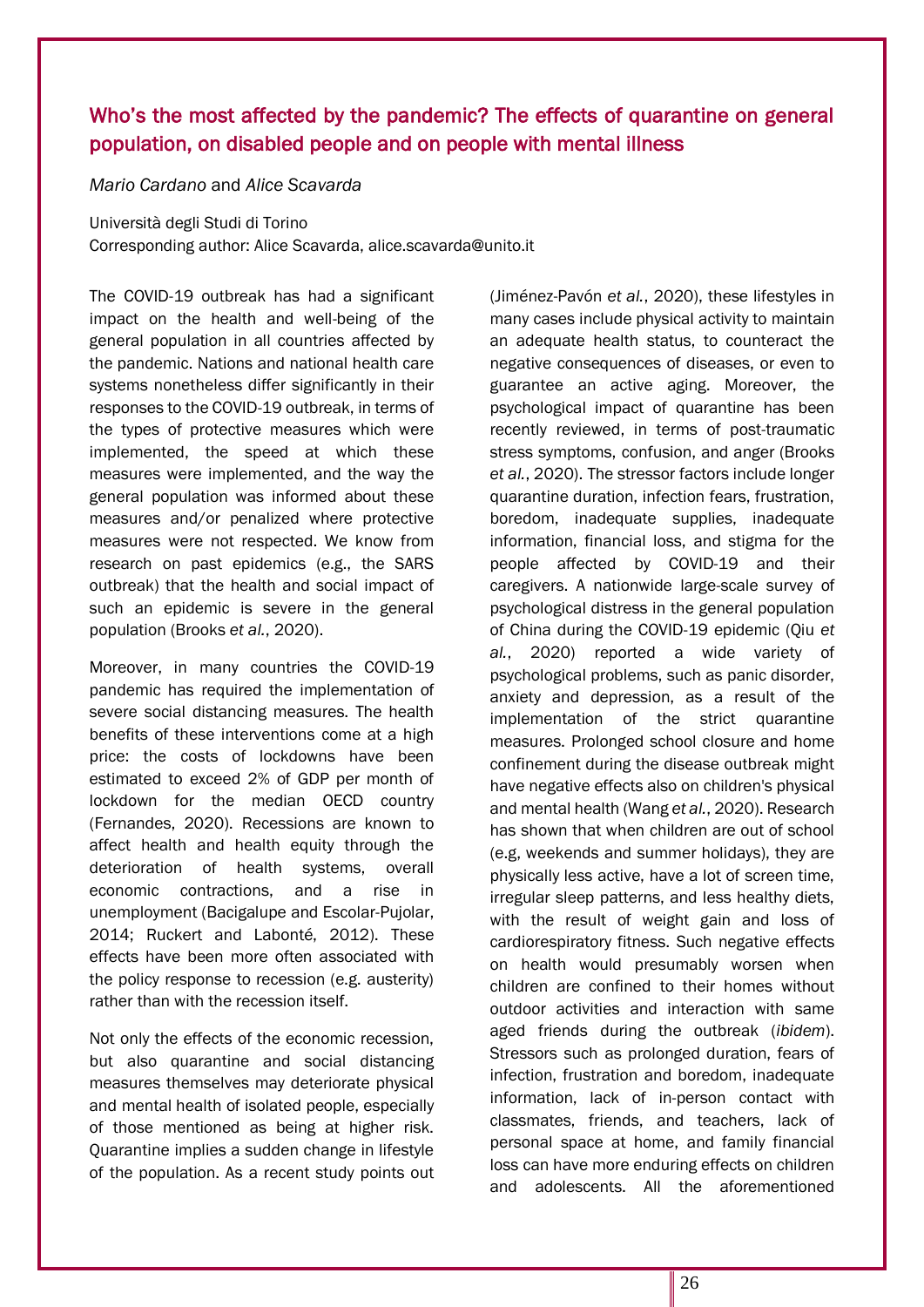negative outcomes result magnified in working class and underclass families.

In line with the social stress model (Pearlin, 1989) data about people's social and institutional affiliations and statuses are of paramount importance and they should not be treated and controlled only from a statistical standpoint. The conceptualization and measurement of stressors should move away from their focus on particular events or chronic strains and seek to observe and assess constellations of stressors made up of both events and strains. Moreover, the effects of the mediators, such as coping and social support, are conceived in terms of their effects in limiting the number, severity, and diffusion of stressors in these constellations.

In this respect, a focus on social inequalities is essential. There is ample evidence from research on ethnic, class, gender and age inequalities, as well as on disability, that the intersection of these aspects over-exposes people to risk of COVID-19 by virtue of their place in society (van Dorn *et al*., 2020) being less equipped to tackle such an unexpected and critical event as the COVID-19 outbreak. Generally speaking, disabled people and people with mental illness are less likely to access health services, and more likely to experience greater health needs, worse outcomes, discriminatory laws and stigma. COVID-19 threatens to exacerbate these disparities (Armitage and Nellums, 2020). The pandemic presents both threats and opportunities for these categories of people. On the one hand, as far as the threats are concerned, disabled people and people with mental illness might have inequities in access to public health messaging. Second, measures such as selfisolation might disrupt service provision for them as they often rely on assistance for delivery of food, medication, and personal care. Hidden in plain sight, disabled people and people with mental illness are faced with rapidly escalating health risks, shrinking access to basic resources including hospitals or psychiatric wards. At the same time, their wellbeing can also be compromised indirectly, if one of their relatives

gets the disease. The case of a 17 year old boy with cerebral palsy is enlightening in this regard: in the rural area of Hubei in China, his single father was placed in a quarantine facility for possible COVID-19 infection and he was found dead after six days of being left alone at home (Chung *et al.*, 2020). Protective measures should be implemented for these people, in order to allow healthcare workers and family members to keep on safely supporting them. On the other hand, as far as the opportunities are concerned, the anxiety of getting, avoiding and even thinking about dying of COVID-19 would probably generate better recognition and understanding of aspects of ableism and disablism (namely attitudes and practices that discriminate against disabled people; Campbell, 2009; Goodley, 2014) amongst those who do not live with disability, impairment and/or illness. The general population is sharing feelings of fear, grief, panic and despair which could allow a recognition of previous beliefs in invulnerability and normality. The thought of a lonely death and the levels of pains experienced among over-loaded teams of professionals is likely to force people into a realization of the fragility of their own lives. Moreover, the common experience of social distancing may have highlighted the importance of the interdependency between people, a concept which is well developed within Disability Studies in order to put the postmodernist autonomous and self-reliant subject into question (Reindal, 1999).

As patterns of infection and mortality have become more discernible, we might even have begun to understand how illness, disability and health interact with issues of class, ethnicity, age and gender.

There is an urgent need for research to analyze the physical and mental health consequences of COVID-19, not only for general population but also for disabled people and people with mental illnesses, and to address how they can be mitigated under pandemic conditions.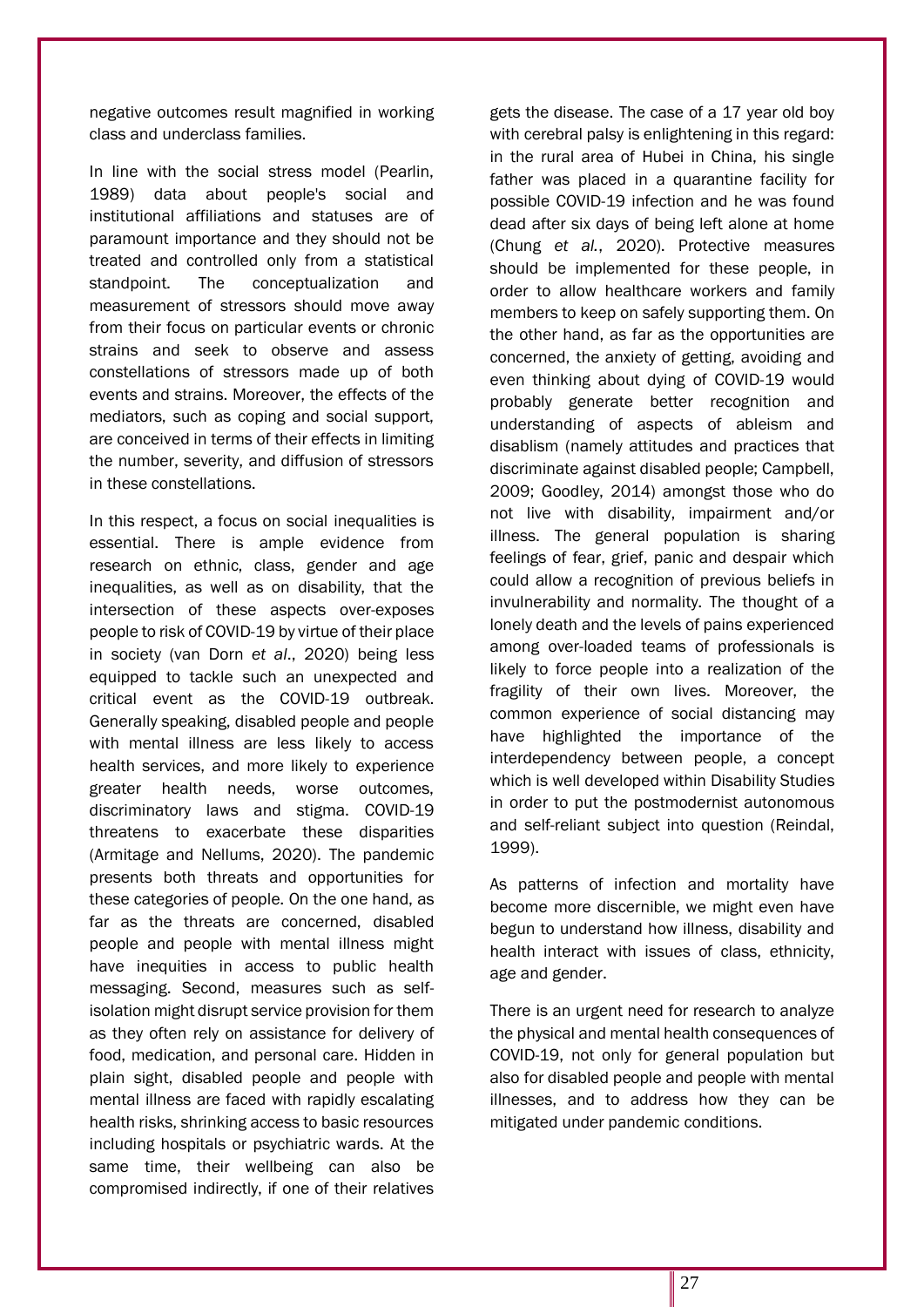#### References

Armitage, R., Nellums, L. B. (2020). The COVID-19 response must be disability inclusive. *The Lancet Public Health*, 5(5), e257.

Bacigalupe, A., Escolar-Pujolar, A. (2014). The impact of economic crises on social inequalities in health: what do we know so far?. *International journal for equity in health*, *13*(1), p. 52.

Brooks S.K., Webster R.K., Smith, L.E. (2020). The psychological impact of quarantine and how to reduce it: rapid review of the evidence. *Lancet.* 395, pp. 912–920.

Campbell, F. (2009). *Contours of ableism: The production of disability and abledness*. Basingstoke: Palgrave Macmillan.

Chung, R. Y. N., Dong, D., and Li, M. M. (2020). Socioeconomic gradient in health and the covid-19 outbreak*. Bmj*, p. 369.

Fernandes, N. (2020). *Economic effects of coronavirus outbreak (COVID-19) on the world economy*. Available at SSRN 3557504, [http://dx.doi.org/10.2139/ssrn.3557504 .](https://dx.doi.org/10.2139/ssrn.3557504)

Goodley, D. (2014). *Dis/ability studies: Theorising disablism and ableism*. Abingdon, Oxon: Routledge.

Jiménez-Pavón, D., Carbonell-Baeza, A., Lavie, C. J. (2020). Physical exercise as therapy to fight against the mental and physical consequences of COVID-19 quarantine: Special focus in older people, *Progress in cardiovascular diseases*, preprint, doi: 10.1016/j.pcad.2020.03.009.

Pearlin, L. I. (1989). The sociological study of stress. *Journal of health and social behavior*, pp. 241-256.

Qiu, J., Shen, B., Zhao, M., Wang, Z., Xie, B., Xu, Y. (2020). A nationwide survey of psychological distress among Chinese people in the COVID-19 epidemic: implications and policy recommendations, *General psychiatry*, 33(2).

Reindal, S. M. (1999). Independence, dependence, interdependence: Some reflections on the subject and personal autonomy. *Disability & Society*, 14(3), pp. 353-367.

Ruckert, A., Labonté, R. (2012). The global financial crisis and health equity: toward a conceptual framework. *Critical Public Health*, 22(3), pp. 267- 279.

van Dorn, A., Cooney, R. E., Sabin, M. L. (2020). COVID-19 exacerbating inequalities in the US. *The Lancet*, *395*(10232), pp. 1243-1244.

Wang, G., Zhang, Y., Zhao, J., Zhang, J., Jiang, F. (2020). Mitigate the effects of home confinement on children during the COVID-19 outbreak. *The Lancet*, 395(10228), pp. 945-947.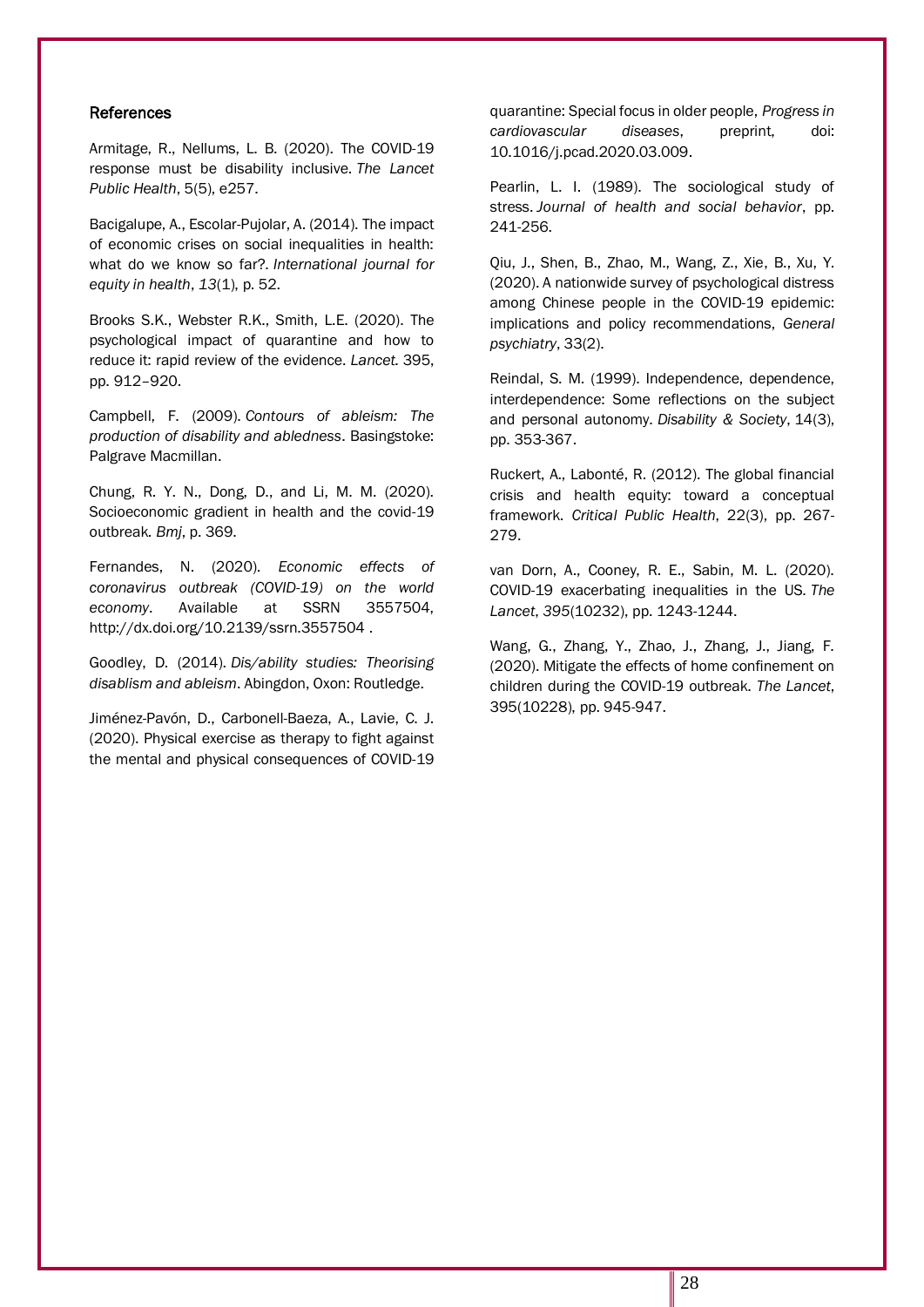# The impact of COVID-19 on migrants in Italy. Local contagion and global health

*Lia Lombardi* – University of Milan – [rosalia.lombardi@unimi.it](about:blank)

*Alessandra Sannella* - University of Cassino – [alessandra.sannella@unicas.it](about:blank)

The Alma-Ata Declaration of 1978 was an important milestone in the 20th century in the field of public health. It identified Primary Health Care as the key to achieving the Health for All goal − the now outdated "Health for All by 2000" goal. We can thus say that this laid the foundation for a global concept of health in relation to a new international economic order called *globalization*. However, more than 40 years later, a unanimous agreement on the definition of global health has not yet been reached and it is particularly important in the light of the current global crises − climate change, economic, food and energy crises − which make global health efforts even more challenging (Fidler, 2009).

There are several critical anthropological and sociological approaches to global society and its effects on global health: from Arthur Kleinman's theory of *social suffering* (2010) to Ulrich Beck's risk society and Bauman's liquidity (2000). COVID-19, the largest and most serious pandemic of the last 100 years, challenges all our certainties: science, medical knowledge, health, health care systems. From Ulrich Beck's theoretical framework, we can interpret the pandemic as a clear example of the "Risk Society" highlighting the *uncertainties* in science and its experts; *insecurities* in the welfare state (where there is one), increasingly oriented towards neo-liberalism; *lack of safety* in our lives and our health (Beck, 2000). In this framework we have to ask ourselves what the condition of people is in a state of vulnerability: migrants, the poor, the homeless – people who often have multi-vulnerabilities. The lockdown in most European countries (especially in Italy, Spain, France) has imposed social distancing, hospitals involved in the fight against the virus closed many wards and severely limited access to emergency units. Therefore:

- How are the migrants and where are they living?
- How can they protect themselves from contagion?
- What about the most vulnerable migrants such as those who are homeless, sick, minors, women with children, asylum seekers, etc.?

In an ongoing effort to curb the spread of coronavirus disease in 2020, countries have strengthened borders and put in place travel restrictions. These actions have affected refugees and migrants worldwide (IOM, 2020). At the moment, asylum seekers, refugees and migrants are at greater risk of contracting diseases including COVID-19 because they generally live in overcrowded conditions without access to basic health services. The possibility of accessing healthcare services in humanitarian settings is generally undermined by shortages of medicines and lack of health facilities. Vulnerable migrants generally face legal and language barriers in accessing healthcare and finding reliable information to refer themselves to services. The document sent by the WHO to Europe, addressed to health authorities − *Interim guidance for refugee and migrant health in relation to COVID-19 in the WHO European Region* − provides specific guidance on assistance to refugees and migrants during the coronavirus pandemic (WHO, 2020).

# Coronavirus, the spread of contagion among migrants. The Italian case

Since the beginning of the lockdown in Italy (8th March 2020) and until 8<sup>th</sup> May, no official data have been published on the impact of the epidemic on migrants. This is a significant lack despite the fact that an official bulletin on contagion and mortality was and is issued every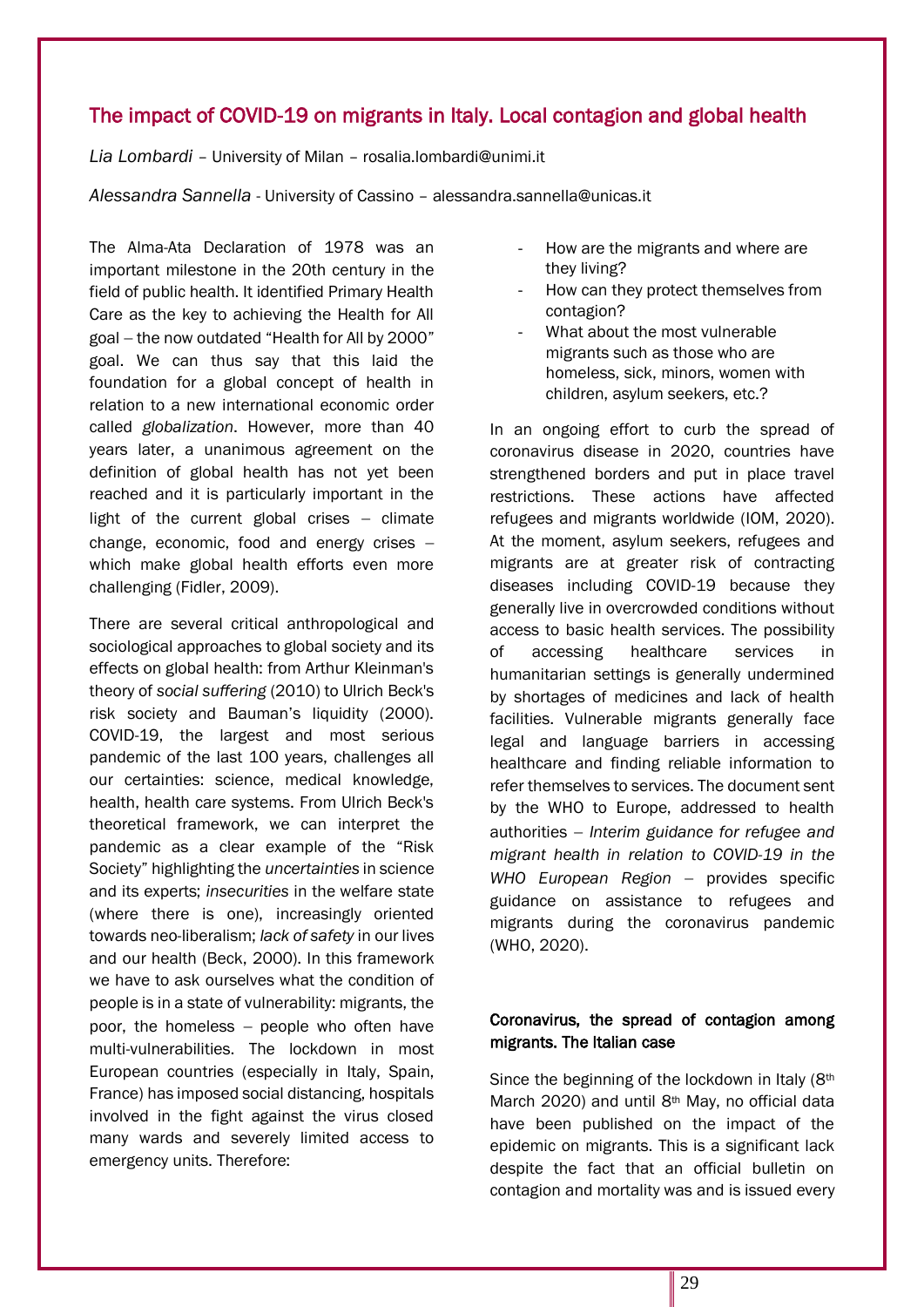day. It actually means that the "migrant issue" was suspended for two months. Finally, on 8th May, the *Istituto Superiore di Sanità* (ISS) published some data on contagion amongst the migrant population, which was updated on the 22nd April highlighting that 5.1% of the cases of COVID-19, notified by the ISS, concerned foreign citizens, for a total of 6,395 out of the 125,000 infected people in the country. The population of migrant residents in Italy is around 6,000,000.

| Table 1 - Cases of COVID-19 infection among migrants, by country of origin, total infectious and |  |  |  |  |  |  |  |
|--------------------------------------------------------------------------------------------------|--|--|--|--|--|--|--|
| infectious per 1000. Source: Istituto Superiore di Sanità 2020. www.iss.it                       |  |  |  |  |  |  |  |

| Country %               | Residents in Italy | % of Residents in Lombardy<br>out of total returns of the Covid-19 total number<br>same national group in Italy |         | Covid-19 cases per 1,000<br>residents |  |
|-------------------------|--------------------|-----------------------------------------------------------------------------------------------------------------|---------|---------------------------------------|--|
| Romania                 | 1.206.938          | 14,6                                                                                                            | 1.046   | 0,9                                   |  |
| Perù                    | 97.128             | 44,1                                                                                                            | 787     | 8,1                                   |  |
| Albania                 | 441.027            | 20,9                                                                                                            | 602     | 1,4                                   |  |
| Ecuador                 | 79.249             | 46,3                                                                                                            | 335     | 4,2                                   |  |
| Morocco                 | 422.980            | 22,2                                                                                                            | 307     | 0,7                                   |  |
| Ukraine                 | 239.424            | 22,7                                                                                                            | 267     | 1,1                                   |  |
| Egypt                   | 126.733            | 67,8                                                                                                            | 225     | 1,8                                   |  |
| Moldova                 | 128.979            | 16,5                                                                                                            | 188     | 1,5                                   |  |
| India                   | 157.965            | 30,0                                                                                                            | 182     | 1,2                                   |  |
| Bangladesh              | 139.953            | 15,9                                                                                                            | 167     | 1,2                                   |  |
| Philippines             | 168.292            | 34,7                                                                                                            | 159     | 0,9                                   |  |
| Nigeria                 | 117.358            | 13,7                                                                                                            | 133     | 1,1                                   |  |
| Pakistan                | 122.308            | 32,9                                                                                                            | 132     | 1,1                                   |  |
| <b>Total foreigners</b> | 5.255.503          | 22,5                                                                                                            | 6.395   | 1,2                                   |  |
| <b>Total Italians</b>   | 55.104.043         | 16,1                                                                                                            | 117.809 | 2,1                                   |  |
| <b>Total</b>            | 60.359.546         | 16,7                                                                                                            | 124.204 | 2,1                                   |  |

In general, the rate of infection amongst foreign residents is lower (1.2 per thousand) than among the Italians (2.1 per thousand), both for the male and female groups. This difference could be due to the younger age group of the migrant population (30-64 years). In Italy, the only group of foreigners that exceeds the incidence of COVID-19 contagion of Italians is those living in the North-West regions. At the moment we do not have sufficient information to formulate a precise analysis of the data. It is however certain that Lombardy is part of that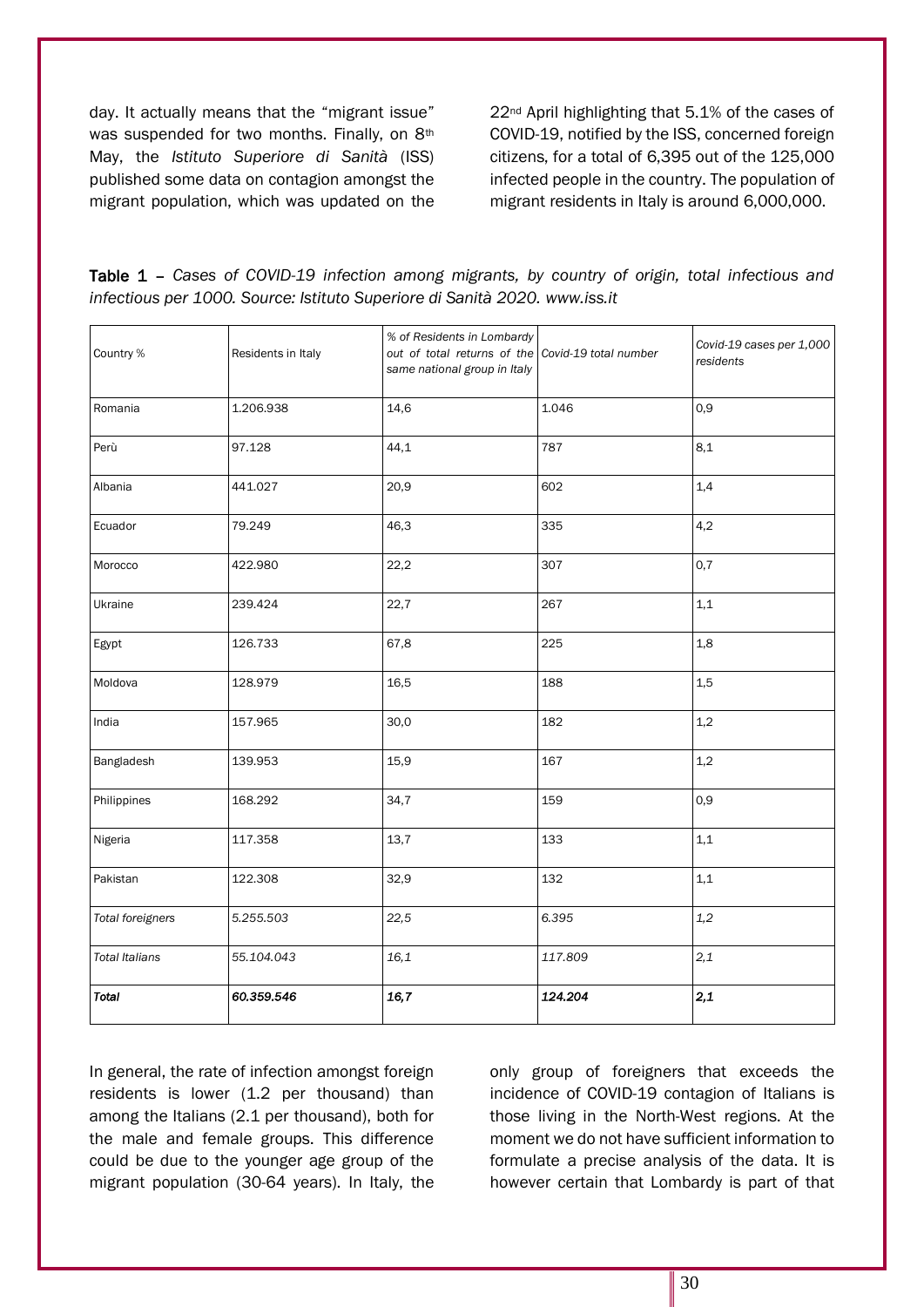macro-area and this region comprises about 25% of the migrant population residing in Italy (both from countries with Strong Migratory Pressure and Advanced Developed Countries (ADC)) and this region has experienced 50% of coronavirus infections and deaths for the country as a whole. Two other factors could account for the higher rate of COVID-19 infections amongst the migrant population in the North-West area. The high presence in Lombardy of foreign citizens from ADCs who, according to the ISS, show higher rates of contagion, as well as the rate of COVID-19 infections among the Peruvian (8.1 per thousand) and Ecuadorian citizens (4.2%) whose presence in Lombardy represents 44% and 46% respectively of immigrants in Italy. This sub-group includes those originating from countries accounting for about 60% of all non-EU workers in the domestic work sector, mainly concentrated in the North-West (INPS, 2018).

Among foreign citizens, there is a higher rate of infection among women than among men. This could be mainly due to women's working environments such as in hospitals and care for the elderly, the disabled, the vulnerable people, etc. The high COVID-19 infection rate among migrants from Peru (8.1 per thousand) and Ecuador (4.2 per thousand) (see Table 1) should be investigated. There could be gender-based reasons for these immigrants: 57% of immigrants from Peru and 55% from Ecuador are women. An important factor is the presence of health personnel of foreign origin working in Italy. The data show that in 2015-2016 in Italy there were 10,163 doctors and 41,935 nurses of foreign origin; although in the last decade there has been a slight decrease in the number of doctors born abroad (OECD, 2019).

### **Conclusion**

A definition of "global health" must therefore address the complexity of the issue by incorporating research and practice aimed at improving and achieving equity in health for all people worldwide (Koplan *et al.*, 2009). In order to prevent the outcome of the pandemic from becoming yet another black swan for the resident migrant population – already exposed to multiple vulnerabilities, there is a need for policy strategies aimed at "global health" for the reception and health promotion of migrants and to facilitate access to health care for people with social and economic hardship. From this perspective, adequate care can guarantee a better quality of life, although we are aware that the path towards the reduction of health inequalities is particularly complex. To the extent that it is possible to activate functional policies to combat inequalities, it is necessary to implement both strategies and actions aimed at promoting the health of migrants. Above all, we advocate for a European homogeneity in data collection and analysis of the health status of populations. When it comes to action, there is the need for interventions dedicated to neglected people, those who have been excluded from health and epidemiological surveillance actions (e.g. irregular migrants, homeless people, people who are victims of slave labour). To these health actions, we could add the numerous studies of the *Commission on Social Determinants of Health*, in order to redirect care strategies, combat socioeducational inequalities, support social participation and health citizenship. To this end, it is essential to implement good practices to reduce access barriers to health services and to improve the health of migrants experiencing poverty and social exclusion (WHO, 2017).

### **References**

Beck U. [1992], *Risk Society: Towards a New Modernity,* SAGE Publications Ltd, California.

Bauman [2000], Liquid Modernity, Polity Press, Cambridge, UK.

Fidler, DP. [2009]. "After the revolution: global health politics in a time of economic crises and threatening future trends". *Global Health Governance*. 2, [http://www.ghgj.org](about:blank)

IOM [2020], *Mobility Crisis and Response in the Time of Covid-19: The Republic of Korea's Approach,* Issue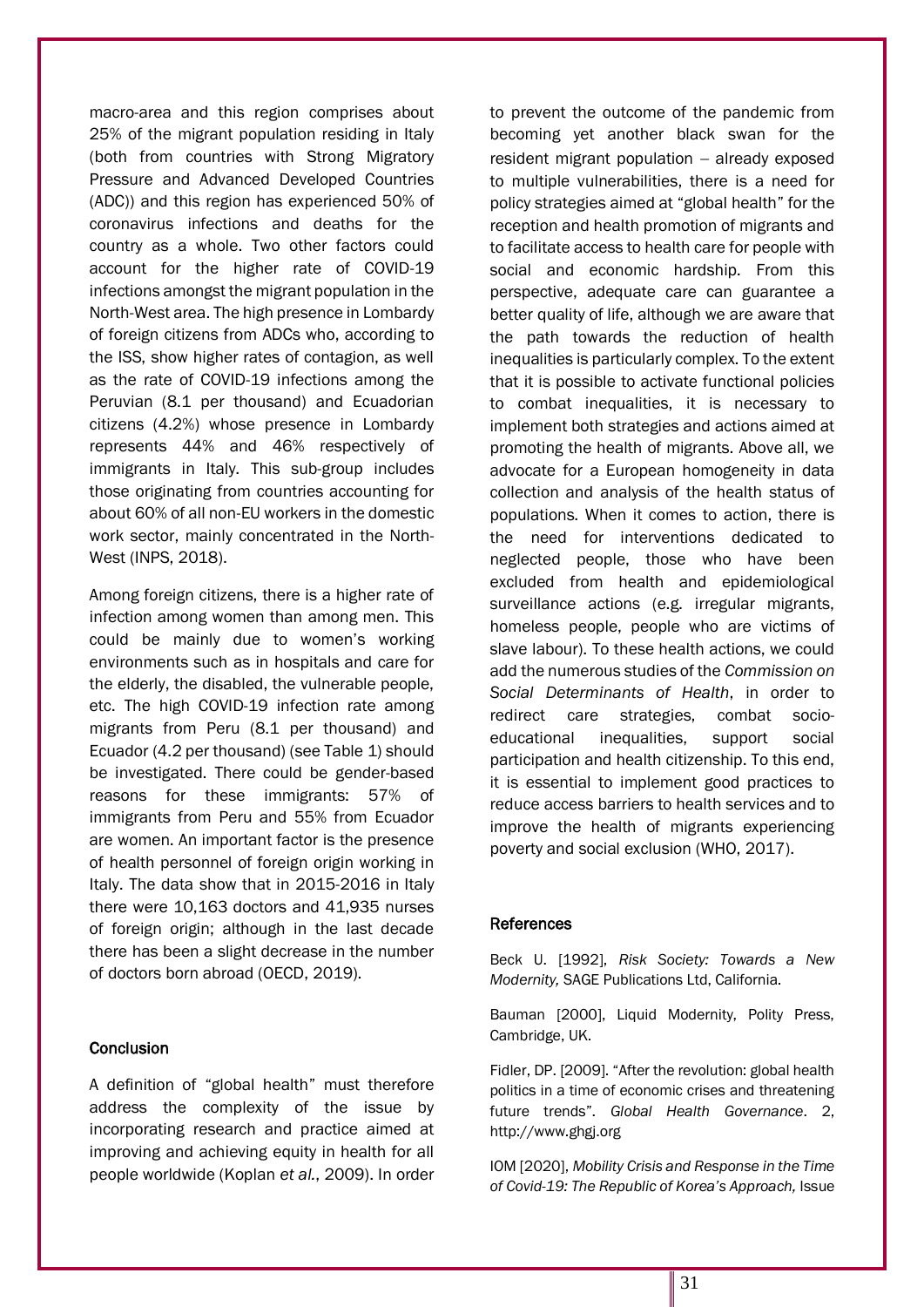Brief, IOM, 18 May. [https://www.iom.int/sites/default/files/documents/](about:blank) [mobility\\_crisis\\_and\\_response\\_in\\_the\\_time\\_of\\_coivd](about:blank) [19\\_rok\\_approach\\_final\\_0518.pdf](about:blank)

ISS [2020], *L'epidemia di COVID-19 tra la popolazione di nazionalità straniera in Italia*, [http://www.salute.gov.it/imgs/C\\_17\\_notizie\\_4711\\_](about:blank) [1\\_file.pdf](about:blank)

Kleinman, A. [2010], *The art of medicine. Four social theories for global health,* in «The Lancet», Vol 375 May 1, pp. 1518-1519.

Koplan, J.P., Bond TC. *et al.* [2009], *Towards a common definition of global health,* in «Lancet», 373:1993–1995.

Nocenzi M., Sannella A. [2020] (Eds.), *Perspectives for a New Social Theory of Sustainability,* Switzerland AG, Springer Nature.

OECD [2019], *Recent Trends in International Migration of Doctors, Nurses and Medical Students*. OECD Publishing. Paris, [https://doi.org/10.1787/5571ef48-en.](about:blank)

WHO [2017], *Beyond the barriers. Framing evidence on health system strengthening to improve the health of migrants experiencing poverty and social exclusion*. World Health Organization, https://apps.who.int/iris/handle/10665/259486.

WHO [2020], *Interim guidance for refugee and migrant health in relation to COVID-19 in the WHO European Region.* WHO Regional Office for Europe, [https://www.euro.who.int/\\_\\_data/assets/pdf\\_file/0](https://www.euro.who.int/__data/assets/pdf_file/0008/434978/Interim-guidance-refugee-and-migrant-health-COVID-19.pdf?ua=1) [008/434978/Interim-guidance-refugee-and](https://www.euro.who.int/__data/assets/pdf_file/0008/434978/Interim-guidance-refugee-and-migrant-health-COVID-19.pdf?ua=1)[migrant-health-COVID-19.pdf?ua=1](https://www.euro.who.int/__data/assets/pdf_file/0008/434978/Interim-guidance-refugee-and-migrant-health-COVID-19.pdf?ua=1)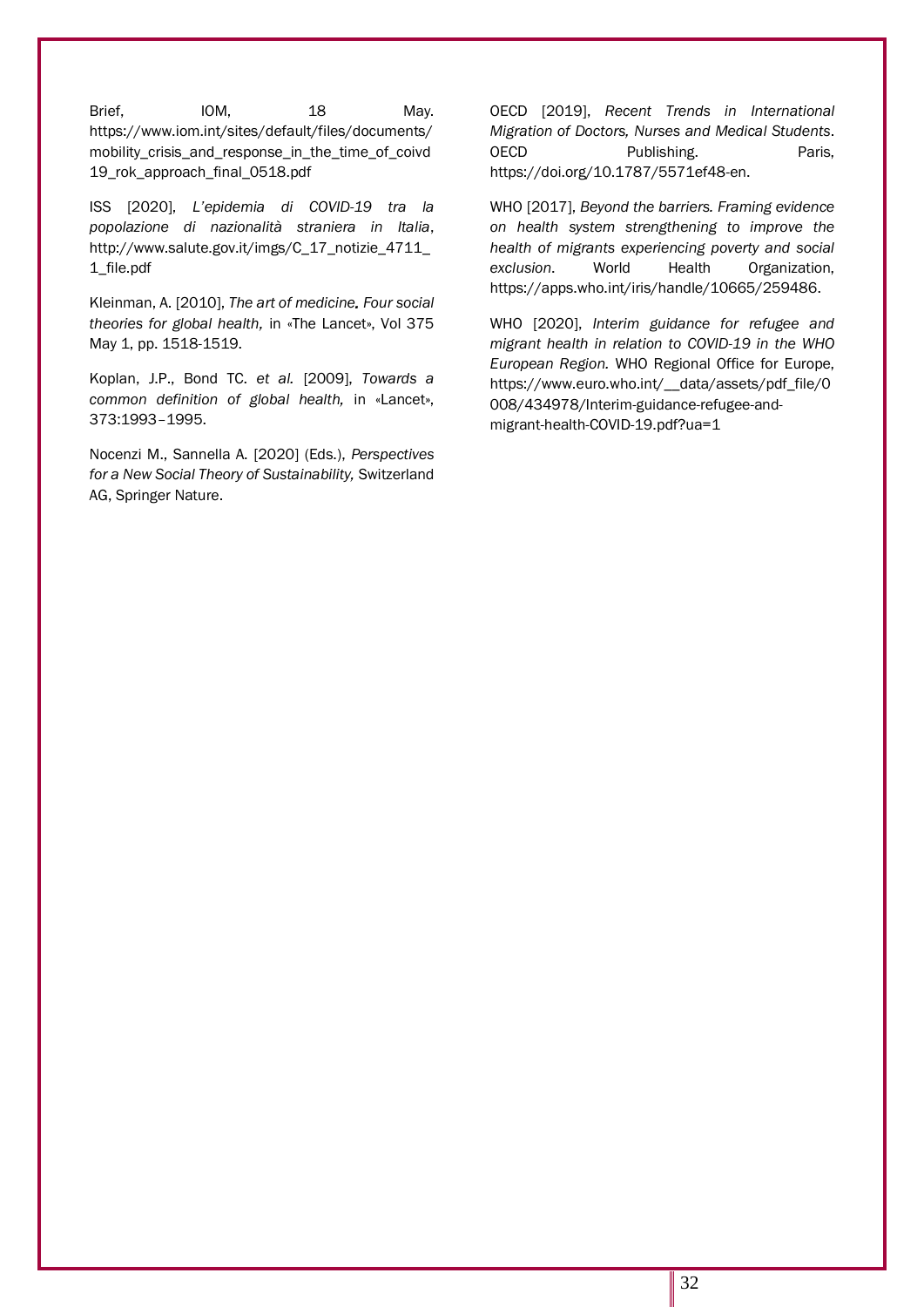# Disappearing Children – how the COVID-19 pandemic reinforces inequalities and social problems in Poland

*Magdalena Ślusarczyk* and *Maria Świątkiewicz-Mośny*

#### Jagiellonian University

Emails: [magdalena.slusarczyk@uj.edu.pl;](mailto:magdalena.slusarczyk@uj.edu.pl) mariaswiatkiewiczmosny@gmail.com

When speaking about a pandemic, social scientists might focus on various issues, such as herd immunity, social Darwinism or health inequalities. Our attention has been drawn to the issue of education because almost every child in the world has experienced the consequences of COVID-19. Governments around the world have temporarily closed all educational institutions (UNESCO, 2020) in an attempt to contain the spread of the virus. Accordingly, those countries affected have introduced remote teaching and learning in different forms. But what does this mean? And what kind of consequences can we observe? After years of combating social and educational inequalities it now seems we are ready to accept their growth as inevitable consequences of COVID-19.

The virus appears to be "democratic" since it can infect everybody, but the consequences of being infected are not democratic at all. There are also differences in the resources that allow people to survive a pandemic and these differences are rooted in social factors. The "social position" is a fundamental cause of health (Link and Phelan, 1995) and this is clearly observed during times of pandemics. Socioeconomic status, health capital, social capital, and health literacy are key factors that influence how people deal with the situation. Students from a more privileged background have a better chance of staying safe and of realizing their goals. Children whose parents have unstable positions or work in an unsafe place do not feel safe. Turbulent times are not good for mental health. Teachers report depression, or at least sadness, and an unwillingness to act. Also, physical conditioning is negatively impacted as children spend the whole day at home in front of a computer. All of these issues could be regarded as contributing to inequalities.

In Poland, some schools have organized platforms for remote teaching with a greater or lesser degree of ease, and some have introduced half-way solutions, e.g. teachers send instructions and tasks and students are expected to return their answers. In the mainstream media we can follow heated discussions regarding governmental educational decisions, teachers' (un)preparedness, and parents' expectations. All of these issues are important, but in the margins of the discussion other questions need to be asked. Teachers and school psychologists report that a lot of children have "disappeared". They don't open school e-mails, don't submit essays or worksheets, or answer tasks. Their parents don't respond to messages from educators. Where are they? What can we say about children from families belonging to disadvantaged groups? Or simply about the children of parents who are struggling with the new reality of unemployment, material trouble and constant stress? What about the physical and mental health of children? What about all those pupils for whom lunch at school was the only warm and nutritious meal of the day? And – finally – what about disabled children? Are teachers and educators able to conduct therapy sessions online? We know they do their best, but again, what about children from disadvantaged groups with no access to online platforms?

There are differences in terms of regional development and socio-economic status in Poland and in terms of public and non-public schools and kindergartens. If we talk about regions, we still must think about the so-called Poland A with its big cities and well-developed regions, and Poland B (regarding especially East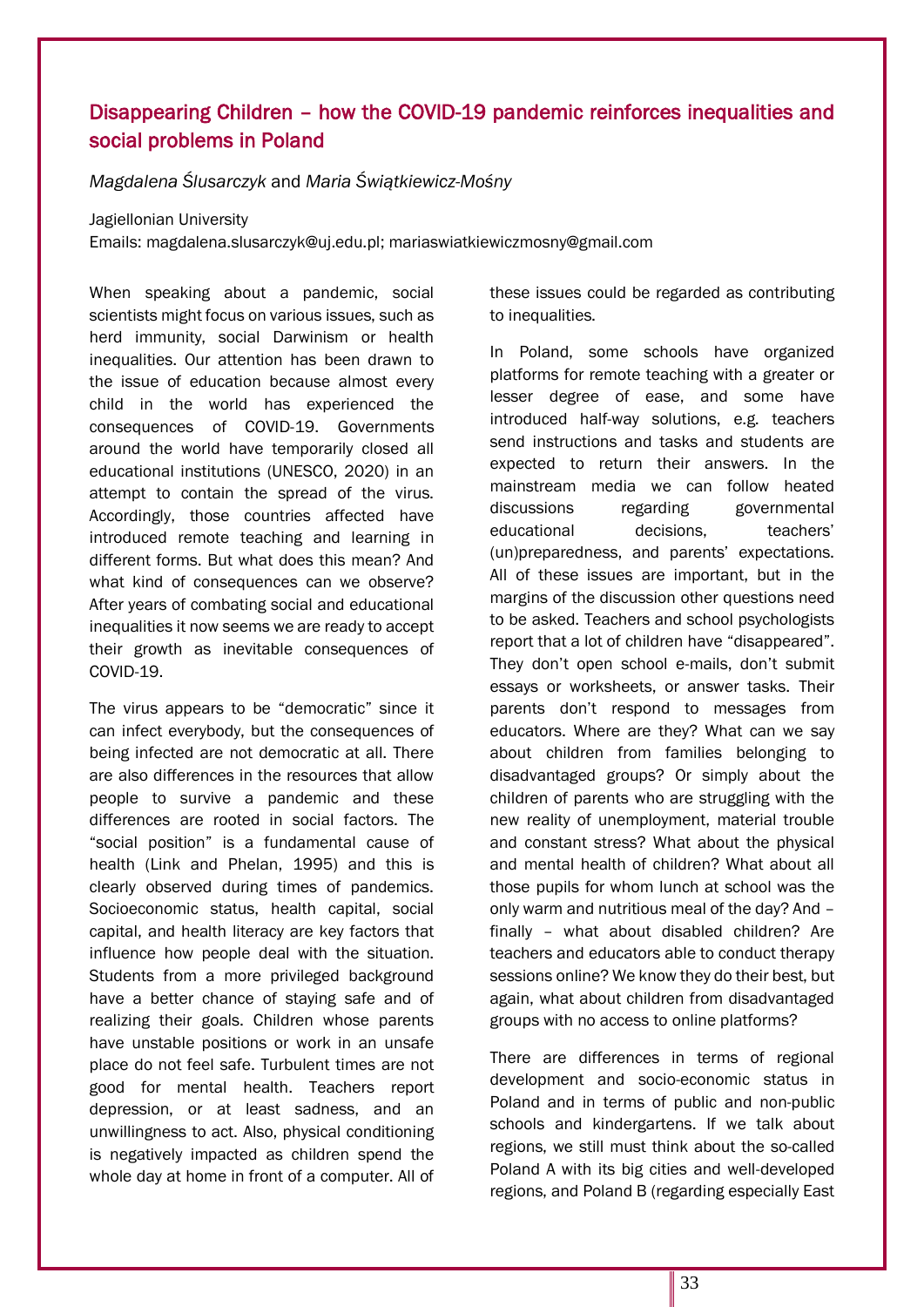and South-East Poland), which is rural and still underdeveloped. Even if digital exclusion is not a big problem in Poland anymore – according to the Central Statistical Office in 2019, 86.7% of Polish households had Internet access – there is no guarantee that students' family members can use the Internet for remote education. In this context, some technical restrictions (a weak internet connection, one computer in families with two or more school-aged children) should be mentioned, but there is also the lack of sufficient and adequate IT-competences and communication competences in the virtual world to consider.

Today, after a period of chaos, Polish schools are managing better with remote education. The Ministry of Education says that almost all schools now organize on-line lessons and many innovative initiatives are being organized. COVID-19 could be treated here as an impulse for positive changes in the system. It turns out that many educational activities can be implemented regardless of location. This could be – and really is – a chance to reduce social inequalities. Enthusiasts, people of art and science, as well as YouTube users joined forces in the national educational campaign. Learning seems to be more fun than ever.

But at the same time, lots of "disappeared pupils" are reported. They have disappeared because participation in remote education depends entirely on students' personal decisions. And some haven't even had a chance to participate. Motivation and support are also crucial. Amongst the "disappeared" are students with disabilities and those with mental problems. Remote education does not always meet special educational needs. So, affected students disappeared. They can rely on their families, but sometimes this is not possible. Everybody – the Ministry, schools, psychological and pedagogical counselling centres – promises to help them if only the situation would improve. But when? And will we find them again? We must ask the question of what conditions must be met to realize remote teaching and remote therapies or revalidation for disabled children. In such cases the presence and engagement of parents during online classes is much more important.

The above-mentioned situations lead us to ask if and how the health issue was factored into the Polish educational pandemic strategy. How do schools deal with the issues of child wellbeing and mental health? Do they address any messages regarding such problems and challenges, or offer any help? Our initial research shows that there is a variety of strategies, some of which are worth recommending: sending messages, building virtual classrooms (in one school this was the first online activity before maths, English or Physics lessons started), preparing short films on YouTube or posting on Facebook, and finally organising real consultations at school. To sum up, some schools were concerned not only about students' grades or technical devices but presented an approach centred on "We are here for you, we are here if you need us." Unfortunately, there are also less positive stories such as when schools only sent out some information or materials prepared by the Ministry. And in some cases, they simply did nothing. The psychological condition of Polish students was bad even before the pandemic – according to the latest survey (Kancelaria Senatu, 2019), 20% of children suffer from psychiatric problems.

Education should be an important public service and public resource: for children, their families, communities and society as a whole, as it brings the potential for emancipation and to foster important values like equality and democracy. But it also has potential for the reproduction or increase in inequalities (Moss, 2010). Education is an institution and practice that needs to be critiqued and contested so as to generate improvements, look for alternatives, find solutions and generate strategies for social justice in education.

COVID-19 could teach us how to use IT technology to build a better system of education. We hope that some innovative ideas will be implemented. But there is no reason for optimism if we cannot find solutions for all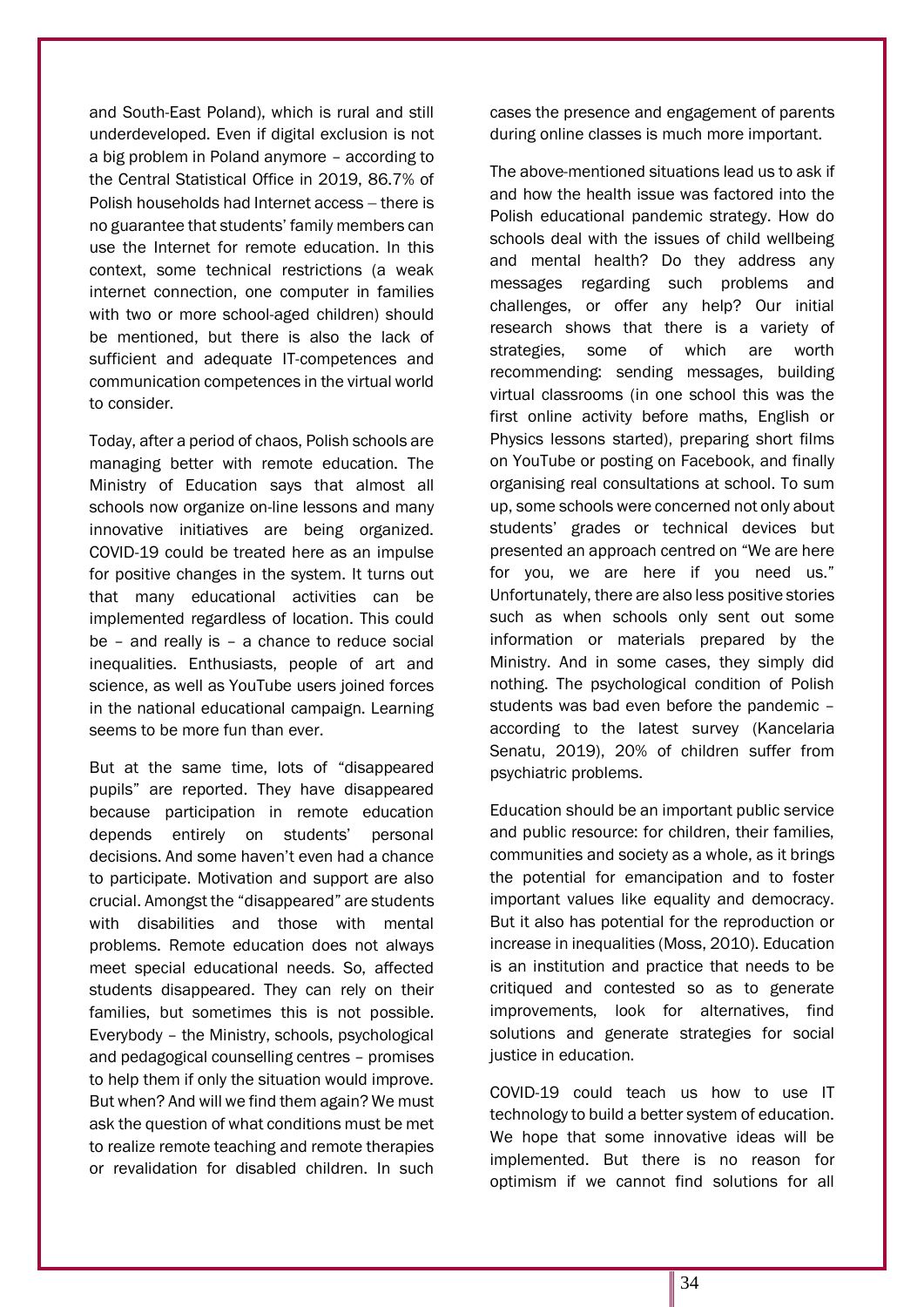children, including those with lower SES and/or with special needs. The pandemic could be a trigger that rebuilds the system, but if we forget about these disappeared students, we cannot build a better world.

#### References

Kancelaria Senatu (2019) Zdrowie psychiczne w Unii Europejskiej [Mental Health In European Union]. OT-674, Warszawa, availabe from [https://www.senat.gov.pl/gfx/senat/pl/senatopraco](https://www.senat.gov.pl/gfx/senat/pl/senatopracowania/175/plik/ot-674_zdrowie_psychiczne.pdf) [wania/175/plik/ot-674\\_zdrowie\\_psychiczne.pdf](https://www.senat.gov.pl/gfx/senat/pl/senatopracowania/175/plik/ot-674_zdrowie_psychiczne.pdf)

Link, B. and Phelan, J. (1995). Social conditions as fundamental causes of disease, Journal of Health and Social Behaviour, 35, 1, 80–94.

Moss, P., Urban, M. (2010). Democracy and Experimentation: Two Fundamental Values for Education. Online Submission.

#### UNESCO 2020,

https://en.unesco.org/covid19/educationresponse? fbclid=IwAR19\_yESvAPyYE\_sRATeyG r0eiy6Mu2hNrFk kF9Qx FSBzP3G-fyAY-\_cvQ8.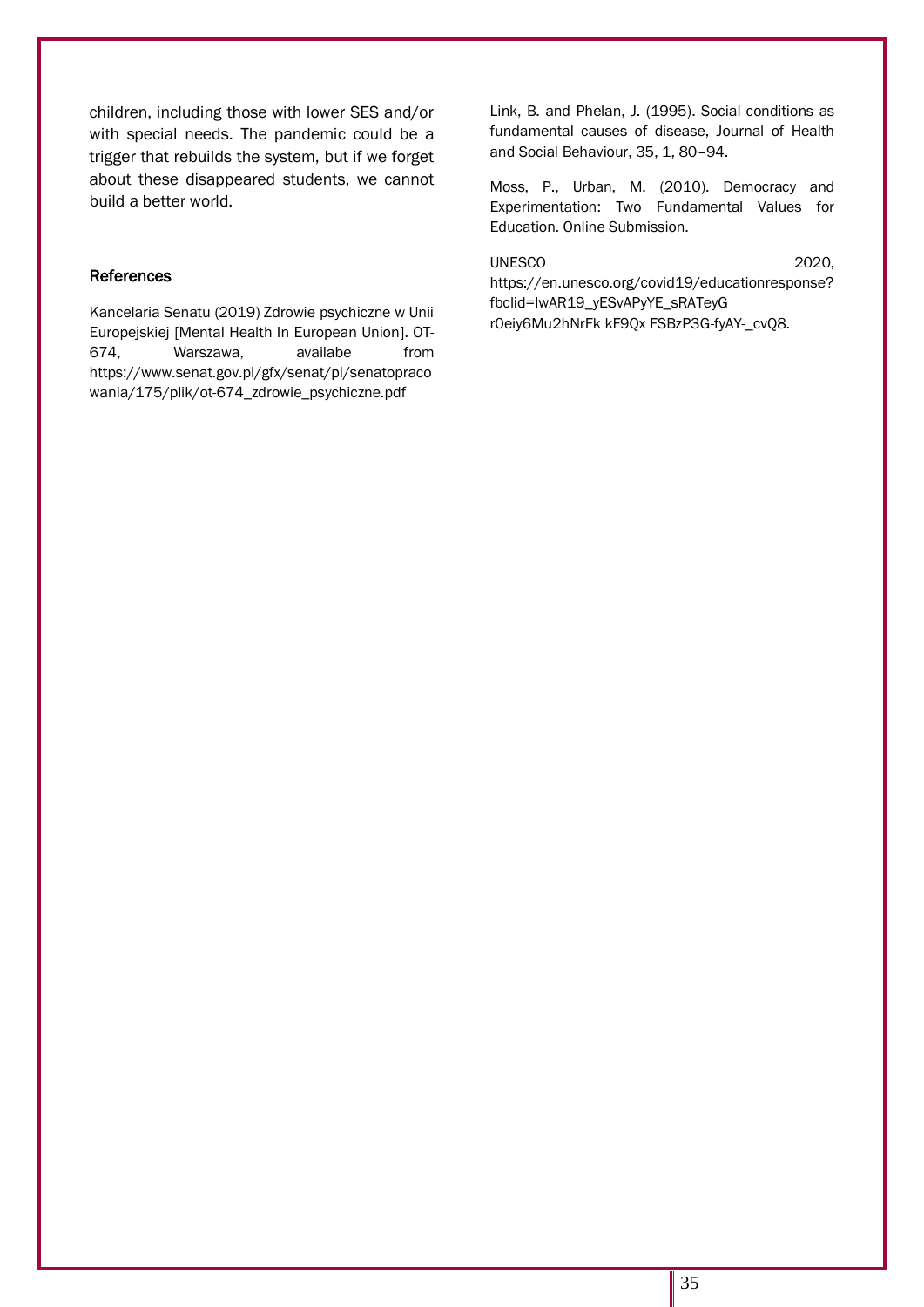# Social and health vulnerabilities in Portuguese call centers in COVID-19 pandemic times

#### *Isabel Roque*

Email: isabelroque@ces.uc.pt

More than ever, the characteristics of late modernity are being demarcated (Bauman, 2008). In COVID-19 pandemic times, exacerbating social vulnerabilities and inequalities, individualism, poor welfare state intervention and flexible and insecure working conditions, as well as the increase in natural disasters, have led to a risk post-modern society which endangers the extinction of human life itself (Beck, 2000).

The informative digital machinery has been spreading worldwide since the end of the 20th century (Antunes, 2018) affecting call center workers in Portugal who have been struggling with safety and hygiene issues, occupational diseases, and accidents, thus constituting one of the "chronic" problems of post-industrial societies. In 2020, with the COVID-19 pandemic, Portuguese call center operators felt threatened for their lives in their workplaces. In early March, when the first cases started to appear, call center companies did not take any action concerning health and safety measures. Healthy workers were placed in the same open space room with sick ones, and those who had recently returned from abroad, especially from countries where the pandemic was widespread, were not subjected to any quarantine or isolation procedures. Given this situation, and due the fact that call center buildings tend to be located in cities with greater incidences of the virus, it is no surprise that, during the pandemic, these workplaces became hotspots for contagion. According to STCC, in their vast majority, call center workers were forced to continue to dislocate themselves to their working places during the pandemic.

In terms of architecture, call centers can comprise numerous forms, ranging from garages, shops, and buildings, where work is carried out in open space. Call center workers can experience high levels of precarious working conditions lacking safety and hygiene. Unfortunately, in the wider scenario, there are no infrastructures for older workers, nor for those who suffer from reduced mobility. Cleaning can also be casual, and be performed during working hours; the air conditioning systems are not properly replaced, adjusted, or cleaned, leading to respiratory and pulmonary diseases; windows are usually closed, and lighting is often artificial and/or insufficient; tables must only contain a sealed water bottle, a ballpoint pen and a notepad; workers also often face excessive noise due to the high number of operators working in the same room (Roque, 2018). Each service station is separated by screens and devoid of any privacy. Every week a map is designed with random allocated places to each operator to ensure that there is no talk during work, or that any trace of familiarity is established between workers. Workstations and tools, including computers, mice, headphones, screens, and keyboards are daily shared and are devoid of proper cleaning, enabling the transmission of viruses, skin diseases, and allergies (Ibid., 2018).

According to an interview conducted with the Call Centre Workers Trade Union President (STCC), Danilo Moreira, he stated that the cleaning materials were very scarce, such as disinfection products, detergents, alcohol gel, and toilet paper. In fact, the cleaning staff was forced to use only water in a Portuguese northern call center. It should be noted that these companies frequently try to omit health hazards, as well as COVID-19 infection cases. Workers who had recently returned from abroad, especially from countries where the pandemic was most widespreading, were not subject to any quarantine or isolation procedures.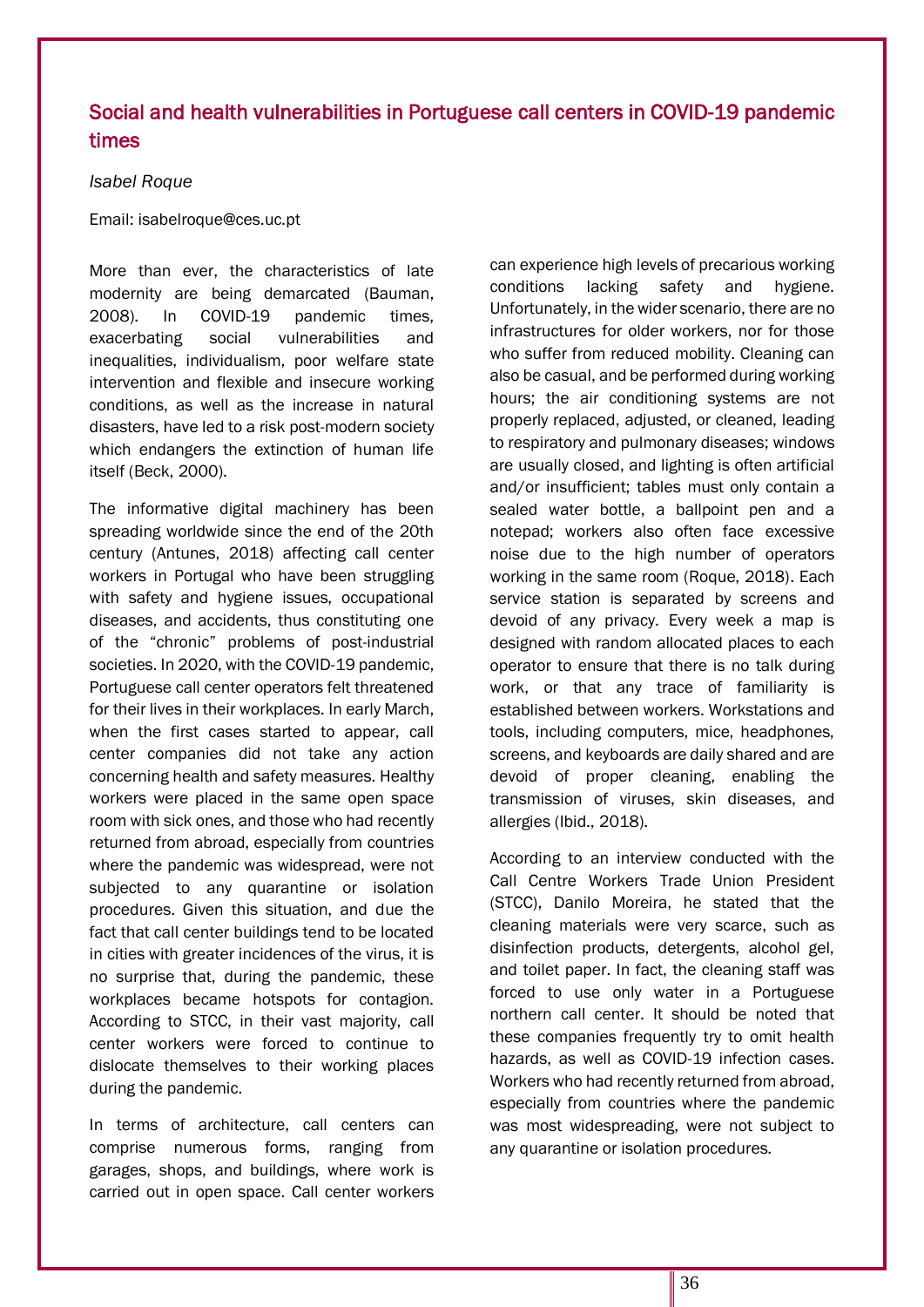On March 11, 2020, workers from a Telecommunications' call center in Coimbra, at the center of Portugal, organized between themselves with the help from STCC and held a strike with public manifestations demanding the transition to teleworking, as well as health and safety measures. On March 12, 2020, STCC issued a statement, with the support of other trade unions and various activists, proposing a set of measures to help solving the COVID-19 call center crisis, aiming at stopping all nonessential sectors with the full payment of wages and the guarantee of rights in defence of public health, i.e., not putting at risk the health of millions for profit issues. Nevertheless, this request was ignored and the major call center companies remained operative, without taking any prophylactic measures, nor social distancing. In particular, all these situations were denounced by workers to trade unions, especially to STCC, which reported it to the national and international media, such as Reuters, to the different parliamentary groups and asked the Health Ministry (DGS) and the Authority for Working Conditions (ACT) to carry out health inspections.

In addition, STCC called for a nationwide strike though the internet, taking place between March 24 and April 5, 2020. They also created a model in several languages for the denunciation of bad practices during the COVID-19 period, as well as an online petition − Public Calamity: Absence of working conditions for call centers and shared services centers stressed by COVID-19 − so that workers of non-essential public services could immediately be transitioned to teleworking, without any loss of remuneration. This situation also led to a state of widespread revolt in call centers at a national level with absences from work, sick leave, and vacation requests. Other workers, even went to work but refused to login, stopped answering calls and other services, and demanded an immediate transition to teleworking. As a result, the majority of call centers informed their workers that they would proceed immediately with the transition to teleworking.

Given the fact that call center work comprises all the possibilities of transition to teleworking, and since the state of emergency had been decreed, this situation should have been operationalized immediately. The role played by STCC was crucial, reinforcing and accelerating this process. According to Danilo Moreira, the results of this strike were quite positive for the majority of workers. In fact, this could become a turning point in hygiene and safety matters for the call center universe if DGS and ACT continue to carry out regular inspections, not only in situations of national calamity. However, days after the strike ended, there were still companies that had not fully transition their workers to teleworking, alleging that they lacked VPN's. Unfortunately, others engaged in bullying practices, moral harassment, and threats to dismiss workers even after they had transitioned to teleworking.

Nevertheless, issues regarding the expenses inherent to the worker related with furniture (chairs and tables), internet installation and its costs, electricity costs, and the payment of meal allowance, as well as "Orwellian" impositions demanded by some companies, such as the installation of a webcam at the worker's house for control purposes. In other situations, companies opted for layoff strategies, or sending dismissal letters to operators who were in training or in teleworking.

Now, that the emergency state has ceased, several call center companies are planning to start calling their workers back to work in June and July, 2020. STCC has asked the government and the Republic Assembly to legislate in order to prolong teleworking for call center services until September, before taking any decisions or giving in to the pressure from the multinationals that run the sector. Nevertheless, according to Danilo Moreira, the majority of workers want to keep themselves in safety doing teleworking. Call centers can involve dozens of workers in the same room, using the same bathrooms, elevators, and canteens without respecting social distancing, heightening the danger of contagion. Even the wearing of masks while answering calls can be very complicated, or almost impossible, especially for people who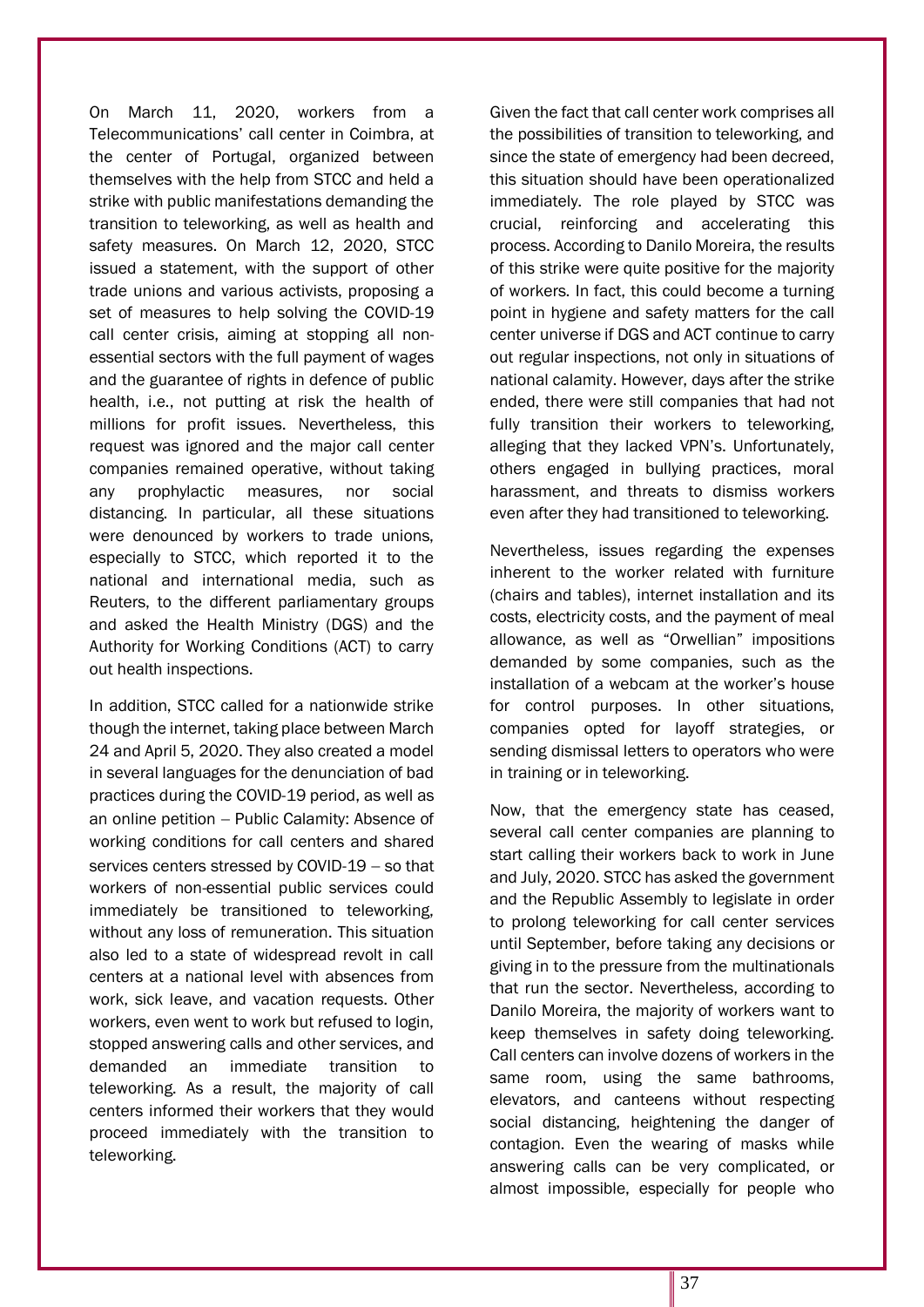suffer from respiratory problems during an 8 hour shift.

In a neo-liberal scenario, labour exploitation constitutes itself a true pandemic affecting all professional sectors, threatening not only human life, through poor working conditions regarding safety and hygiene at work, but also through the threat of imminent dismissal, placing workers in situations of vulnerability. Amidst all this scenario of labor exploitation, the call center operator is not even recognized by the Portuguese National Classification of Professions. In this sense, the majority of workers, treated as collaborators, do not recognize themselves as a part of the working class, remaining socially unprotected in work, and in unemployment, for the sector does not have specific labor regulation.

As Santos (2020) points out, the precarious worker has to choose from dying from a virus or dying from starvation, i.e., the worker chooses to stay at home and loses part of his remuneration, or even his own job, or choses to expose himself to the danger of contamination for survival purposes. Could this be the new labour pandemic that will plague the digital economy, in a world increasingly susceptible to health crises, and to the destruction of nature and the function of worker?

#### References

Antunes, R. (2018) *O privilégio da servidão: o novo proletariado dos serviços na era digital*. São Paulo: Boitempo.

Bauman, Z. (2008) *The Art of Life.* Cambridge: Polity Press.

Beck, U. (2000) Risk Society: Towards a New Modernity. Sage.

Roque, I. (2018) 'Call Centre workers unite! Changing forms of organisation and representation in the Portuguese and British Digital Economy', *Work Organisation, Labour & Globalisation - Special Issue*: *Digital Economy and the Law*, 12( 2), pp. 79-98.

Santos, B. (2020) *A Cruel Pedagogia do Vírus*. Edições Almedina.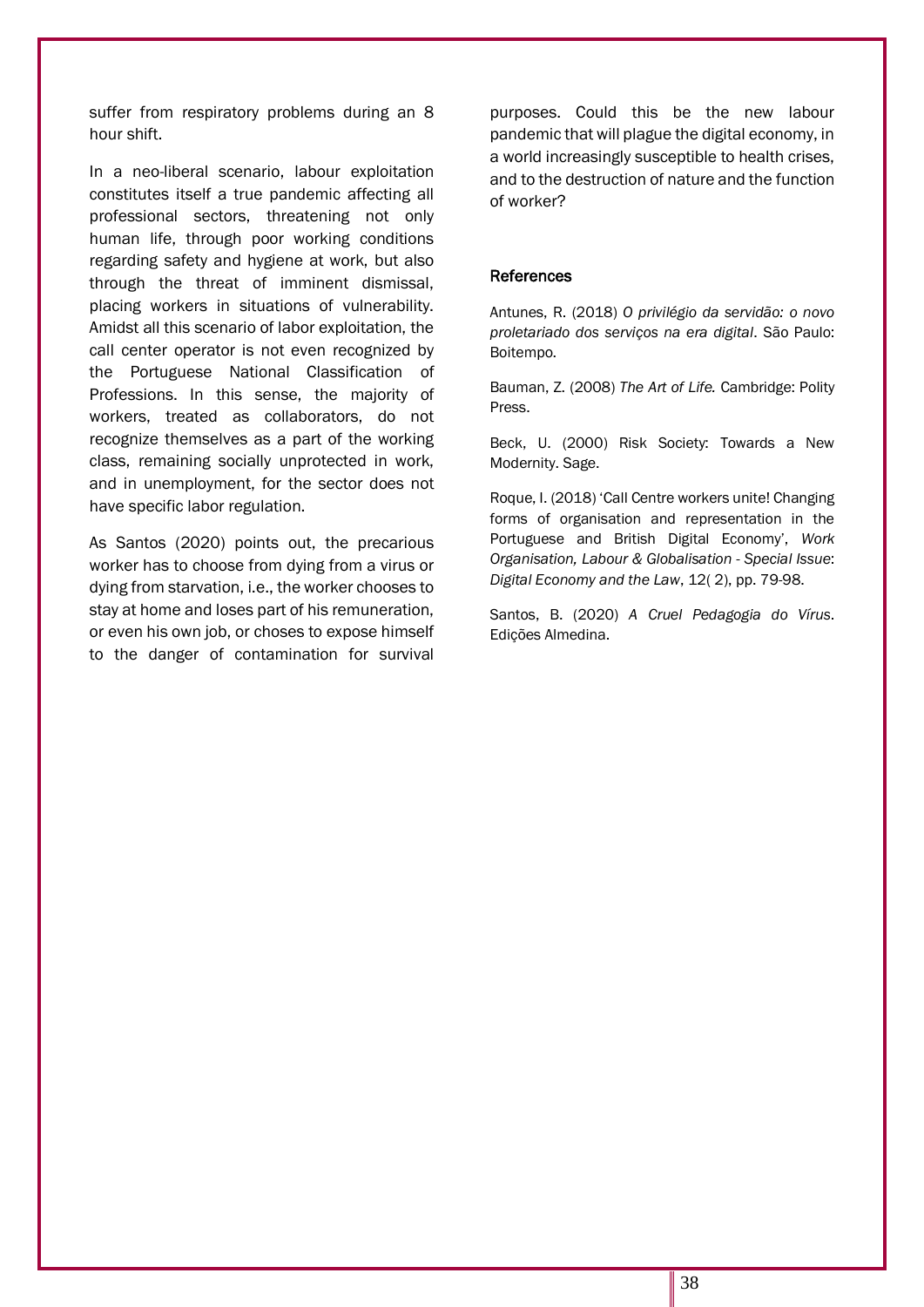# Announcements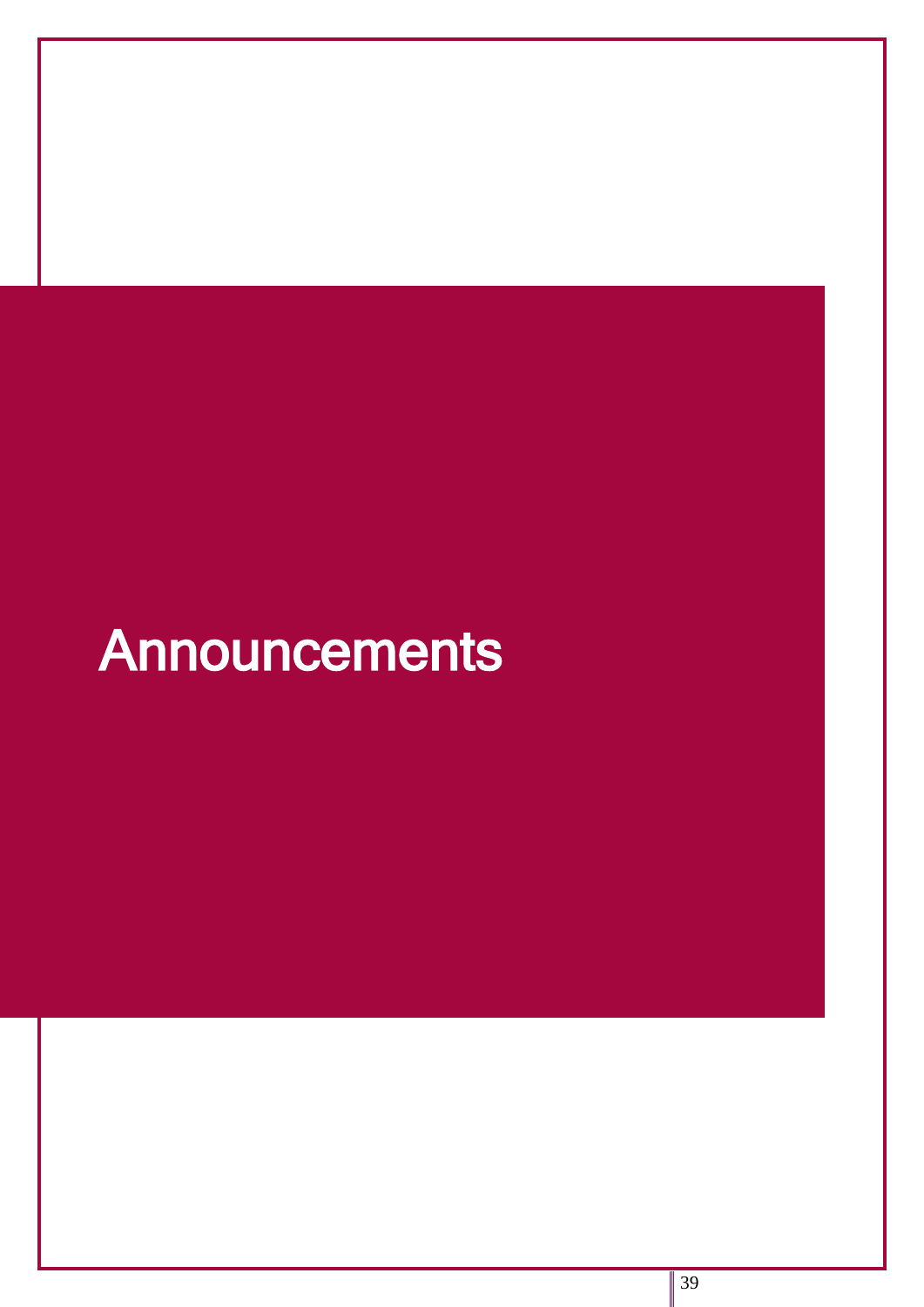# Call for papers

The 28th Sociology of Health & Illness Monograph

# Complicity: Methodologies of power, politics, and the ethics of knowledge production (CfP for special issue and edited monograph)

Click here to read the full call for papers:

# <https://onlinelibrary.wiley.com/pb-assets/SHI%20CfP%20July%202020-1594196597780.pdf>

Global inequalities, colonial legacies, and the innumerable power imbalances striating the social world have never been more pertinent to social studies of health and illness. It is thus vital to interrogate how exactly we research these issues, as well as the ethics and politics of knowledge production relating to them. We ask, what problematic and productive complicities might we as researchers engage in as we endeavour to produce this knowledge? We understand "complicity" as a broad, explorative term for thinking through the methodological politics of contemporary sociological research into health and illness.

The 28th Sociology of Health & Illness Monograph, edited by Greg Hollin and Ros Williams, will bring together contributions from social scientists working with diverse methods, and across different empirical domains, in order to provide a distinctive sociological perspective on the ways in which we might engage in, and respond to, various forms of complicity in our work. We invite submissions which consider qualitative, quantitative, mixed, and digital methods and which are oriented towards matters of power, politics and ethics in medical sociology.

# About the journal and monograph series:

Sociology of Health and Illness is a world leading journal for the medical sociology community (Impact factor 2.2; 30/148 in Sociology). Now in its 28th edition, The SHI Monograph Series has been publishing leading collections for several decades.

The SHI monograph is an online special issue (published "online first" so no wait for physical publication) that is also printed as a reasonably priced edited book by Wiley-Blackwell. You can read more about the SHI monographs here: [https://www.wiley.com/en-gb/Sociology+of+Health+and+Illness+Monographs-c-](https://www.wiley.com/en-gb/Sociology+of+Health+and+Illness+Monographs-c-2711?pq=%7CpublicationDate)[2711?pq=%7CpublicationDate](https://www.wiley.com/en-gb/Sociology+of+Health+and+Illness+Monographs-c-2711?pq=%7CpublicationDate)